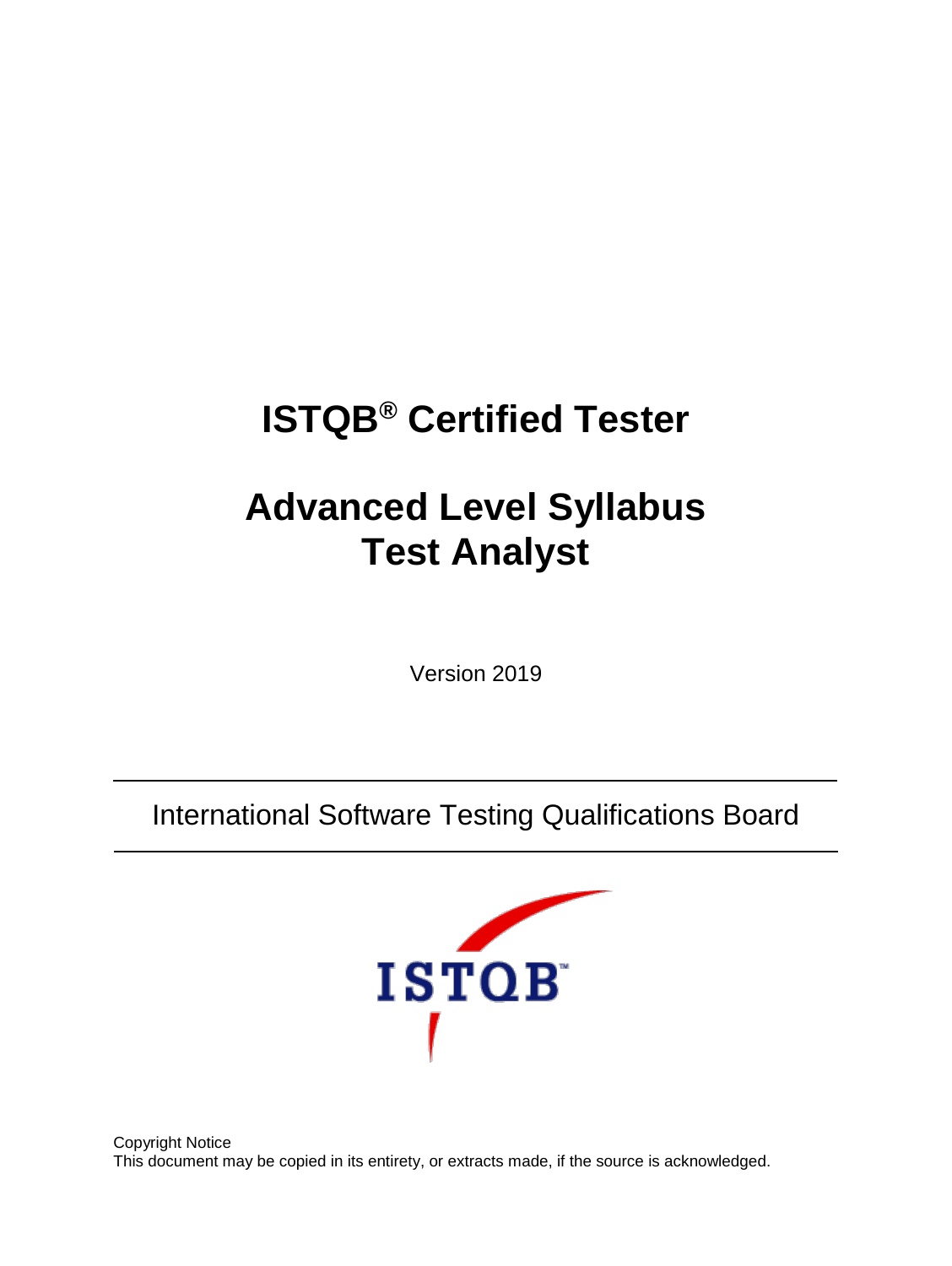

Copyright © International Software Testing Qualifications Board (hereinafter called ISTQB®).

Advanced Level Test Analyst Sub Working Group: Judy McKay (Chair), Graham Bath

For the 2012 syllabus: Judy McKay, Mike Smith, Erik van Veenendaal

For the 2019 syllabus: Graham Bath (vice-chair), Rex Black, Judy McKay, Kenji Onoshi, Mike Smith (chair), Erik van Veenendaal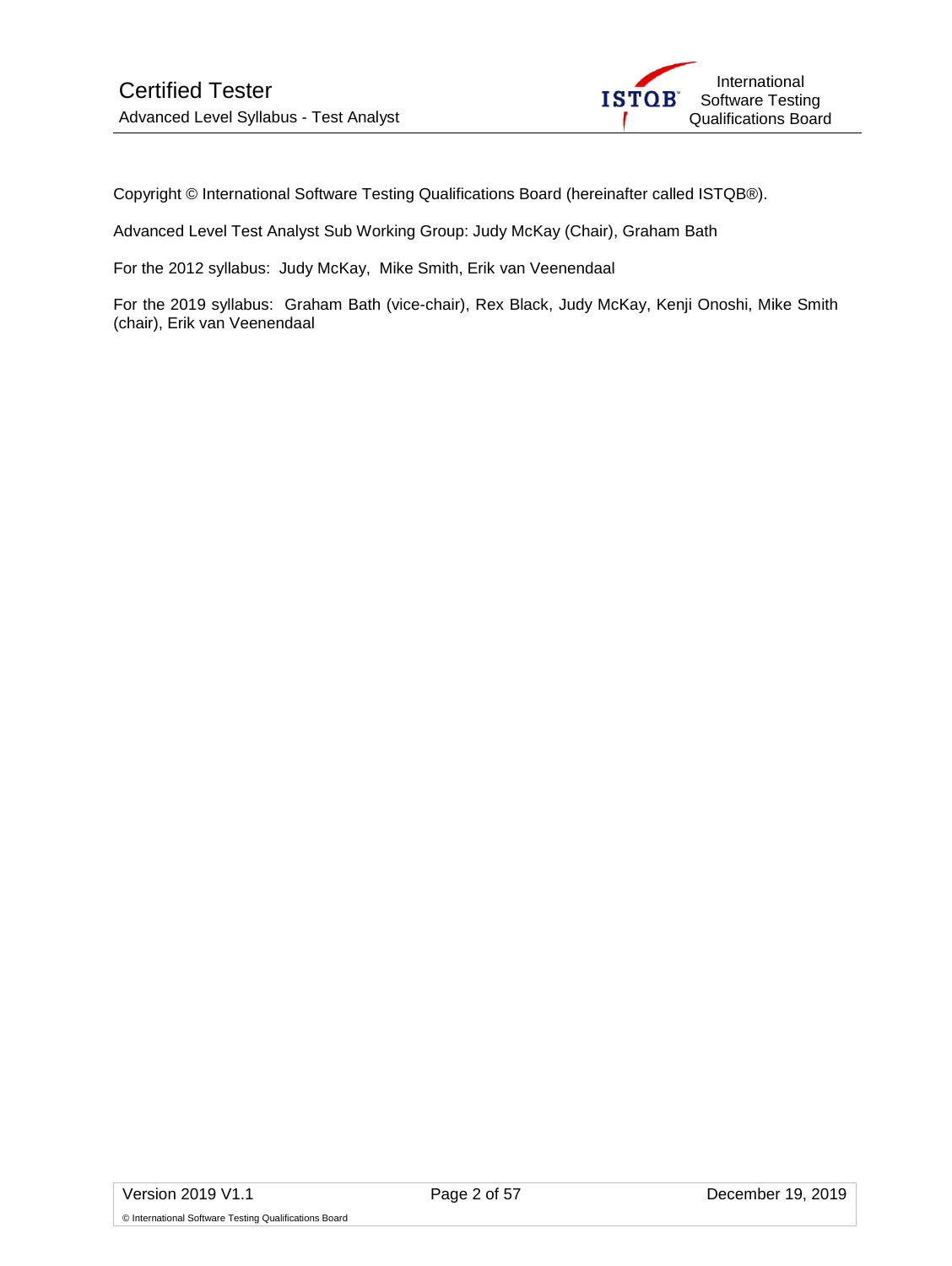

# <span id="page-2-0"></span>**Revision History**

| Version               | Date       | <b>Remarks</b>        |
|-----------------------|------------|-----------------------|
| V2012                 | 19.10.2012 | <b>ISTQB® Release</b> |
| V2019 V1.0 18.10.2019 |            | <b>ISTQB® Release</b> |
| V2019 V1.1            | 19.12.2019 | <b>ISTQB® Launch</b>  |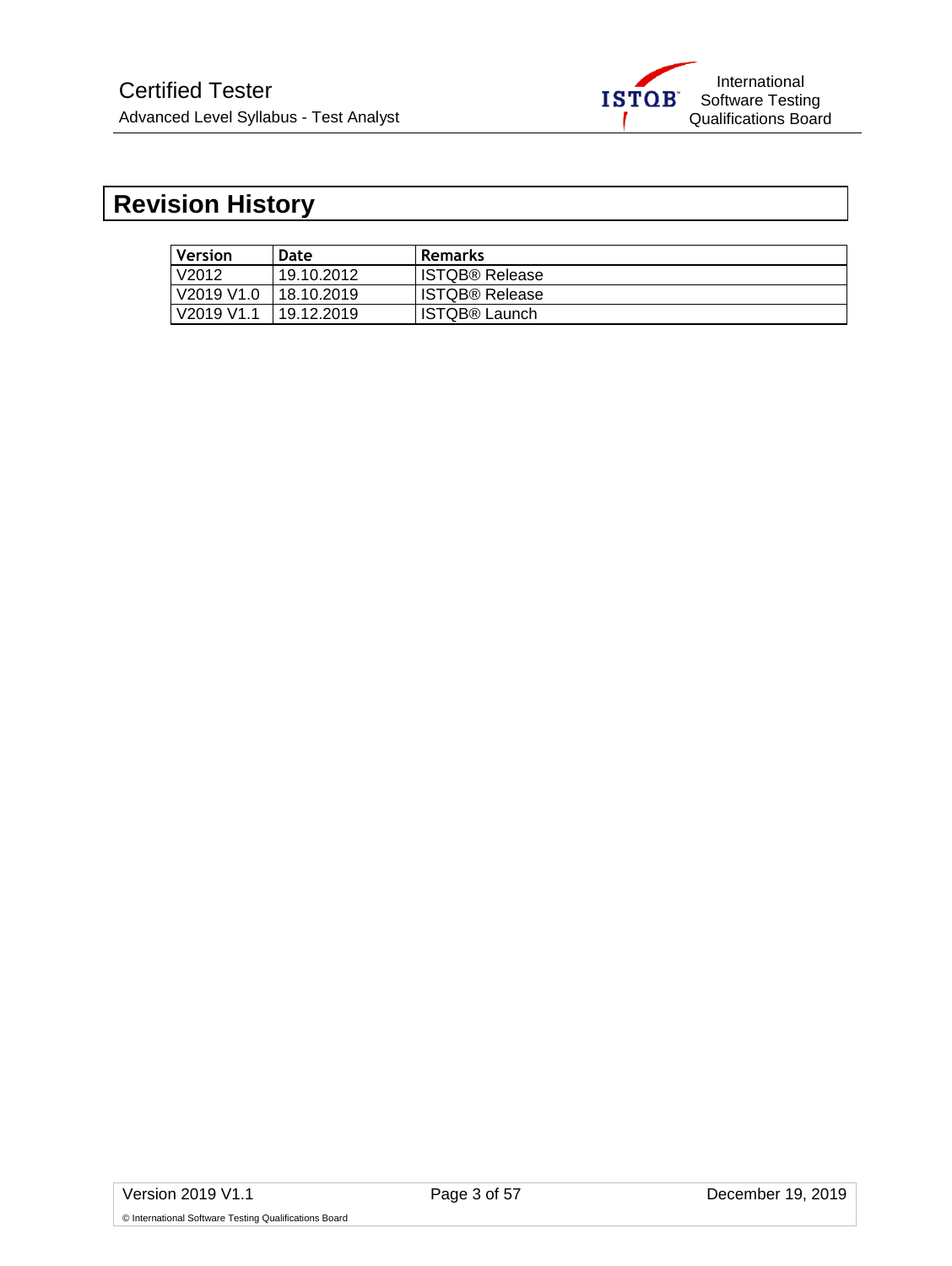

# <span id="page-3-0"></span>**Table of Contents**

| 1. |  |  |  |  |
|----|--|--|--|--|
|    |  |  |  |  |
|    |  |  |  |  |
|    |  |  |  |  |
|    |  |  |  |  |
|    |  |  |  |  |
|    |  |  |  |  |
|    |  |  |  |  |
|    |  |  |  |  |
| 2. |  |  |  |  |
|    |  |  |  |  |
|    |  |  |  |  |
|    |  |  |  |  |
|    |  |  |  |  |
|    |  |  |  |  |
|    |  |  |  |  |
| 3. |  |  |  |  |
|    |  |  |  |  |
|    |  |  |  |  |
|    |  |  |  |  |
|    |  |  |  |  |
|    |  |  |  |  |
|    |  |  |  |  |
|    |  |  |  |  |
|    |  |  |  |  |
|    |  |  |  |  |
|    |  |  |  |  |
|    |  |  |  |  |
|    |  |  |  |  |
|    |  |  |  |  |
|    |  |  |  |  |
|    |  |  |  |  |
|    |  |  |  |  |
|    |  |  |  |  |
| 4. |  |  |  |  |
|    |  |  |  |  |
|    |  |  |  |  |
|    |  |  |  |  |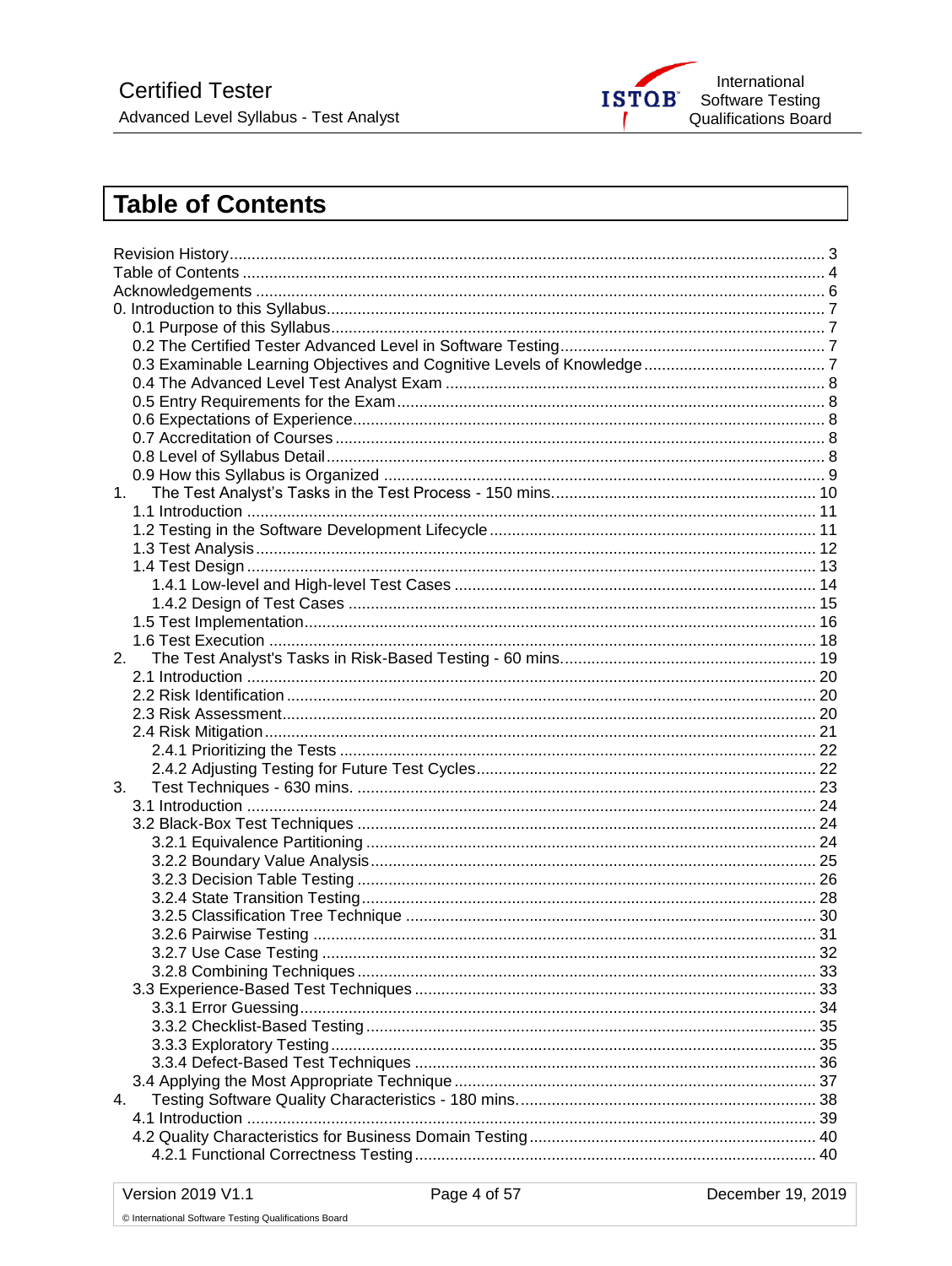

| 5 <sub>1</sub> |  |
|----------------|--|
|                |  |
|                |  |
|                |  |
|                |  |
|                |  |
| 6.             |  |
|                |  |
|                |  |
|                |  |
|                |  |
|                |  |
|                |  |
| $7^{\circ}$    |  |
|                |  |
|                |  |
|                |  |
|                |  |
| 8.             |  |
| 9.             |  |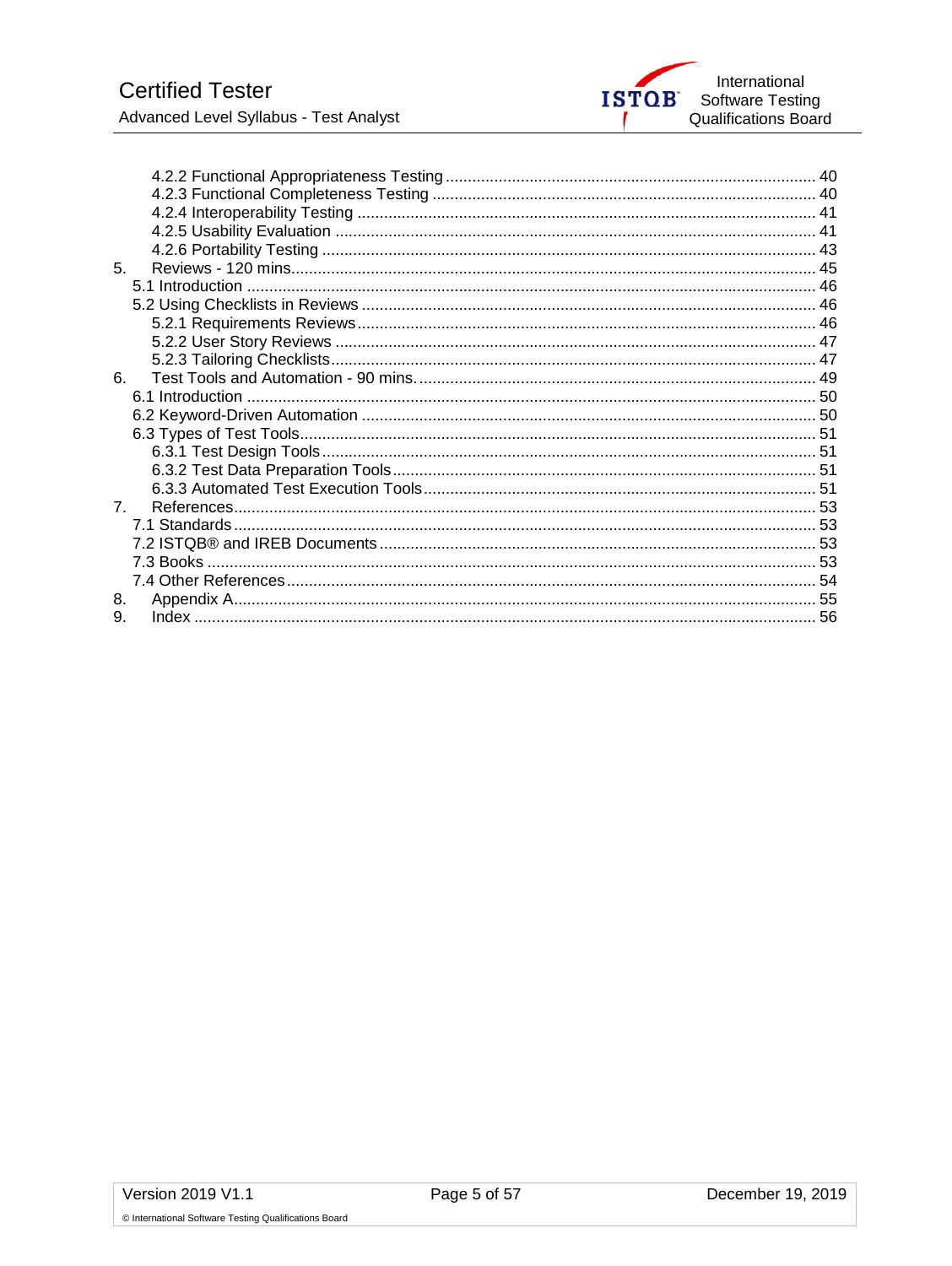

# <span id="page-5-0"></span>**Acknowledgements**

This document was produced by a core team from the International Software Testing Qualifications Board Advanced Level Working Group: Graham Bath (vice-chair), Rex Black, Judy McKay, Kenji Onoshi, Mike Smith (chair), Erik van Veenendaal

The core team thanks the review team and the National Boards for their suggestions and input.

The following persons participated in the reviewing, commenting and balloting of this syllabus:

Laura Albert Ágota Horváth Tal Peer<br>Chris Van Bael Beata Karpinska Pálma Polyák Chris Van Bael Beata Karpinska Pálma Polyák<br>Markus Beck Ramit Manohar Kaul Meile Posthuma Henriett Braunné Bokor Jan te Kock<br>Guo Chaonian József Kreisz Guo Chaonian József Kreisz Adam Roman Milena Donato Ren Liang Klaudia Dussa-Zieger Claire Lohr Lucjan Stapp Melinda Eckrich-Brajer **Attila Kovács** Andrea Szabó Péter Földházi Jr **Rik Marselis** Benjamin Timmermans David Frei **Marton Matyas** Erik van Veenendaal **Chen Geng Chen Geng Chen Chen Geng Chen Chen Chen Don Mills** Jan Versmissen Matthias Hamburg **Blair Mo Carsten Weise** Zsolt Hargitai **Gary Mogyorodi** Robert Werkhoven Zhai Hongbao **Ingvar Nordström** Paul Weymouth<br>Tobias Horn **Ingles Cana Paul Prancisca Cano Ortiz** 

Ramit Manohar Kaul Meile Posthu<br>Jan te Kock Meile Doyd Roden Dietrich Leimsner Abhishek Sl<br>Ren Liang Péter Sótér Francisca Cano Ortiz

This document was formally released by the General Assembly of the ISTQB® on 18th October 2019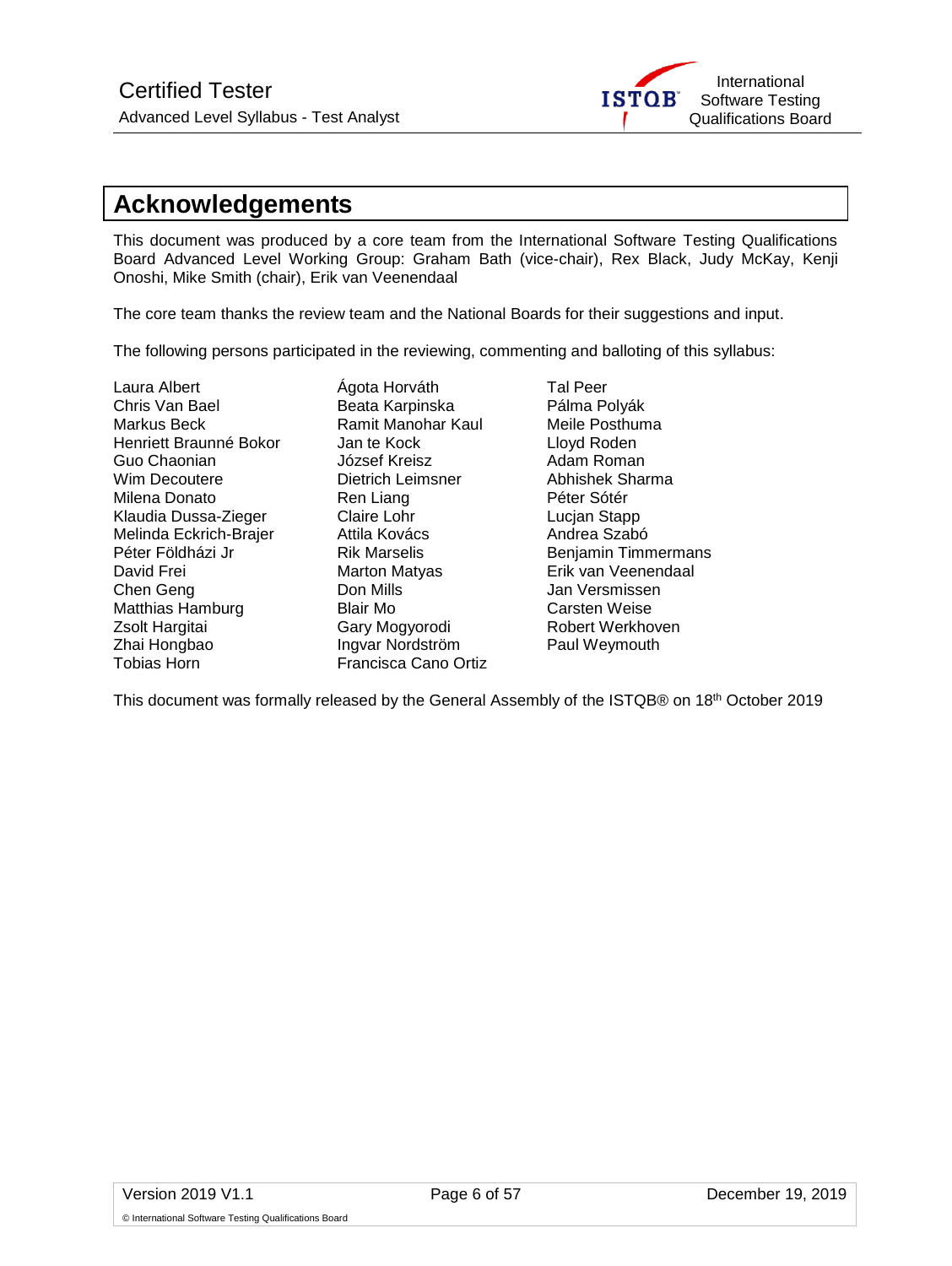

# <span id="page-6-4"></span><span id="page-6-0"></span>**0. Introduction to this Syllabus**

# <span id="page-6-1"></span>0.1 Purpose of this Syllabus

This syllabus forms the basis for the International Software Testing Qualification at the Advanced Level for the Test Analyst. The ISTQB® provides this syllabus as follows:

- 1. To National Boards, to translate into their local language and to accredit training providers. National Boards may adapt the syllabus to their particular language needs and modify the references to adapt to their local publications.
- 2. To Exam Boards, to derive examination questions in their local language adapted to the learning objectives for each syllabus.
- 3. To training providers, to produce courseware and determine appropriate teaching methods.
- 4. To certification candidates, to prepare for the exam (as part of a training course or independently).
- 5. To the international software and systems engineering community, to advance the profession of software and systems testing, and as a basis for books and articles.

The ISTQB® may allow other entities to use this syllabus for other purposes, provided they seek and obtain prior written permission.

# <span id="page-6-2"></span>0.2 The Certified Tester Advanced Level in Software Testing

The Advanced Level Core qualification is comprised of three separate syllabi relating to the following roles:

- Test Manager
- Test Analyst
- Technical Test Analyst

The ISTQB® Advanced Level Overview 2019 is a separate document [ISTQB\_AL\_OVIEW] which includes the following information:

- Business Outcomes for each syllabus
- Matrix showing traceability between business outcomes and learning objectives
- Summary for each syllabus
- Relationships between the syllabi

# <span id="page-6-3"></span>0.3 Examinable Learning Objectives and Cognitive Levels of Knowledge

The Learning Objectives support the Business Outcomes and are used to create the examination for achieving the Advanced Test Analyst Certification.

The knowledge levels of the specific learning objectives at K2, K3 and K4 levels are shown at the beginning of each chapter and are classified as follows:

- K2: Understand
- K3: Apply
- K4: Analyze

The definitions of all terms listed as keywords just below the chapter headings shall be remembered (K1), even if not explicitly mentioned in the learning objectives.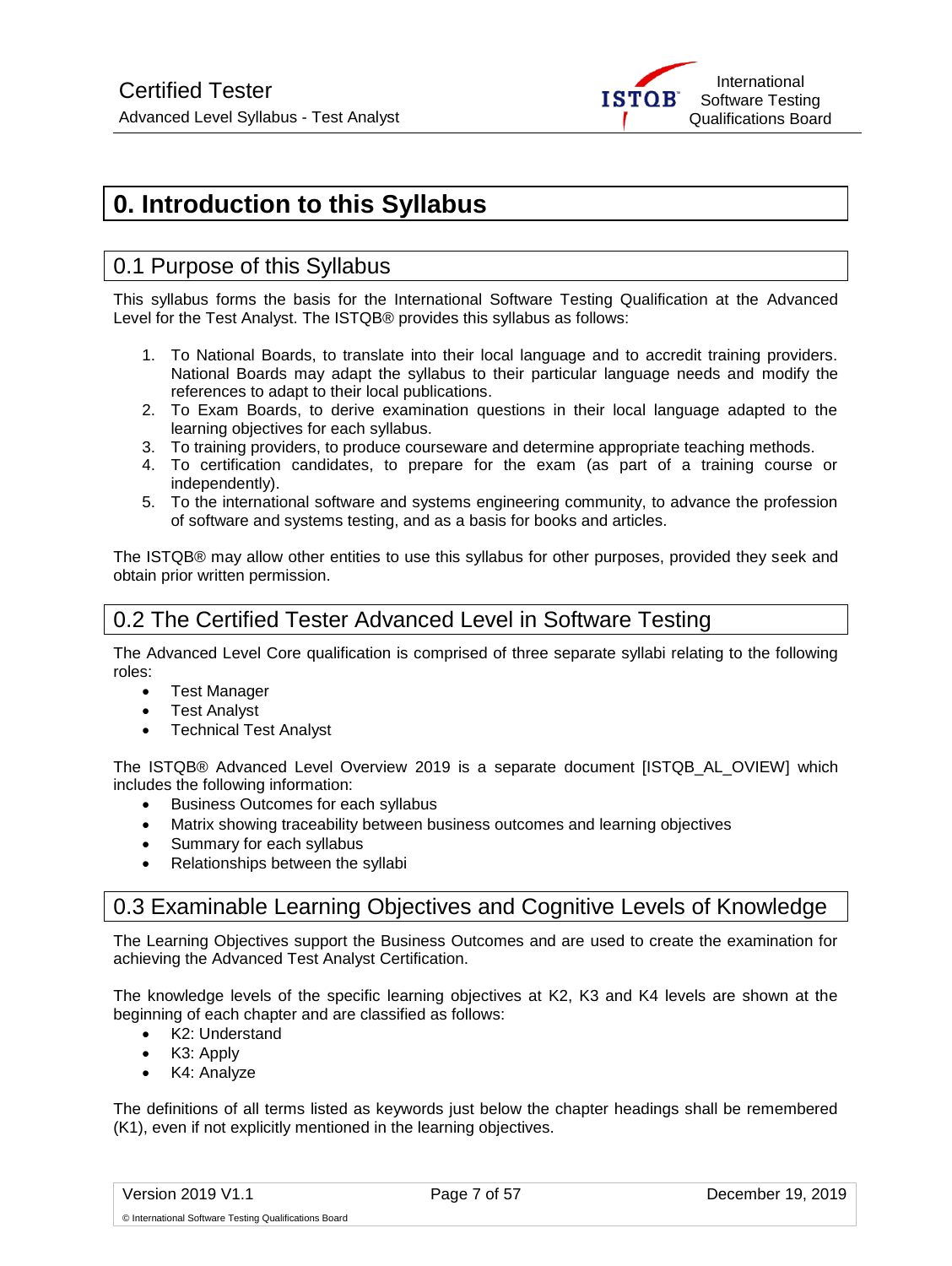

# <span id="page-7-4"></span>0.4 The Advanced Level Test Analyst Exam

The Advanced Level Test Analyst exam will be based on this syllabus. Answers to exam questions may require the use of materials based on more than one section of this syllabus. All sections of the syllabus are examinable except for the introduction and the appendices. Standards, books and other ISTQB® syllabi are included as references, but their content is not examinable beyond what is summarized in this syllabus itself from such standards, books and other ISTQB® syllabi.

The format of the exam is multiple choice. There are 40 questions. To pass the exam, at least 65% of the questions must be answered correctly.

Exams may be taken as part of an accredited training course or taken independently (e.g., at an exam center or in a public exam). Completion of an accredited training course is not a pre-requisite for the exam.

# <span id="page-7-0"></span>0.5 Entry Requirements for the Exam

The Certified Tester Foundation Level certificate shall be obtained before taking the Advanced Level Test Analyst certification exam.

# <span id="page-7-1"></span>0.6 Expectations of Experience

None of the learning objectives for the Advanced Test Analyst assume that specific experience is available.

# <span id="page-7-2"></span>0.7 Accreditation of Courses

An ISTQB® Member Board may accredit training providers whose course material follows this syllabus. Training providers should obtain accreditation guidelines from the Member Board or body that performs the accreditation. An accredited course is recognized as conforming to this syllabus, and is allowed to have an ISTQB® exam as part of the course.

# <span id="page-7-3"></span>0.8 Level of Syllabus Detail

The level of detail in this syllabus allows internationally consistent courses and exams. In order to achieve this goal, the syllabus consists of:

- General instructional objectives describing the intention of the Advanced Level Test Analyst
- A list of items that students must be able to recall
- Learning objectives of each knowledge area, describing the cognitive learning outcome to be achieved
- A description of the key concepts, including references to sources such as accepted literature or standards

The syllabus content is not a description of the entire knowledge area; it reflects the level of detail to be covered in Advanced Level training courses. It focuses on material that can apply to all software projects, including Agile projects. The syllabus does not contain any specific learning objectives relating to any particular software development lifecycle (SDLC), but it does discuss how these concepts apply in Agile projects, other types of iterative and incremental lifecycles, and in sequential lifecycles.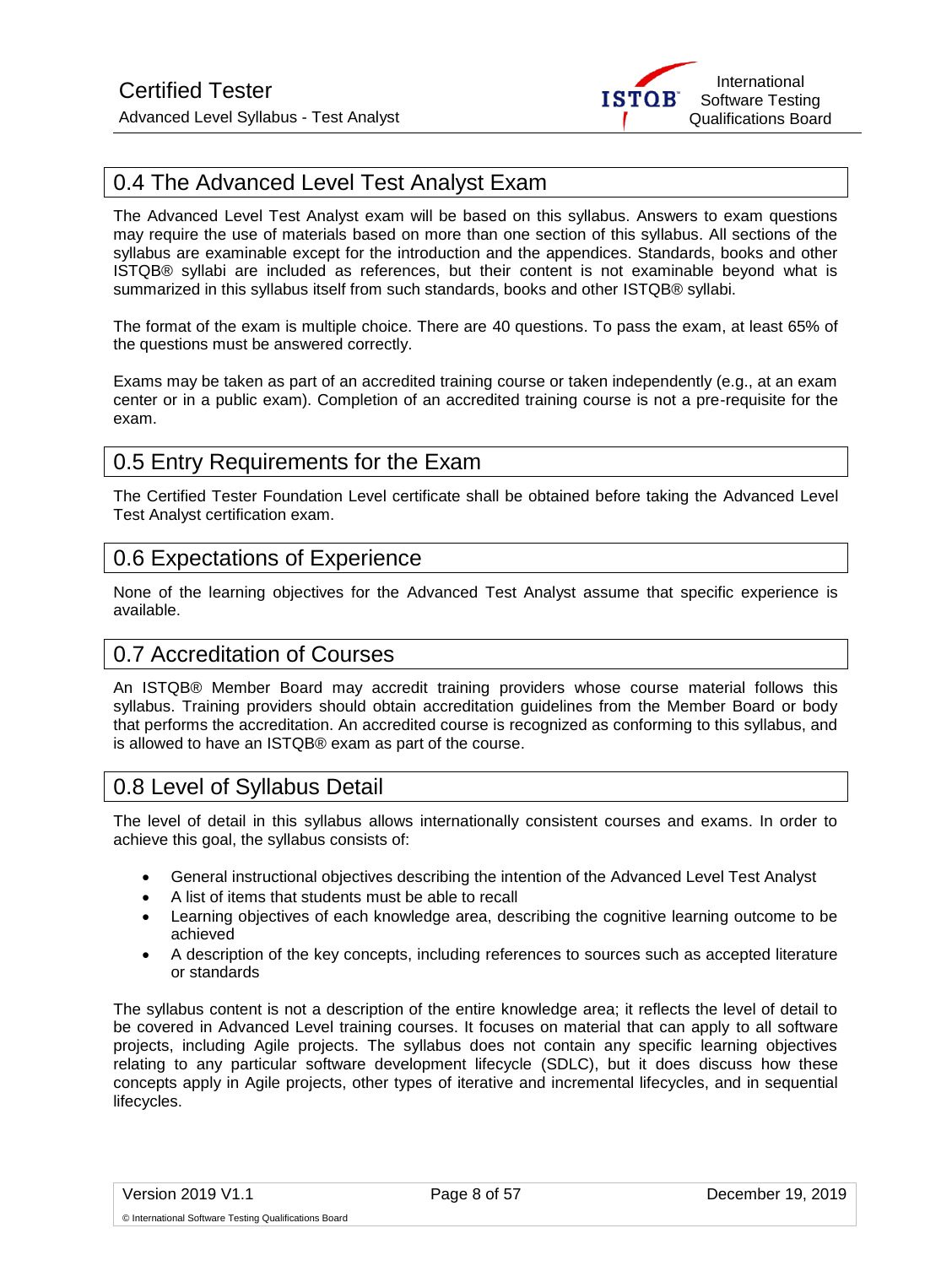

# 0.9 How this Syllabus is Organized

There are six chapters with examinable content. The top-level heading of each chapter specifies the minimum time for instruction and exercises for the chapter; timing is not provided below the chapter level. For accredited training courses, the syllabus requires a minimum of 20 hours and 30 minutes of instruction, distributed across the six chapters as follows:

- Chapter 1: The Test Analyst's Tasks in the Test Process (150 minutes)
- Chapter 2: The Test Analyst's Tasks in Risk-Based Testing (60 minutes)
- Chapter 3: Test Techniques (630 minutes)
- Chapter 4: Testing Software Quality Characteristics (180 minutes)
- Chapter 5: Reviews (120 minutes)
- Chapter 6: Test Tools and Automation (90 minutes)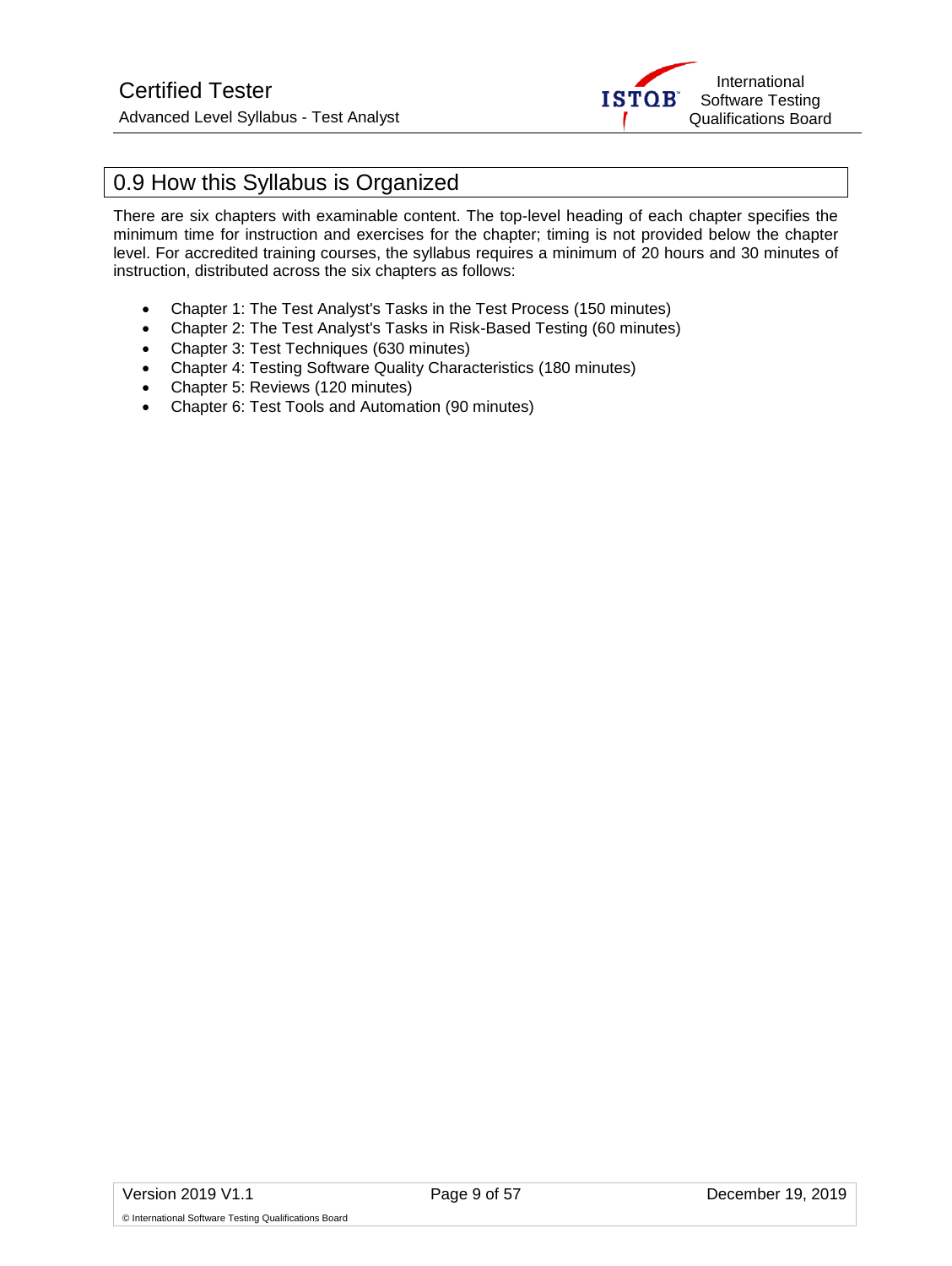

# <span id="page-9-0"></span>**1. The Test Analyst's Tasks in the Test Process - 150 mins.**

### **Keywords**

exit criteria, high-level test case, low-level test case, test, test analysis, test basis, test condition, test data, test design, test execution, test execution schedule, test implementation, test procedure, test suite

# **Learning Objectives for the Test Analyst's Tasks in the Test Process**

## **1.1 Introduction**

No learning objectives

# **1.2 Testing in the Software Development Lifecycle**<br>TA-1.2.1 (K2) Explain how and why the timing and level of inv

(K2) Explain how and why the timing and level of involvement for the Test Analyst varies when working with different software development lifecycle models

## **1.3 Test Analysis**

TA-1.3.1 (K2) Summarize the appropriate tasks for the Test Analyst when conducting analysis activities

# **1.4 Test Design**

- TA-1.4.1 (K2) Explain why test conditions should be understood by the stakeholders TA-1.4.2 (K4) For a given project scenario, select the appropriate design level for te
- (K4) For a given project scenario, select the appropriate design level for test cases (highlevel or low-level)
- TA-1.4.3 (K2) Explain the issues to be considered in test case design

# **1.5 Test Implementation**

(K2) Summarize the appropriate tasks for the Test Analyst when conducting test implementation activities

## **1.6 Test Execution**

TA-1.6.1 (K2) Summarize the appropriate tasks for the Test Analyst when conducting test execution activities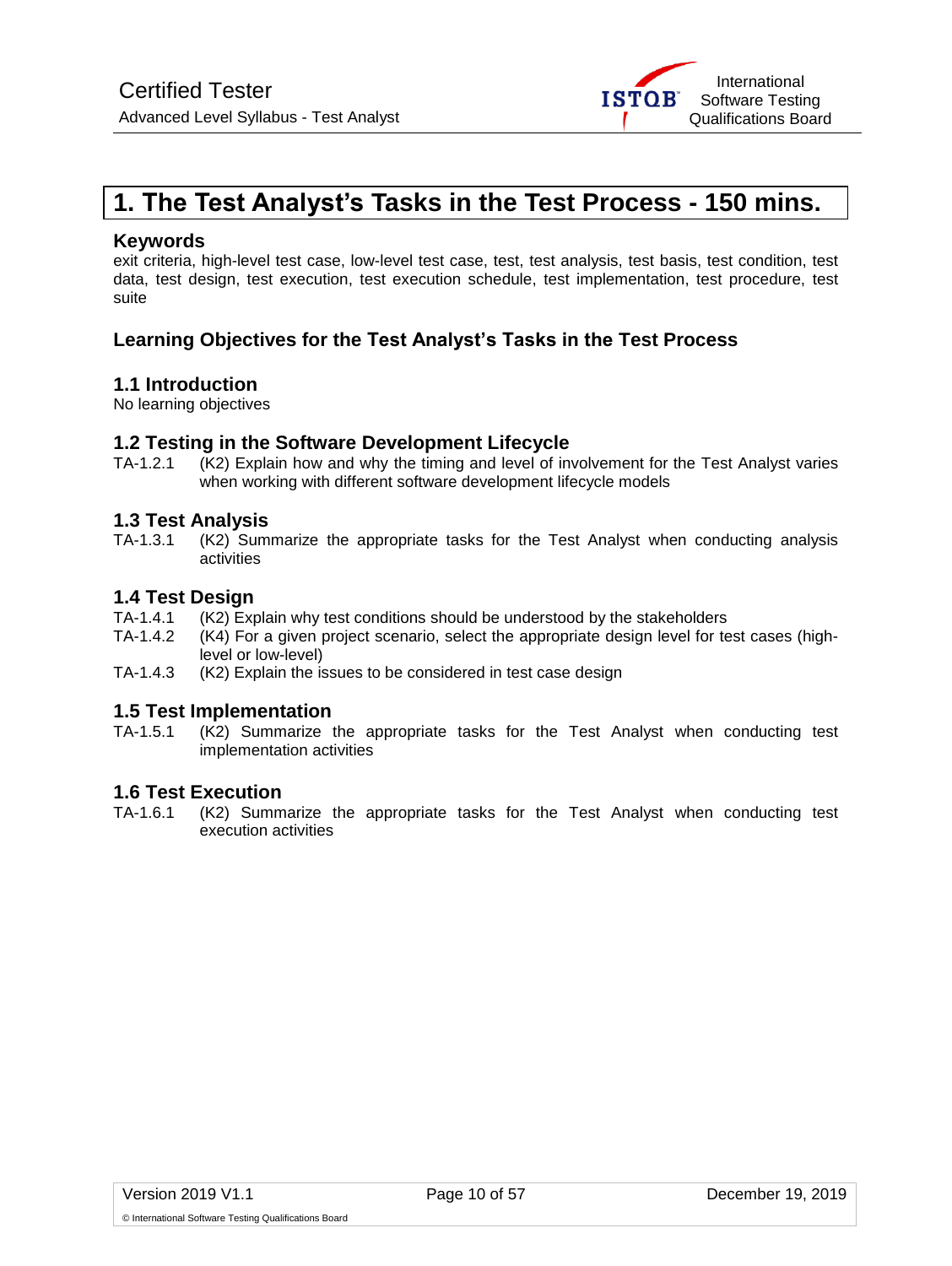

# <span id="page-10-0"></span>1.1 Introduction

In the ISTQB® Foundation Level syllabus, the test process is described as including the following activities:

- Test planning
- Test monitoring and control
- Test analysis
- Test design
- Test implementation
- Test execution
- Test completion

In this Advanced Level Test Analyst syllabus, the activities which have particular relevance for the Test Analyst are considered in more depth. This provides additional refinement of the test process to better fit different software development lifecycle (SDLC) models.

Determining the appropriate tests, designing and implementing them and then executing them are the primary areas of concentration for the Test Analyst. While it is important to understand the other steps in the test process, the majority of the Test Analyst's work usually focuses on the following activities:

- Test analysis
- Test design
- Test implementation
- Test execution

The other activities of the test process are adequately described at the Foundation Level and do not need further elaboration at this level.

# <span id="page-10-1"></span>1.2 Testing in the Software Development Lifecycle

The overall SDLC should be considered when defining a test strategy. The moment of involvement for the Test Analyst is different for the various SDLCs; the amount of involvement, time required, information available and expectations can be quite varied as well. The Test Analyst must be aware of the types of information to supply to other related organizational roles such as:

- Requirements engineering and management requirements reviews
- Project management schedule input
- Configuration and change management build verification testing, version control
- Software development notifications of defects found
- Software maintenance defect management, turnaround time (i.e., time to detect and report anomalies, then time to perform and report confirmation testing)
- Technical support accurate documentation for workarounds and known issues
- Production of technical documentation (e.g., database design specifications, test environment documentation) - input to these documents as well as technical review of the documents

Testing activities must be aligned with the chosen SDLC whose nature may be sequential, iterative, incremental, or a hybrid mix of those. For example, in the sequential V-model, the test process applied to the system test level could align as follows:

- System test planning occurs concurrently with project planning, and test monitoring and control continues until test completion. This will influence the schedule inputs provided by the Test Analyst for project management purposes.
- System test analysis and design aligns with documents such as the system requirements specification, system and architectural (high-level) design specification, and component (lowlevel) design specification.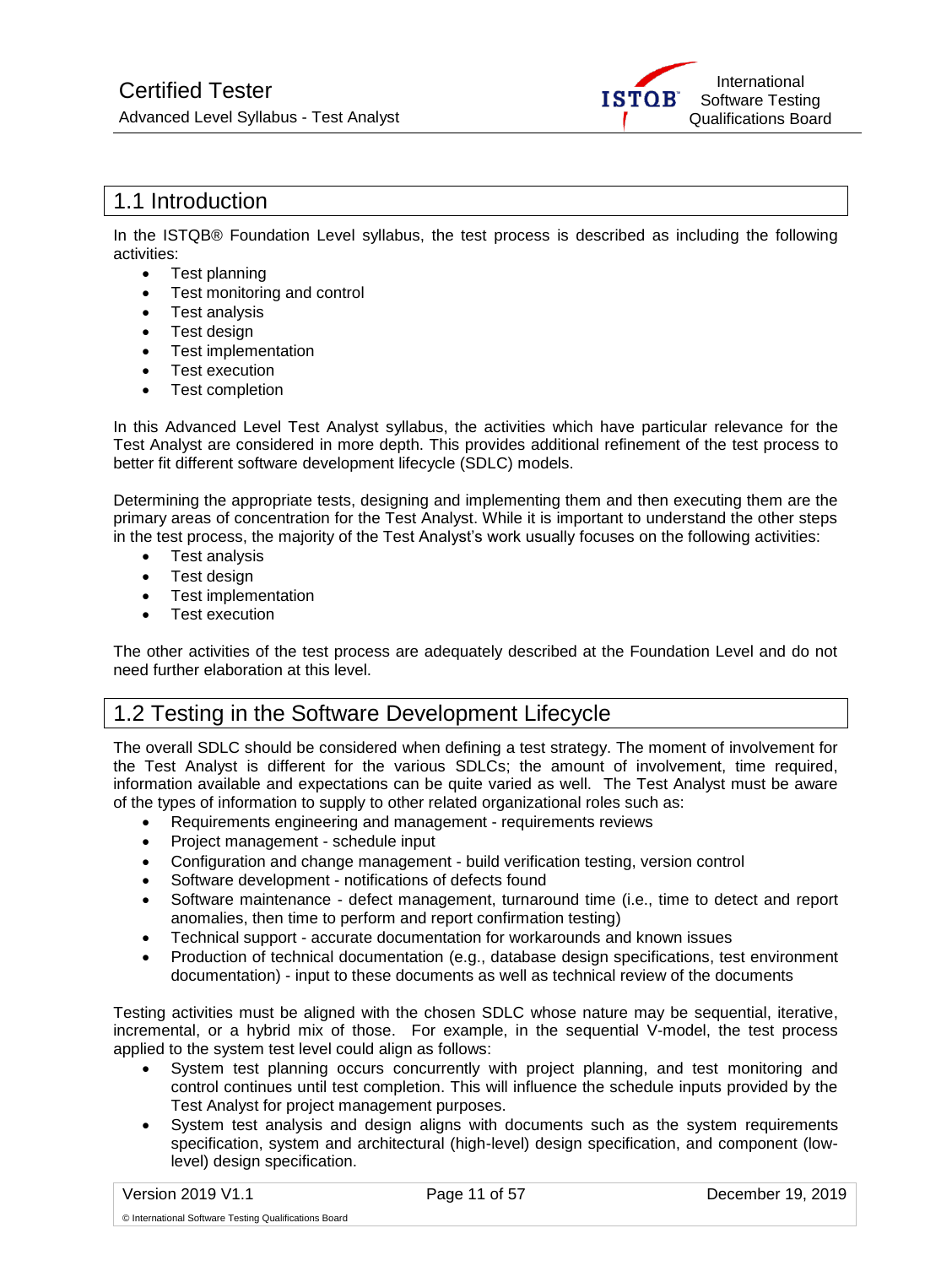

- Implementation of the system test environment might start during system design, though the bulk of it typically would occur concurrently with coding and component testing, with work on system test implementation activities stretching often until just days before the start of system test execution.
- System test execution begins when the system test entry criteria are all met (or some are waived), which typically means that at least component testing and often also component integration testing have met their exit criteria or definitions of done. System test execution continues until the system test exit criteria are met.
- System test completion activities occur after the system test exit criteria are met.

Iterative and incremental models may not follow the same order of activities and may exclude some activities. For example, an iterative model may utilize a reduced set of testing activities for each iteration. Analysis, design, implementation and execution may be conducted for each iteration, whereas high-level planning is done at the beginning of the project and closure tasks are done at the end.

In an Agile project, it is common to use a less formalized process and a much closer working relationship with project stakeholders that allows changes to occur more easily within the project. There may not be a well-defined Test Analyst role. There is less comprehensive test documentation, and communication is shorter and more frequent.

Agile projects involve testing from the outset. This starts from the initiation of the project as the developers perform their initial architecture and design work. Reviews may not be formalized but are continuous as the software evolves. Involvement is expected to be throughout the project and Test Analyst tasks are expected to be done by the team.

Iterative and incremental models range from the Agile approach, where there is an expectation for change as the software evolves, to iterative/incremental development models that exist within a Vmodel (sometimes called embedded iterative). In an embedded iterative model, Test Analysts should expect to be involved in the planning and design aspects, but would then move to a more interactive role as the software is designed, developed and tested.

Whatever the SDLC being used, it is important for Test Analysts to understand the expectations for involvement as well as the timing of that involvement. There are many hybrid models in use, such as the embedded iterative model noted above. Test Analysts should determine their most effective role. They must work toward the proper moment of involvement rather than depend on the definition of a set model.

# <span id="page-11-0"></span>1.3 Test Analysis

During test planning, the scope of the testing project is defined. Test Analysts use this scope definition to:

- Analyze the test basis
- Identify defects of various types in the test basis
- Identify and prioritize test conditions and features to be tested
- Capture bi-directional traceability between each element of the test basis and the associated test conditions
- Perform tasks associated with risk-based testing (see Chapter 2)

In order for Test Analysts to proceed effectively with test analysis, the following entry criteria should be met:

• There is a body of knowledge (e.g., requirements, user stories) describing the test object that can serve as its test basis (see [ISTQB\_FL\_SYL] Section 1.4.2 for a list of other possible sources of test basis).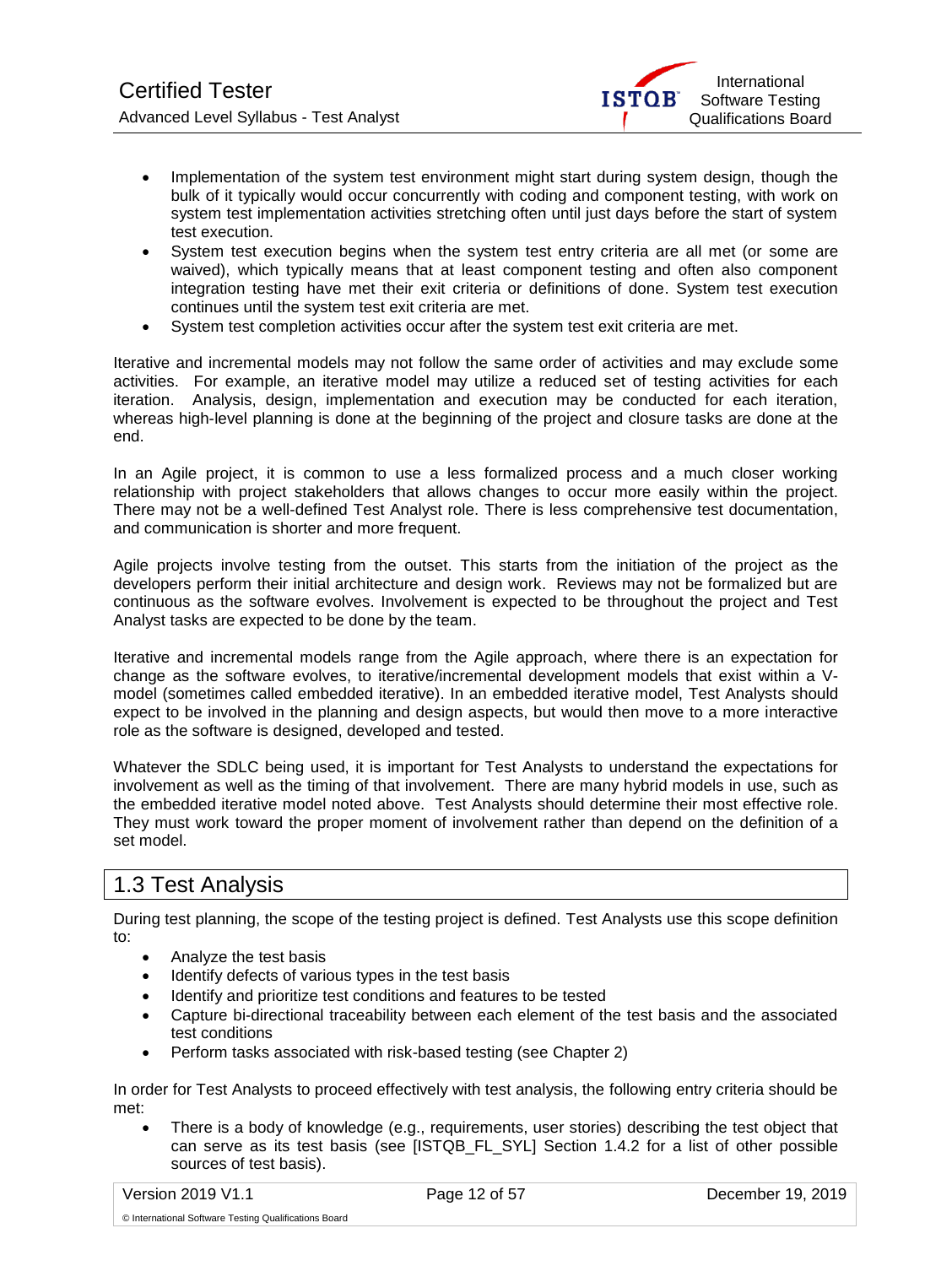

- This test basis has passed review with reasonable results and has been updated as needed after the review. Note that if high-level test cases are to be defined (see Section 1.4.1), the test basis may not yet need to be fully defined. In an Agile project, this review cycle will be iterative as the user stories are refined at the beginning of each iteration.
- There is an approved budget and schedule available to accomplish the remaining testing tasks for this test object.

Test conditions are typically identified by analysis of the test basis in conjunction with the test objectives (as defined in test planning). In some situations, where documentation may be old or nonexistent, the test conditions may be identified by discussion with relevant stakeholders (e.g., in workshops or during iteration planning). In an Agile project the acceptance criteria which are defined as part of user stories are often used as the basis for the test design.

While test conditions are usually specific to the item being tested, there are some standard considerations for the Test Analyst.

- It is usually advisable to define test conditions at differing levels of detail. Initially, high-level conditions are identified to define general targets for testing, such as "functionality of screen x". Subsequently, more detailed conditions are identified as the basis of specific test cases, such as "screen x rejects an account number that is one digit short of the correct length". Using this type of hierarchical approach to defining test conditions can help to ensure the coverage is sufficient for the high-level items. This approach also allows a Test Analyst to start working on defining high-level test conditions for user stories that have not yet been refined.
- If product risks have been defined, then the test conditions that will be necessary to address each product risk should be identified and traced back to that risk item.

The application of test techniques (as identified within the test strategy and/or the test plan) can be helpful in the process of test analysis and may be used to support the following objectives:

- Identifying test conditions
- Reducing the likelihood of omitting important test conditions
- Defining more precise and accurate test conditions
- After the test conditions have been identified and refined, review of these conditions with the stakeholders can be conducted to ensure the requirements were clearly understood and that testing is aligned with the goals of the project.

At the conclusion of the test analysis activities for a given area (e.g., a specific function), the Test Analyst should know what specific tests must be designed for that area.

# <span id="page-12-0"></span>1.4 Test Design

Still adhering to the scope determined during test planning, the test process continues as the Test Analyst designs the tests which will be implemented and executed. Test design includes the following activities:

- Determining in which test areas low-level or high-level test cases are appropriate
- Determining the test technique(s) that will enable the necessary test coverage to be achieved. The techniques that may be used are established during test planning.
- Using test techniques to design test cases and sets of test cases that cover the identified test conditions
- Identifying necessary test data to support test conditions and test cases
- Designing the test environment and identifying any required infrastructure including tools
- Capturing bi-directional traceability (e.g. between the test basis, test conditions and test cases)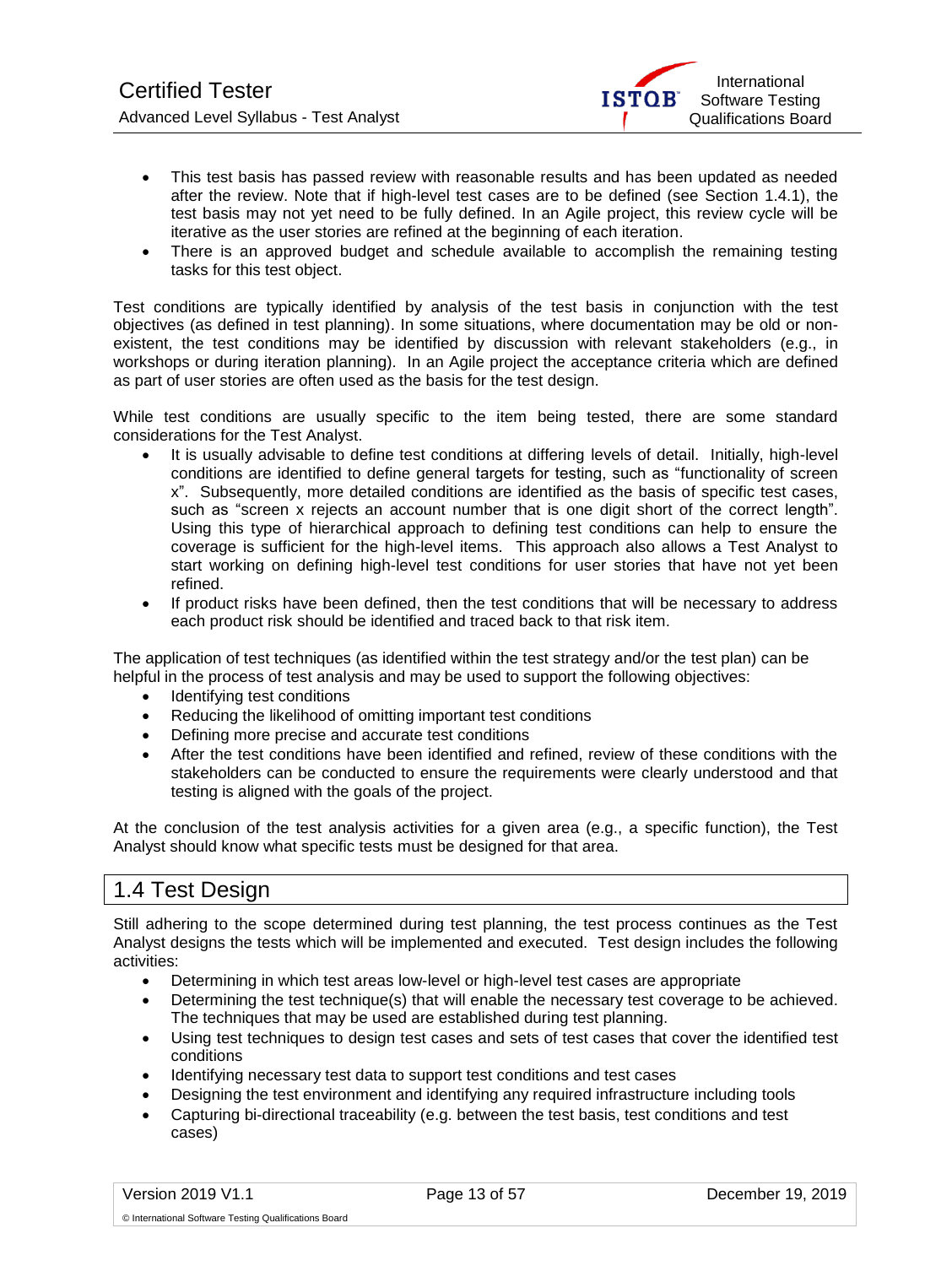

Prioritization criteria identified during risk analysis and test planning should be applied throughout the process, from analysis and design to implementation and execution.

Depending on the types of tests being designed, one of the entry criteria for test design may be the availability of tools that will be used during the design work.

During test design, the Test Analyst must consider at least the following:

- Some test items are better addressed by defining only the test conditions rather than going further into the definition of test scripts, which give the sequence of instructions required to execute a test. In this case, the test conditions should be defined to be used as a guide for unscripted testing.
- The pass/fail criteria should be clearly identified.
- Tests should be designed to be understandable by other testers, not just the author. If the author is not the person who executes the test, other testers will need to read and understand previously specified tests in order to understand the test objectives and the relative importance of the test.
- Tests must also be understandable for other stakeholders such as developers, who may review the tests, and auditors, who may have to approve the tests.
- Tests should cover all types of interaction with the test object and should not be restricted to the interactions of people through the user-visible interface. They may also include, for example, interaction with other systems and technical or physical events. (see [IREB\_CPRE] for further details).
- Tests should be designed to test the interfaces between the various test objects, as well as the behaviors of the objects themselves.
- Test design effort must be prioritized and balanced to align with the risk levels and business value.

## <span id="page-13-0"></span>1.4.1 Low-level and High-level Test Cases

One of the jobs of the Test Analyst is to determine the best design level of test cases for a given situation. Low-level and high-level test cases are covered [ISTQB\_FL\_SYL]. Some of the advantages and disadvantages of using these are described in the following lists:

Low-level test cases provide the following advantages:

- Inexperienced testing staff can rely on detailed information provided within the project. Lowlevel test cases provide all the specific information and procedures needed for the tester to execute the test case (including any data requirements) and to verify the results.
- Tests may be rerun by different testers and should achieve the same results.
- Non-obvious defects in the test basis can be revealed.
- The level of detail enables an independent verification of the tests, such as audits, if required.
- Time spent on automated test case implementation can be reduced.

Low-level test cases have the following disadvantages:

- They may require a significant amount of effort, both for creation and maintenance.
- They tend to limit tester ingenuity during execution.
- They require that the test basis be well defined.
- Their traceability to test conditions may take more effort than with high-level test cases.

High-level test cases provide the following advantages:

- They give guidelines for what should be tested, and allow the Test Analyst to vary the actual data or even the procedure that is followed when executing the test.
- They may provide better risk coverage than low-level test cases because they will vary somewhat each time they are executed.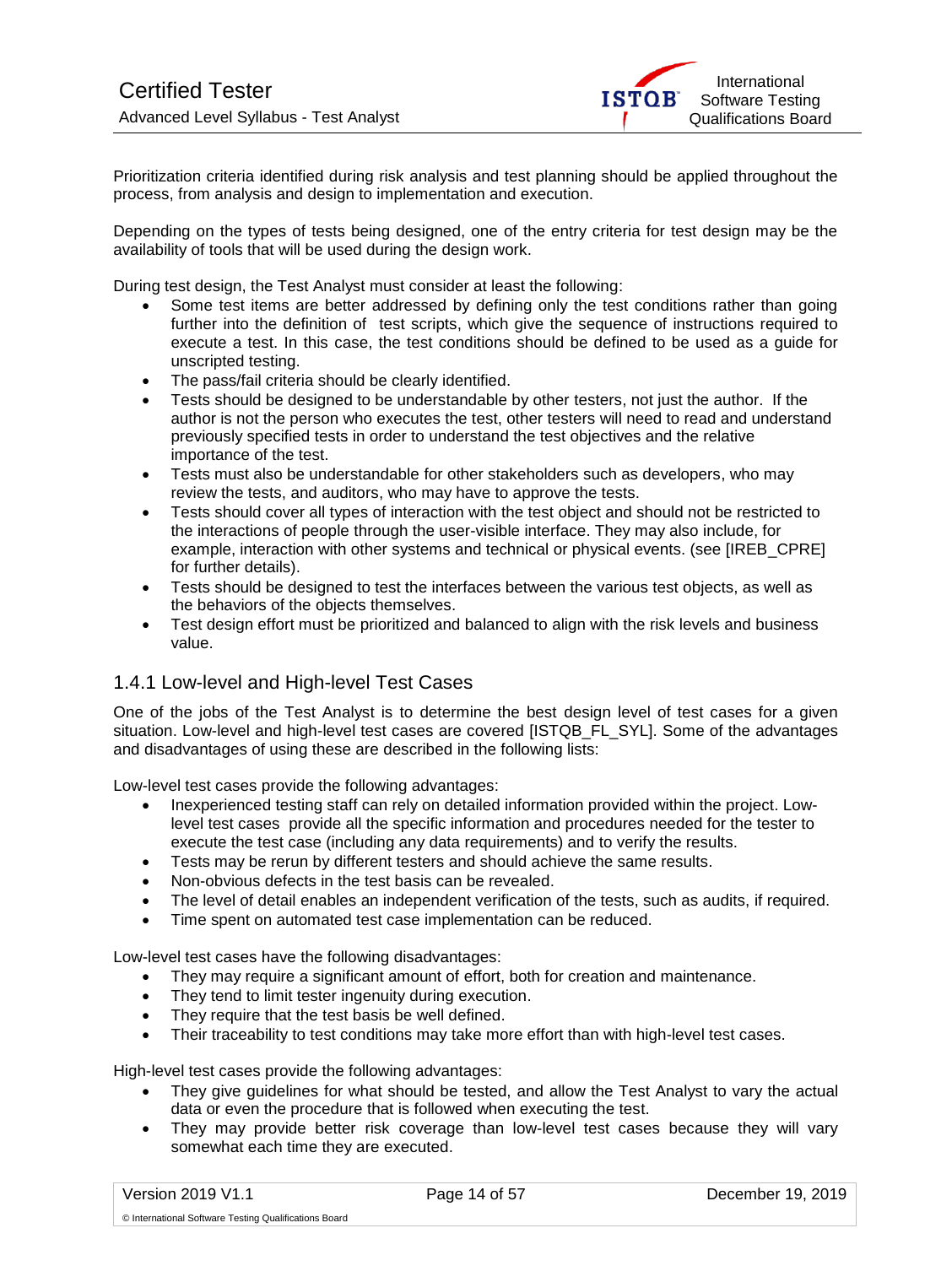- They can be defined early in the requirements process.
- They make use of the Test Analyst's experience with both testing and the test object when the test is executed.
- They can be defined when no detailed and formal documentation is required.
- They are better suited for reuse in different test cycles when different test data can be used.

High-level test cases have the following disadvantages:

- They are less reproducible, making verification difficult. This is because they lack the detailed description found in low-level test cases.
- More experienced testing staff may be needed to execute them
- When automating on the basis of high-level test cases, the lack of details may result in validating the wrong outcomes or missing items that should be validated.

High-level test cases may be used to develop low-level test cases when the requirements become more defined and stable. In this case, the test case creation is done sequentially, flowing from highlevel to low-level with only the low-level test cases being used for execution.

## <span id="page-14-0"></span>1.4.2 Design of Test Cases

Test cases are designed by the stepwise elaboration and refinement of the identified test conditions using test techniques (see Chapter 3). Test cases should be repeatable, verifiable and traceable back to the test basis (e.g., requirements).

Test design includes the identification of the following:

- Objective (i.e., the observable, measurable objective of test execution)
- Preconditions, such as either project or localized test environment requirements and the plans for their delivery, state of the system prior to test execution, etc.
- Test data requirements (both input data for the test case as well as data that must exist in the system for the test case to be executed)
- Expected results with explicit pass/fail criteria
- Postconditions, such as affected data, state of the system after test execution, triggers for subsequent processing, etc.

A particular challenge can be the definition of the expected result of a test. Computing this manually is often tedious and error-prone; if possible, it might be preferable to find or create an automated test oracle. In identifying the expected result, testers are concerned not only with outputs on the screen, but also with data and environmental postconditions. If the test basis is clearly defined, identifying the correct result, theoretically, should be simple. However, test basis documentation might be vague, contradictory, lacking coverage of key areas, or missing entirely. In such cases, a Test Analyst must have subject matter expertise or have access to it. Also, even when the test basis is well specified, complex interactions of complex stimuli and responses can make the definition of the expected results difficult; therefore, a test oracle is essential. In an Agile project, the test oracle might be the product owner. Test case execution without any way to determine correctness of results might have a very low added value or benefit, often generating invalid failure reports or false confidence in the system.

The activities described above may be applied to all test levels, though the test basis will vary. When analyzing and designing tests, it is important to remember the target level for the test as well as the objective of the test. This helps to determine the level of detail required as well as any tools that may be needed (e.g., drivers and stubs at the component test level).

During the development of test conditions and test cases, some amount of documentation is typically created, resulting in test work products. In practice the extent to which test work products are documented varies considerably. This can be affected by any of the following:

• Project risks (what must/must not be documented)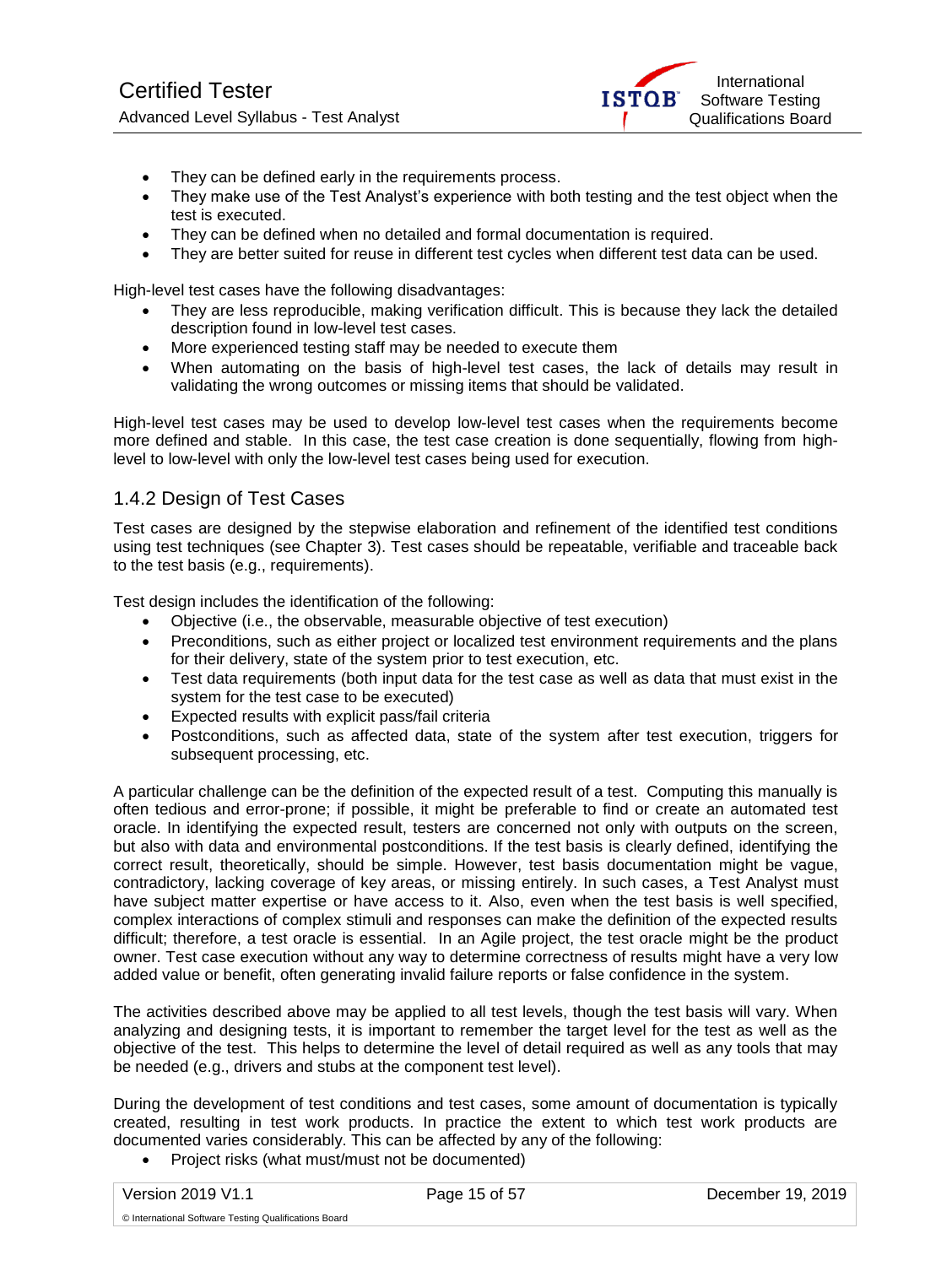

- The added value which the documentation brings to the project
- Standards to be followed and/or regulations to be met
- SDLC or approach used (e.g., an Agile approach aims for "just enough" documentation)
- The requirement for traceability from the test basis through test analysis and design

Depending on the scope of the testing, test analysis and design address the quality characteristics for the test object(s). The ISO 25010 standard [ISO25010] provides a useful reference. When testing hardware/software systems, additional characteristics may apply.

The processes of test analysis and test design may be enhanced by intertwining them with reviews and static analysis. In fact, conducting the test analysis and test design are often a form of static testing because problems may be found in the test basis documents during this process. Test analysis and test design based on the requirements specification is an excellent way to prepare for a requirements review meeting. Reading the requirements to use them for creating tests requires understanding the requirement and being able to determine a way to assess fulfillment of the requirement. This activity often uncovers requirements that are not clear, are untestable, or do not have defined acceptance criteria. Similarly, test work products such as test cases, risk analyses, and test plans can be subjected to reviews.

During test design the required detailed test infrastructure requirements may be defined, although in practice these may not be finalized until test implementation. It must be remembered that test infrastructure includes more than test objects and testware. For example the infrastructure requirements may include rooms, equipment, personnel, software, tools, peripherals, communications equipment, user authorizations, and all other items required to run the tests.

The exit criteria for test analysis and test design will vary depending on the project parameters, but all items discussed in these two sections should be considered for inclusion in the defined exit criteria. It is important that the exit criteria are measurable and that all the information and preparation required for the subsequent steps have been provided.

# <span id="page-15-0"></span>1.5 Test Implementation

Test implementation prepares the testware needed for test execution based on test analysis and design. It includes the following activities:

- Creating a test execution schedule, including resource allocation, to enable test case execution to begin (see [ISTQB\_FL\_SYL] Section 5.2.4)
- Organizing tests (both manual and automated) into test suites and defining the test execution order
- Creating automated tests (or identifying the test cases to be automated by a developer or automation engineer)
- Developing test procedures
- Finalizing test data and test environments
- Updating the traceability between the test basis and testware such as test conditions, test cases and test suites.

During test implementation, Test Analysts identify test cases which can be grouped together (e.g., they all relate to the testing of a particular high-level business process), and organize them into test suites. This enables related test cases to be executed together.

Test procedures are created which finalize and confirm the order in which manual and automated tests and test suites are to be run. Defining the test procedures requires carefully identifying constraints and dependencies that might influence the test execution sequence. Test procedures document any initial preconditions (e.g., loading of test data from a data repository) and any activities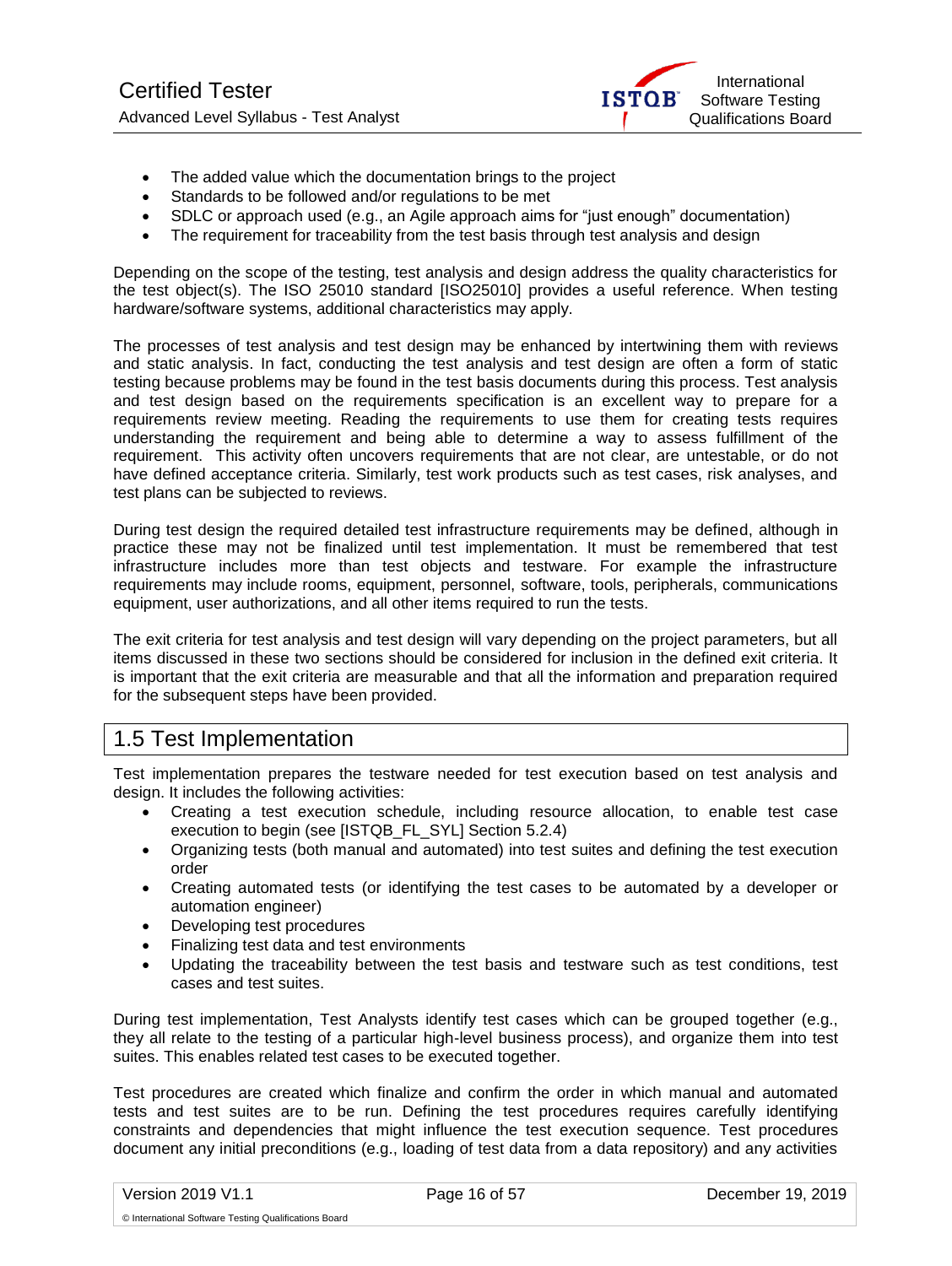

following execution (e.g., resetting the system status). If a risk-based test strategy is being used, the risk level may dictate the execution order for the test cases. There may be other factors that determine test case execution order such as the availability of the right people, equipment, data and the functionality to be tested.

It is not unusual for code to be released in sections and the test effort has to be coordinated with the sequence in which the software becomes available for testing. Particularly in iterative and incremental lifecycle models, it is important for the Test Analyst to coordinate with the development team to ensure that the software will be released for testing in a testable order.

The above factors are taken into account when creating a test execution schedule.

The level of detail and associated complexity for work done during test implementation may be influenced by the detail of the test cases and test conditions. In some cases regulatory rules apply, and test work products should provide evidence of compliance to applicable standards such as the United States standard DO-178C (in Europe, ED 12C). [RTCA DO-178C/ED-12C].

As specified above, test data is needed for most testing, and in some cases these sets of data can be quite large. During implementation, Test Analysts create input and environment data to load into databases and other such repositories. This data must be "fit for purpose" to enable detection of defects. Test Analysts may also create data to be used with data-driven and keyword-driven automation testing (see Section 6.2) as well as for manual testing.

Test implementation is also concerned with the test environment(s). During this activity the environment(s) should be fully set up and verified prior to test execution. A "fit for purpose" test environment is essential, i.e., the test environment should be capable of enabling the exposure of the defects present during controlled testing, operate normally when failures are not occurring, and adequately replicate, if required, the production or end-user environment for higher levels of testing. Test environment changes may be necessary during test execution depending on unanticipated changes, test results or other considerations. If environment changes do occur during execution, it is important to assess the impact of the changes to tests that have already been run.

During test implementation, Test Analysts should check that those responsible for the creation and maintenance of the test environment are known and available, and that all the testware and test support tools and associated processes are ready for use. This includes configuration management, defect management, and test logging and management. In addition, Test Analysts must verify the procedures that gather data for evaluating current status against exit criteria and test results reporting.

It is wise to use a balanced approach to test implementation as determined during test planning. For example, risk-based analytical test strategies are often blended with reactive test strategies. In this case, some percentage of the test implementation effort is allocated to testing which does not follow predetermined scripts (unscripted).

Unscripted testing should not be random or aimless as this can be unpredictable in duration and coverage, and give a low yield in defects. Rather, it should be conducted in time boxed sessions, each given initial direction by a charter, but with the freedom to depart from the charter's prescriptions if potentially more productive test opportunities are discovered in the course of the session. Over the years, testers have developed a variety of experience-based test techniques, such as attacks [Whittaker03], error guessing [Myers11], and exploratory testing [Whittaker09]. Test analysis, test design, and test implementation still occur, but they take place primarily during test execution.

When following such reactive test strategies, the results of each test influence the analysis, design, and implementation of the subsequent tests. While these strategies are lightweight and often effective at finding defects, there are some drawbacks, including the following: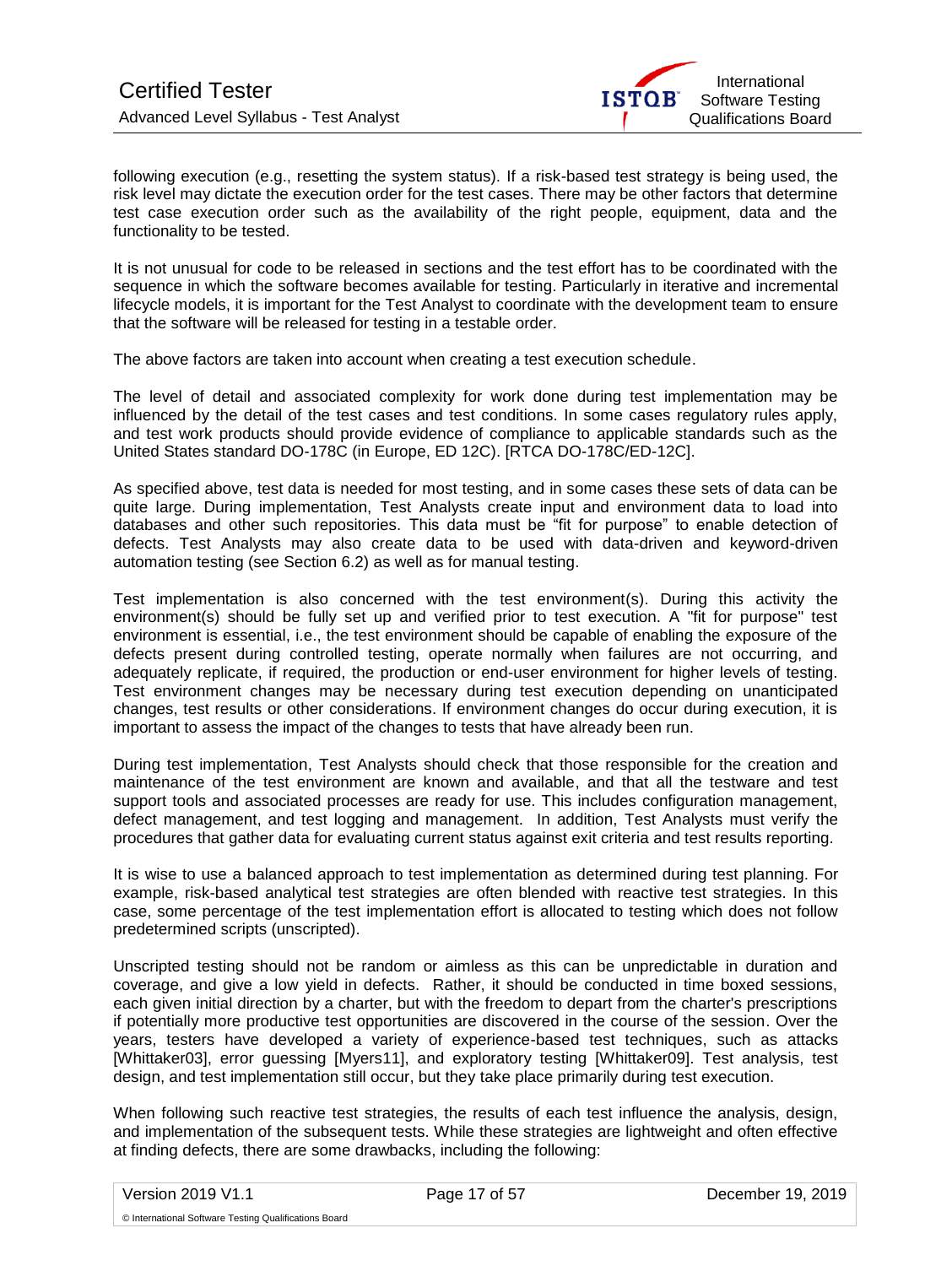

- Expertise from the Test Analyst is required
- Duration can be difficult to predict
- Coverage can be difficult to track
- Repeatability can be lost without good documentation or tool support

# <span id="page-17-0"></span>1.6 Test Execution

Test execution is conducted according to the test execution schedule and includes the following tasks: (see [ISTQB\_FL\_SYL])

- Executing manual tests, including exploratory testing
- Executing automated tests
- Comparing actual results with expected results
- Analyzing anomalies to establish their likely causes
- Reporting defects based on the failures observed
- Logging the outcome of test execution
- Updating the traceability between the test basis and testware to consider test results
- Executing regression tests

The test execution tasks listed above may be conducted by either the tester or the Test Analyst.

The following are typical additional tasks which may be performed by the Test Analyst:

- Recognizing defect clusters which may indicate the need for more testing of a particular part of the test object
- Making suggestions for future exploratory testing sessions based on the findings from exploratory testing
- Identifying new risks from information obtained when performing test execution tasks
- Making suggestions for improving any of the work products from the test implementation activity (e.g., improvements to test procedures)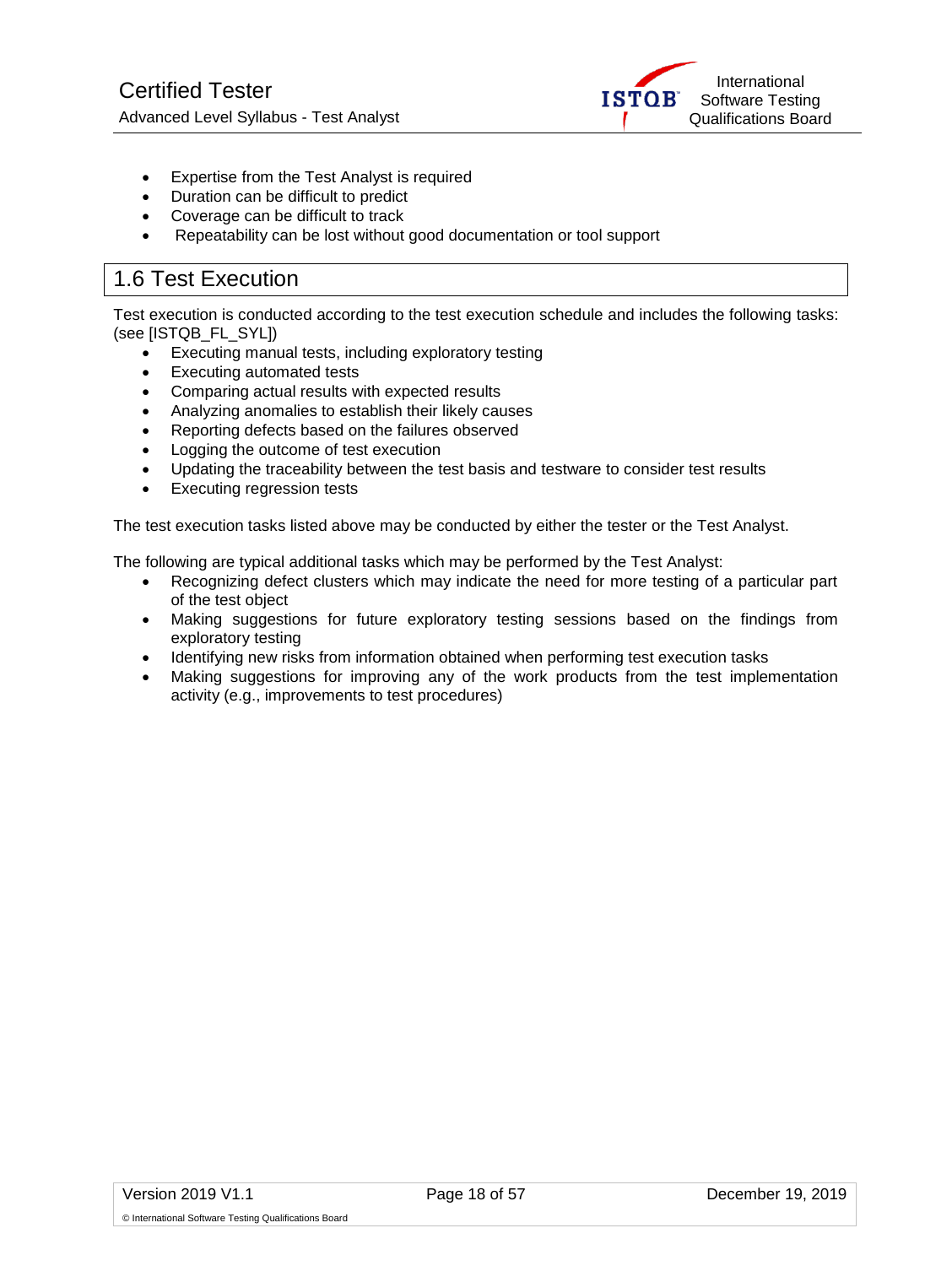

# <span id="page-18-0"></span>**2. The Test Analyst's Tasks in Risk-Based Testing - 60 mins.**

## **Keywords**

product risk, risk identification, risk level, risk mitigation, risk-based testing

# **Learning Objectives for The Test Analyst's Tasks in Risk-Based Testing**

# **The Test Analyst's Tasks in Risk-Based Testing**<br>TA-2.1.1 (K3) For a given situation, participate in risk ider

(K3) For a given situation, participate in risk identification, perform risk assessment and propose appropriate risk mitigation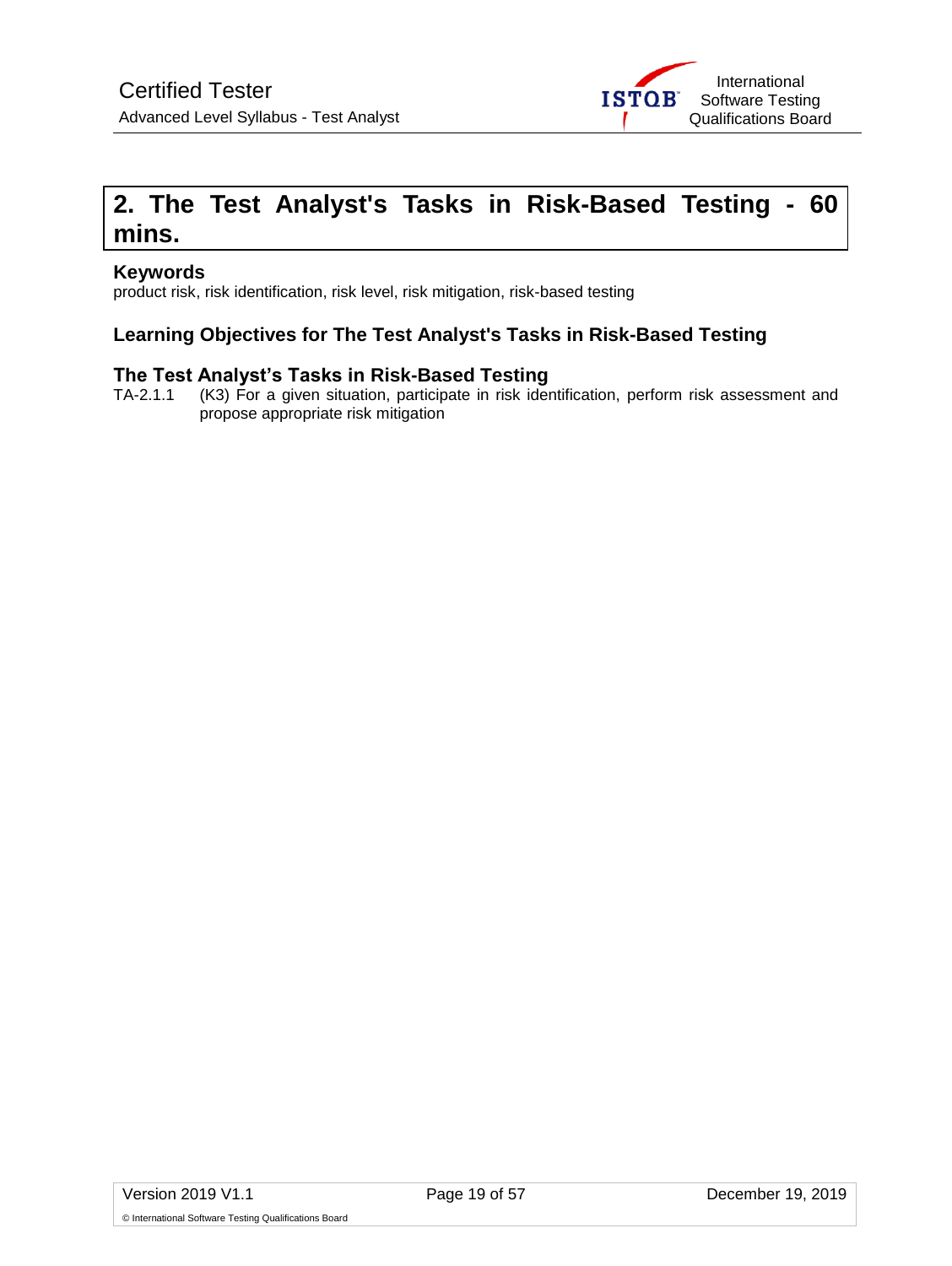

# <span id="page-19-0"></span>2.1 Introduction

Test Managers often have overall responsibility for establishing and managing a risk-based test strategy. They will usually request the involvement of a Test Analyst to ensure the risk-based approach is implemented correctly.

Test Analysts should be actively involved in the following risk-based testing tasks:

- Risk identification
- Risk assessment
- Risk mitigation

These tasks are performed iteratively throughout the SDLC to deal with emerging risks, changing priorities and to regularly evaluate and communicate risk status (see [vanVeenendaal12] and [Black02] for further details). In an Agile project the three tasks are often combined in a so-called risk session with focus on either an iteration or a release.

Test Analysts should work within the risk-based test framework established for the project by the Test Manager. They should contribute their knowledge of the business domain risks that are inherent in the project such as risks related to safety, business and economic concerns, and political factors, among others.

# <span id="page-19-1"></span>2.2 Risk Identification

By calling on the broadest possible sample of stakeholders, the risk identification process is most likely to detect the largest possible number of significant risks.

Test Analysts often possess unique knowledge regarding the particular business domain of the system under test. This means they are particularly well suited to the following tasks:

- Conducting expert interviews with the domain experts and users
- Conducting independent assessments
- Using risk templates
- Participating in risk workshops
- Participating in brainstorming sessions with potential and current users
- Defining testing checklists
- Calling on past experience with similar systems or projects

In particular, Test Analysts should work closely with the users and other domain experts (e.g., requirement engineers, business analysts) to determine the areas of business risk that should be addressed during testing. In Agile projects, this close relationship with stakeholders enables risk identification to be conducted on a regular basis, such as during iteration planning meetings.

Sample risks that might be identified in a project include:

- Issues with functional correctness, e.g., incorrect calculations
- Usability issues, e.g., insufficient keyboard shortcuts
- Portability issues, e.g., inability to install an application on particular platforms

# <span id="page-19-2"></span>2.3 Risk Assessment

While risk identification is about identifying as many pertinent risks as possible, risk assessment is the study of these identified risks. Specifically, categorizing each risk and determining the likelihood and impact associated with each risk.

Version 2019 V1.1 Page 20 of 57 December 19, 2019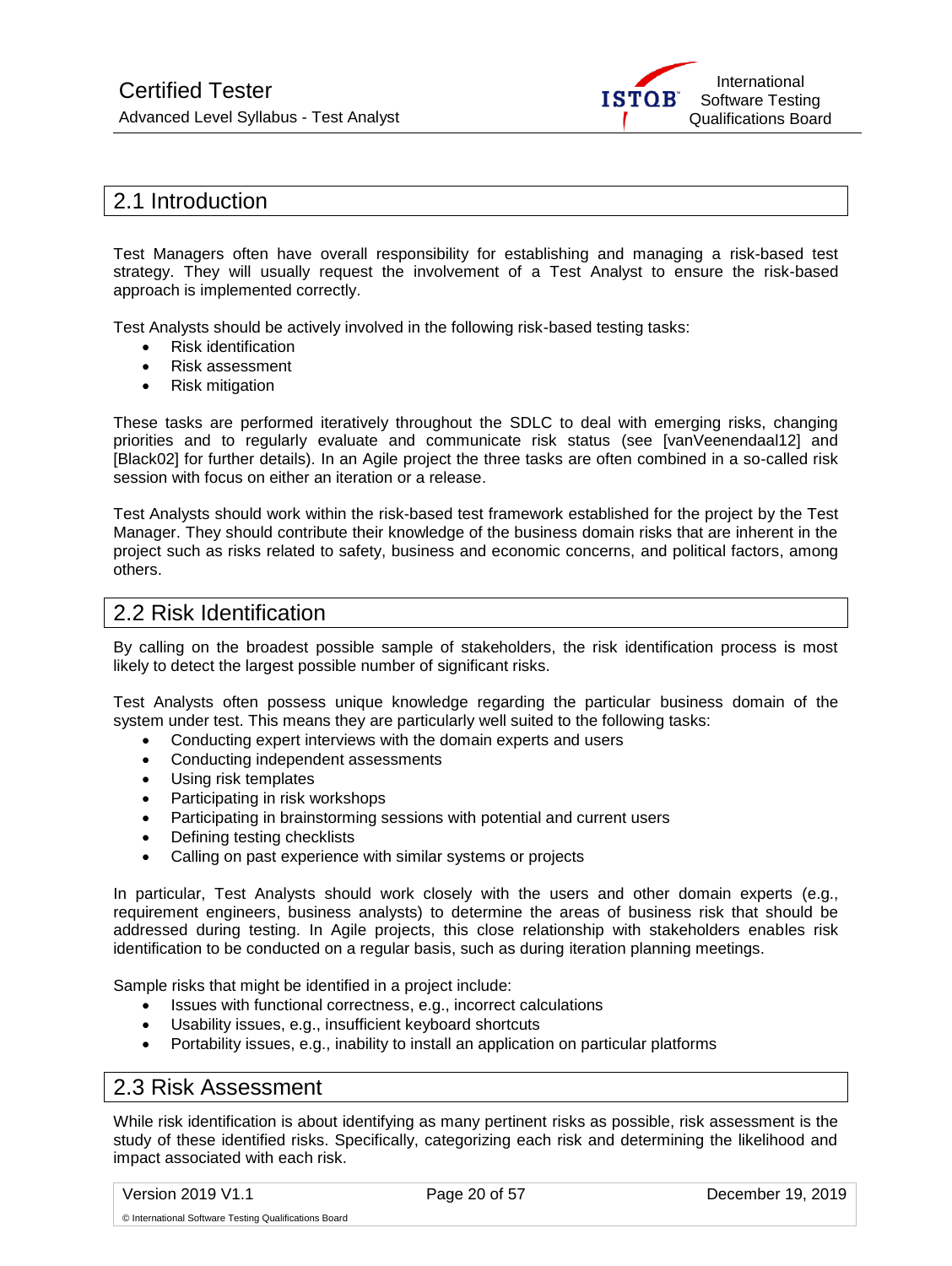

Determining the level of risk typically involves assessing, for each risk item, the likelihood of occurrence and the impact upon occurrence. The likelihood of occurrence is usually interpreted as the likelihood that the potential problem can exist in the system under test and will be observed when the system is in production. Technical Test Analysts should contribute to finding and understanding the potential likelihood for each risk item whereas Test Analysts contribute to understanding the potential business impact of the problem should it occur (in Agile projects this role-based distinction may be less strong).

The impact upon occurrence is often interpreted as the severity of the effect on the users, customers, or other stakeholders. In other words, it arises from business risk. Test Analysts should contribute to identifying and assessing the potential business domain or user impact for each risk item. Factors influencing business risk include the following:

- Frequency of use of the affected feature
- Business loss
- Financial damage
- Ecological or social losses or liability
- Civil or criminal legal sanctions
- Safety concerns
- Fines, loss of license
- Lack of reasonable workarounds if people cannot work any more
- Visibility of the feature
- Visibility of failure leading to negative publicity and potential image damage
- Loss of customers

Given the available risk information, Test Analysts need to establish the levels of business risk per the guidelines provided by a Test Manager. These could be classified with terms (e.g., low, medium, high) or use numbers and/or colors.

Unless there is a way to measure the risk on a defined scale it cannot be a true quantitative measure. Numbers may be assigned to the qualitative value, but that does not make it a true quantitative measure. For example, Test Managers may determine that business risk should be categorized on a particular numerical scale (e.g., 1-5 for likelihood and impact). Once the likelihood and impact have been assigned, these values may be used to determine the overall risk rating for each risk item. That overall rating is then used to prioritize the risk mitigation activities.[vanVeenendaal12].

# <span id="page-20-0"></span>2.4 Risk Mitigation

During the project, Test Analysts should seek to do the following:

- Reduce product risk by designing effective test cases that demonstrate unambiguously whether tests pass or fail, and by participating in reviews of software work products such as requirements, designs, and user documentation
- Implement appropriate risk mitigation activities identified in the test strategy and test plan (e.g., test a particularly high risk business process using particular test techniques)
- Re-evaluate known risks based on additional information gathered as the project unfolds, adjusting likelihood, impact, or both, as appropriate
- Identify new risks from information obtained during testing

When one is talking about a product risk, then testing makes an essential contribution to mitigating such risks. By finding defects, testers reduce risk by providing awareness of the defects and opportunities to deal with the defects before release. If the testers find no defects, testing then reduces risk by providing evidence that, under certain conditions (i.e., the conditions tested), the system operates correctly. Test Analysts help to determine risk mitigation options by investigating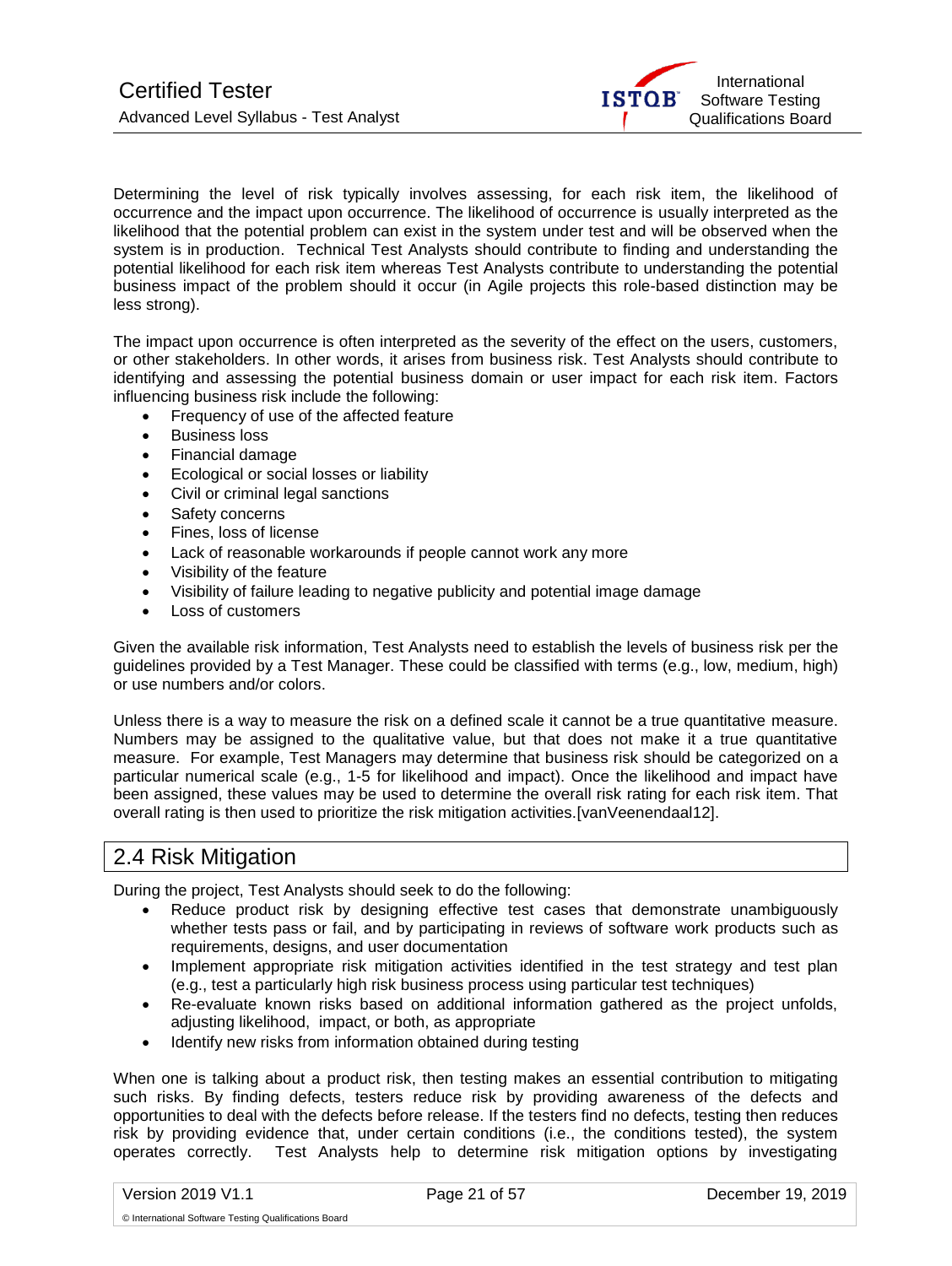

opportunities for gathering accurate test data, creating and testing realistic user scenarios and conducting or overseeing usability studies, among others.

# <span id="page-21-0"></span>2.4.1 Prioritizing the Tests

The level of risk is also used to prioritize tests. A Test Analyst might determine that there is a high risk in the area of transactional accuracy in an accounting system. As a result, to mitigate the risk, the tester may work with other business domain experts to gather a strong set of sample data that can be processed and verified for accuracy. Similarly, a Test Analyst might determine that usability issues are a significant risk for a new test object. Rather than wait for a user acceptance test to discover any issues, the Test Analyst might prioritize an early usability test based on a prototype to help identify and resolve usability design problems early before the user acceptance test. This prioritization must be considered as early as possible in the planning stages so that the schedule can accommodate the necessary testing at the necessary time.

In some cases, all of the highest risk tests are run before any lower risk tests, and tests are run in strict risk order (called "depth-first"); in other cases, a sampling approach is used to select a sample of tests across all the identified risks using risk level to weight the selection while at the same time ensuring coverage of every risk at least once (called "breadth-first").

Whether risk-based testing proceeds depth-first or breadth-first, it is possible that the time allocated for testing might be consumed without all tests being run. Risk-based testing allows testers to report to management in terms of the remaining level of risk at this point, and allows management to decide whether to extend testing or to transfer the remaining risk onto the users, customers, help desk/technical support, and/or operational staff.

# <span id="page-21-1"></span>2.4.2 Adjusting Testing for Future Test Cycles

Risk assessment is not a one-time activity performed before the start of test implementation; it is a continuous process. Each future planned test cycle should be subjected to new risk analysis to take into account such factors as:

- Any new or significantly changed product risks
- Unstable or failure-prone areas discovered during the testing
- Risks from fixed defects
- Typical defects found during testing
- Areas that have been under tested (low test coverage)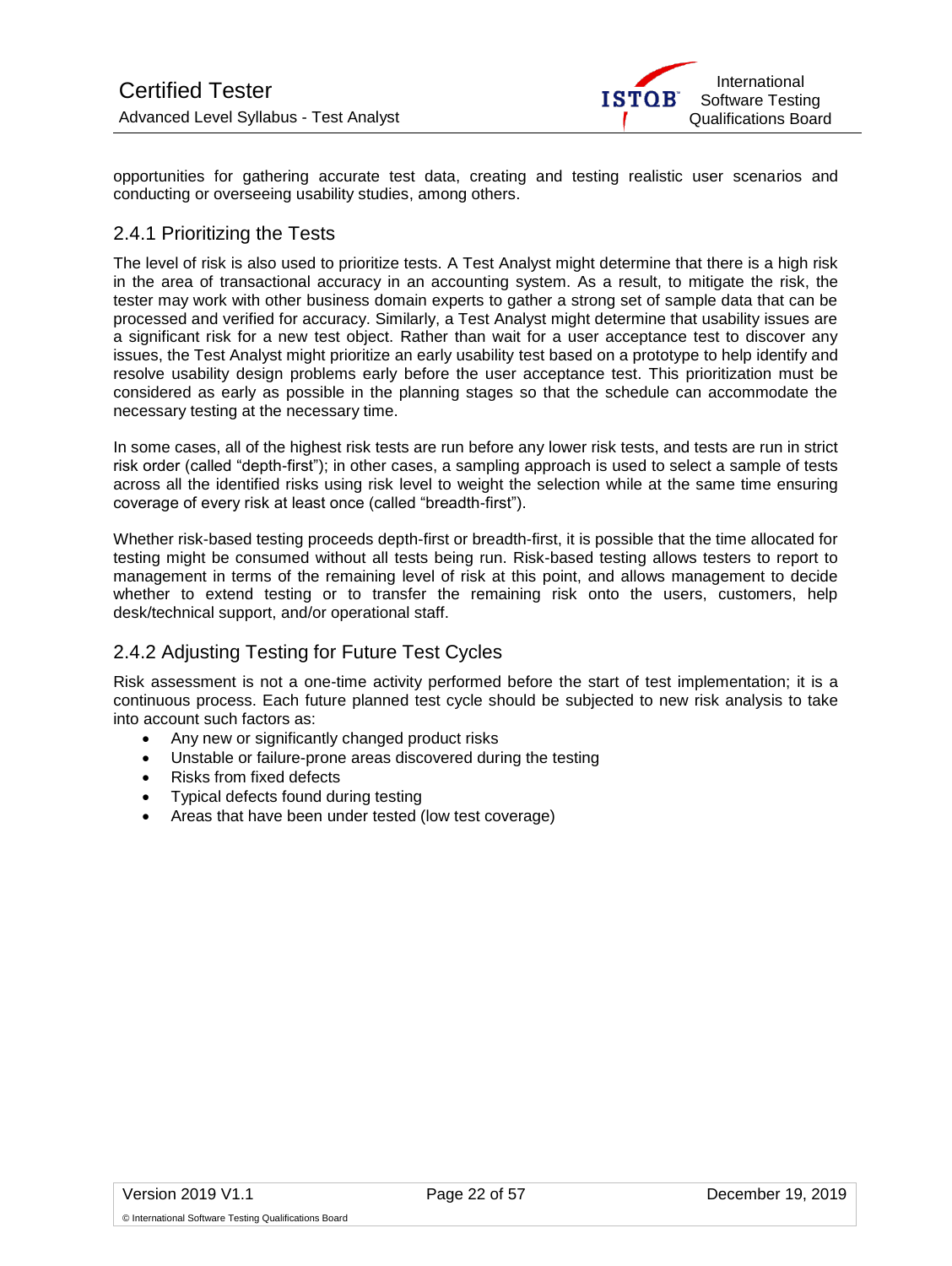

# <span id="page-22-0"></span>**3. Test Techniques - 630 mins.**

## **Keywords**

black-box test technique, boundary value analysis, checklist-based testing, classification tree technique, decision table testing, defect taxonomy, defect-based test technique, equivalence partitioning, error guessing, experience-based testing, experience-based test technique, exploratory testing, pairwise testing, state transition testing, test charter, use case testing

# **Learning Objectives for Test Techniques**

## **3.1 Introduction**

No learning objectives

## **3.2 Black-Box Test Techniques**

- TA-3.2.1 (K4) Analyze a given specification item(s) and design test cases by applying equivalence partitioning
- TA-3.2.2 (K4) Analyze a given specification item(s) and design test cases by applying boundary value analysis
- TA-3.2.3 (K4) Analyze a given specification item(s) and design test cases by applying decision table testing
- TA-3.2.4 (K4) Analyze a given specification item(s) and design test cases by applying state transition testing
- TA-3.2.5 (K2) Explain how classification tree diagrams support test techniques
- TA-3.2.6 (K4) Analyze a given specification item(s) and design test cases by applying pairwise testing
- TA-3.2.7 (K4) Analyze a given specification item(s) and design test cases by applying use case testing
- TA-3.2.8 (K4) Analyze a system, or its requirement specification, in order to determine likely types of defects to be found and select the appropriate black-box test technique(s)

## **3.3 Experience-Based Test Techniques**

- TA-3.3.1 (K2) Explain the principles of experience-based test techniques and the benefits and drawbacks compared to black-box and defect-based test techniques
- TA-3.3.2 (K3) Identify exploratory tests from a given scenario
- TA-3.3.3 (K2) Describe the application of defect-based test techniques and differentiate their use from black-box test techniques

## **3.4 Applying the Most Appropriate Test Techniques**

TA-3.4.1 (K4) For a given project situation, determine which black-box or experience-based test techniques should be applied to achieve specific goals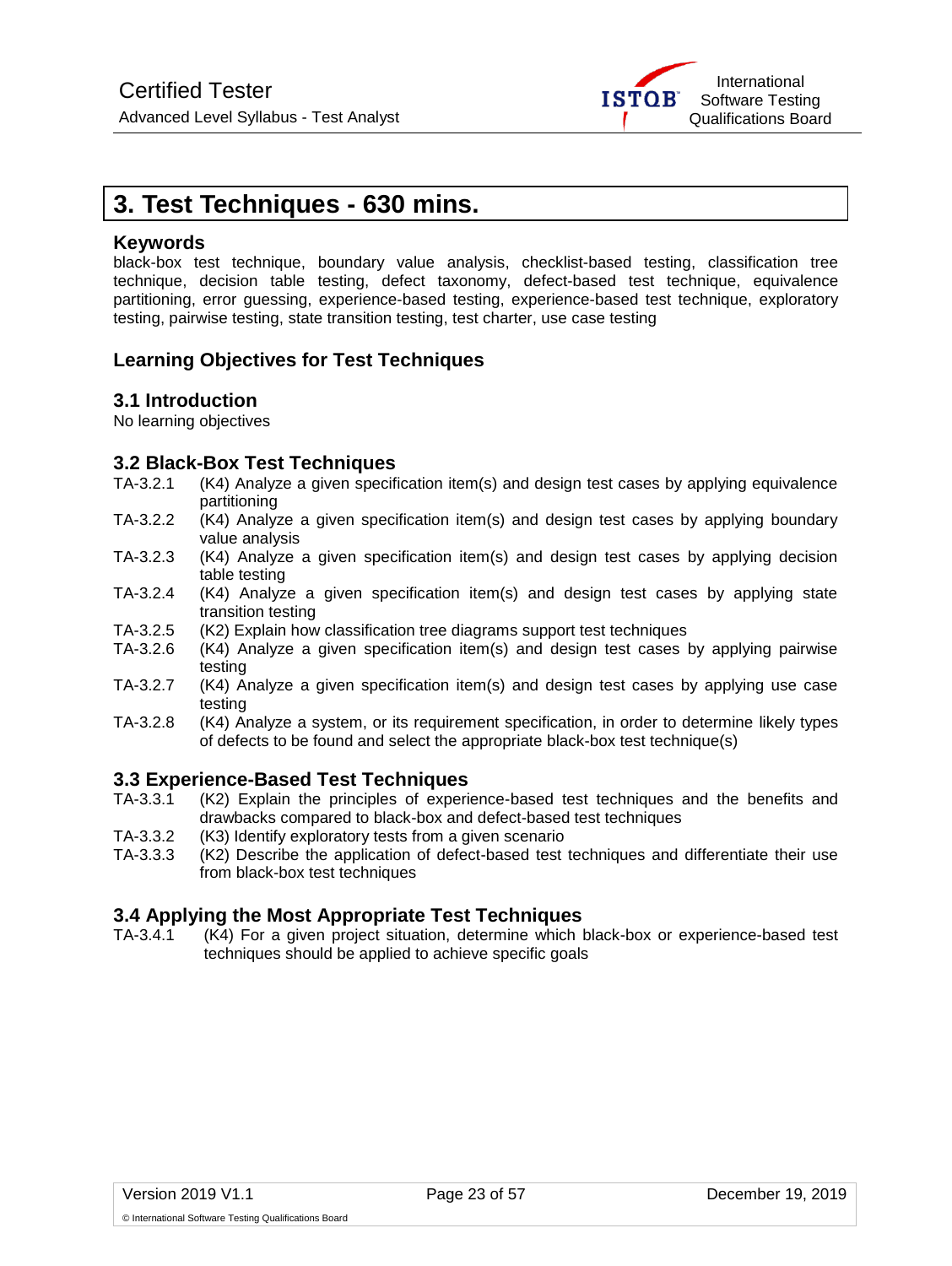

# <span id="page-23-0"></span>3.1 Introduction

The test techniques considered in this chapter are divided into the following categories:

- Black-box
- Experience-based

These techniques are complementary and may be used as appropriate for any given test activity, regardless of which test level is being performed.

Note that both categories of techniques can be used to test functional and non-functional quality characteristics. Testing software characteristics is discussed in the next chapter.

The test techniques discussed in these sections may focus primarily on determining optimal test data (e.g., from equivalence partitions) or deriving test procedures (e.g., from state models). It is common to combine techniques to create complete test cases.

# <span id="page-23-1"></span>3.2 Black-Box Test Techniques

Black-box test techniques are introduced in the ISTQB® Foundation Level Syllabus [ISTQB\_FL\_SYL].

Common features of black-box test techniques include:

- Models, e.g., state diagrams and decision tables, are created during test design according to the test technique
- Test conditions are derived systematically from these models

Test techniques generally provide coverage criteria, which can be used for measuring test design and test execution activities. Completely fulfilling the coverage criteria does not mean that the entire set of tests is complete, but rather that the model no longer suggests any additional tests to increase coverage based on that technique.

Black-box testing is usually based on some form of specification documentation, such as a system requirement specification or user stories. Since the specification documentation should describe system behavior, particularly in the area of functionality, deriving tests from the requirements is often part of testing the behavior of the system. In some cases there may be no specification documentation but there are implied requirements, such as replacing the functionality of a legacy system.

There are a number of black-box test techniques. These techniques target different types of software and scenarios. The sections below show the applicability for each technique, some limitations and difficulties that the Test Analyst may experience, the method by which coverage is measured and the types of defects that are targeted.

Please refer to [ISO29119-4], [Bath14], [Beizer95], [Black07], [Black09], [Copeland04], [Craig02], [Koomen06], and [Myers11] for further details.

## <span id="page-23-2"></span>3.2.1 Equivalence Partitioning

Equivalence partitioning (EP) is a technique used to reduce the number of test cases that is required to effectively test the handling of inputs, outputs, internal values and time-related values. Partitioning is used to create equivalence classes (often called equivalence partitions) which are created from sets of values that are required to be processed in the same manner. By selecting one representative value from a partition, coverage for all the items in the same partition is assumed.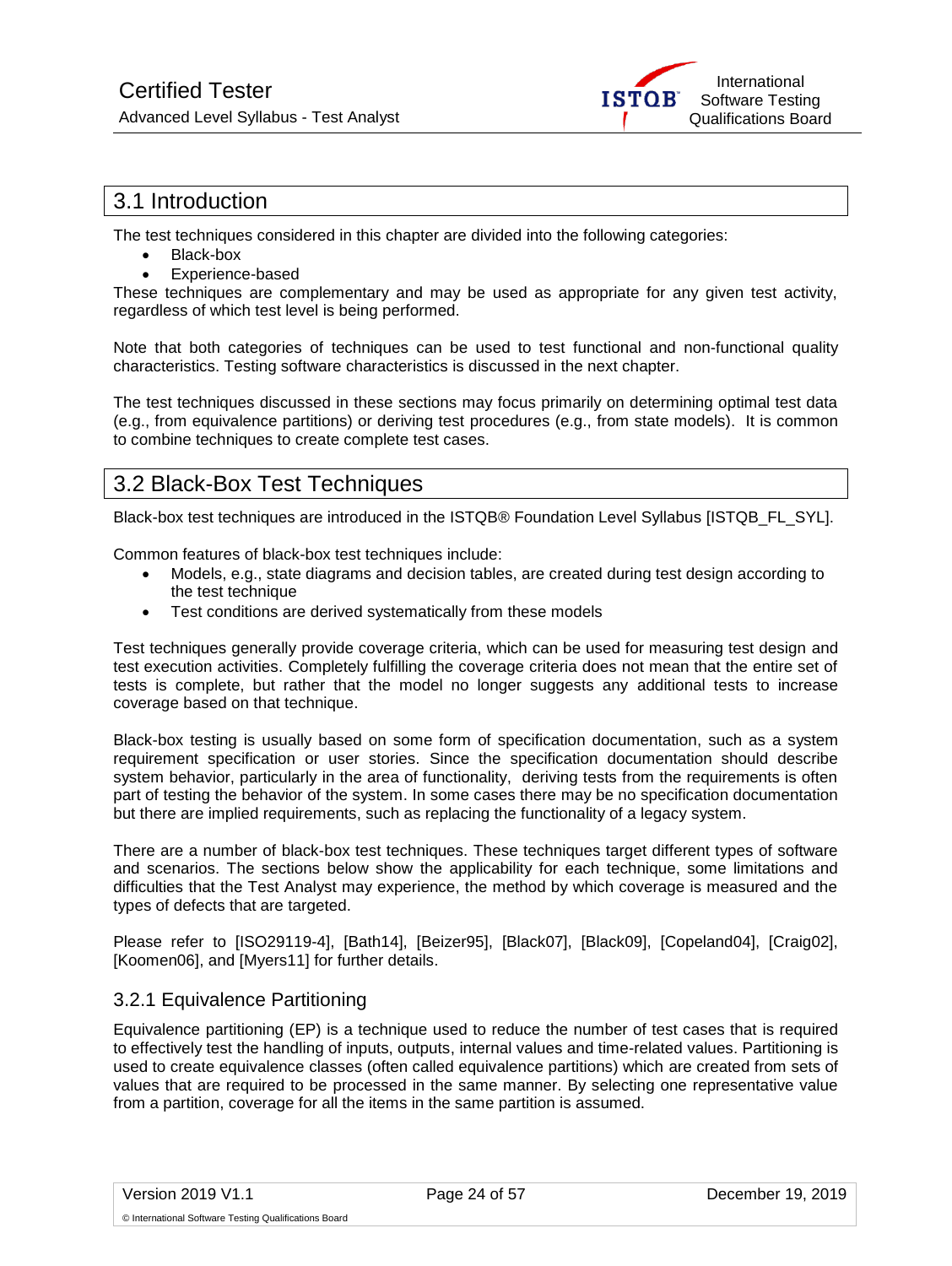

### **Applicability**

This technique is applicable at any test level and is appropriate when all the members of a set of values to be tested are expected to be handled in the same way and where the sets of values used by the application do not interact. The selection of sets of values is applicable to valid and invalid partitions (i.e., partitions containing values that should be considered invalid for the software being tested).

Values must be considered in the following categories:

- Values in a continuous range. For example, the expression  $0 \lt x \lt 5000$  represents the continuous range for the variable "x" whose valid partition is between 1 and 4999. A representative valid value on this continuous range may be, for example, 3249.
- Discrete values. For example the colors "red, blue, green, yellow" all are valid partitions and there is just one value possible per partition.

EP is strongest when used in combination with boundary value analysis which expands the test values to include those on the edges of the partitions. EP, using values from the valid partitions, is a commonly used technique for smoke testing a new build or a new release as it quickly determines if basic functionality is working.

#### **Limitations/Difficulties**

If the assumption is incorrect and the values in the partition are not handled in exactly the same way, this technique may miss defects. It is also important to select the partitions carefully. For example, an input field that accepts positive and negative numbers would be better tested as two valid partitions, one for the positive numbers and one for the negative numbers, because of the likelihood of different handling. Depending on whether or not zero is allowed, this could become another partition as well (noting that zero is neither positive nor negative). It is important for a Test Analyst to understand the underlying processing in order to determine the best partitioning of the values. This may require support in understanding code design.

#### **Coverage**

Coverage is determined by taking the number of partitions for which a value has been tested and dividing that number by the number of partitions that have been identified. EP coverage is then stated as a percentage. Using multiple values for a single partition does not increase the coverage percentage.

#### **Types of Defects**

<span id="page-24-0"></span>A Test Analyst uses this technique to find defects in the handling of various data values.

#### 3.2.2 Boundary Value Analysis

Boundary value analysis (BVA) is used to test the proper handling of values that exist on the boundaries of equivalence partitions. There are two ways to approach BVA: two value or three value testing. With two value testing, the boundary value (on the boundary) and the value that is just outside the boundary (by the smallest possible increment) are used. For example, if the partition included the values 1 to 10 in increments of 0.5, the two value test values for the upper boundary would be 10 and 10.5. The lower boundary test values would be 1 and 0.5. The boundaries are defined by the maximum and minimum values in the defined equivalence partition.

For three value boundary testing, the values before, on and over the boundary are used. In the previous example, the upper boundary tests would include 9.5, 10 and 10.5. The lower boundary tests would include 1.5, 1 and 0.5. The decision regarding whether to use two or three boundary values should be based on the risk associated with the item being tested, with the three boundary approach being used for the higher risk items.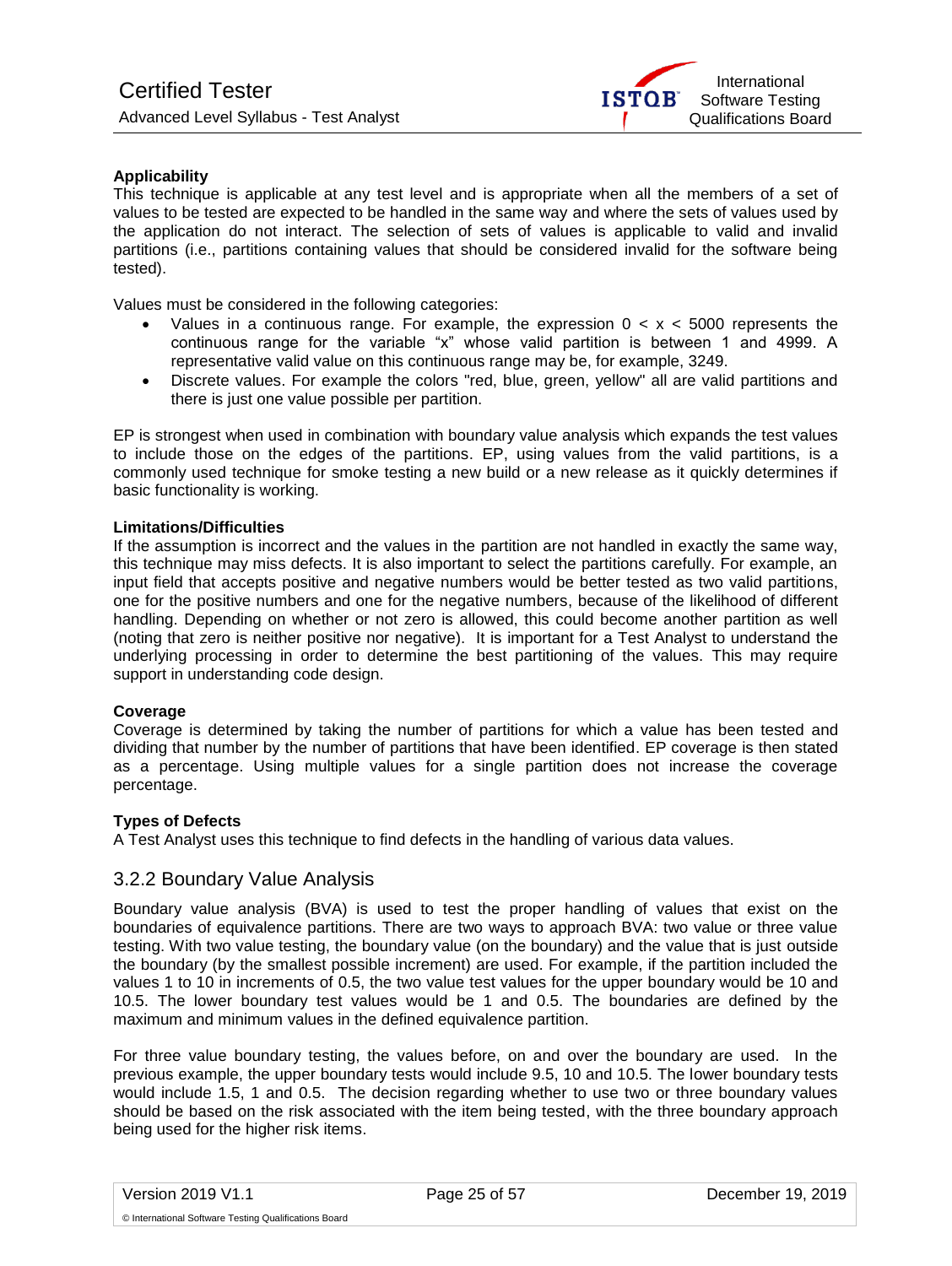

### **Applicability**

This technique is applicable at any test level and is appropriate when ordered equivalence partitions exist. For this reason the BVA technique is often conducted together with the EP technique. Ordered equivalence partitions are required because of the concept of being on and off the boundary. For example, a range of numbers is an ordered partition. A partition that consists of all rectangular objects is not an ordered partition and does not have boundary values. In addition to number ranges, boundary value analysis can be applied to the following:

- Numeric attributes of non-numeric variables (e.g., length)
- Loops, including those in state diagrams, in use cases, and in stored data structures such as arrays
- Physical objects (including memory)
- Time-determine activities

#### **Limitations/Difficulties**

Because the accuracy of this technique depends on the accurate identification of the equivalence partitions in order to correctly identify the boundaries, it is subject to the same limitations and difficulties. The Test Analyst should also be aware of the increments in the valid and invalid values to be able to accurately determine the values to be tested. Only ordered partitions can be used for boundary value analysis but this is not limited to a range of valid inputs. For example, when testing for the number of cells supported by a spreadsheet, there is a partition that contains the number of cells up to and including the maximum allowed cells (the boundary) and another partition that begins with one cell over the maximum (over the boundary).

#### **Coverage**

Coverage is determined by taking the number of boundary conditions that are tested and dividing that by the number of identified boundary conditions (either using the two value or three value method). The coverage is stated as a percentage.

#### **Types of Defects**

Boundary value analysis reliably finds displacement or omission of boundaries, and may find cases of extra boundaries. This technique finds defects regarding the handling of the boundary values, particularly errors with less-than and greater-than logic (i.e., displacement). It can also be used to find non-functional defects, for example, a system supports 10,000 concurrent users but not 10,001.

## <span id="page-25-0"></span>3.2.3 Decision Table Testing

Decision tables enable the conditions which are handled by the software under test to be captured, and the outcomes of applying different true or false values to those conditions to be evaluated. Test Analysts can use decision tables to capture the decision rules which apply to the software under test.

To use this technique, the Test Analyst sets up the initial decision table as a complete table where the number of columns is 2 to the power of the number of conditions  $(2^n$  where n is the number of conditions). For example, the initial condition table for three conditions would have eight columns (2<sup>3</sup> ).

Each column in the table represents a decision rule. A typical (generic) decision rule might be "If condition A is true and condition B is true and condition C is false, then action X is expected".

Two approaches can be applied in decision table testing, depending on what is to be covered:

- Coverage of the combinations of conditions that make up rules
- Coverage of individual conditions

### **Covering Combinations of Conditions**

The "classic" use of decision tables is to test the decision rules which consist of combinations of conditions.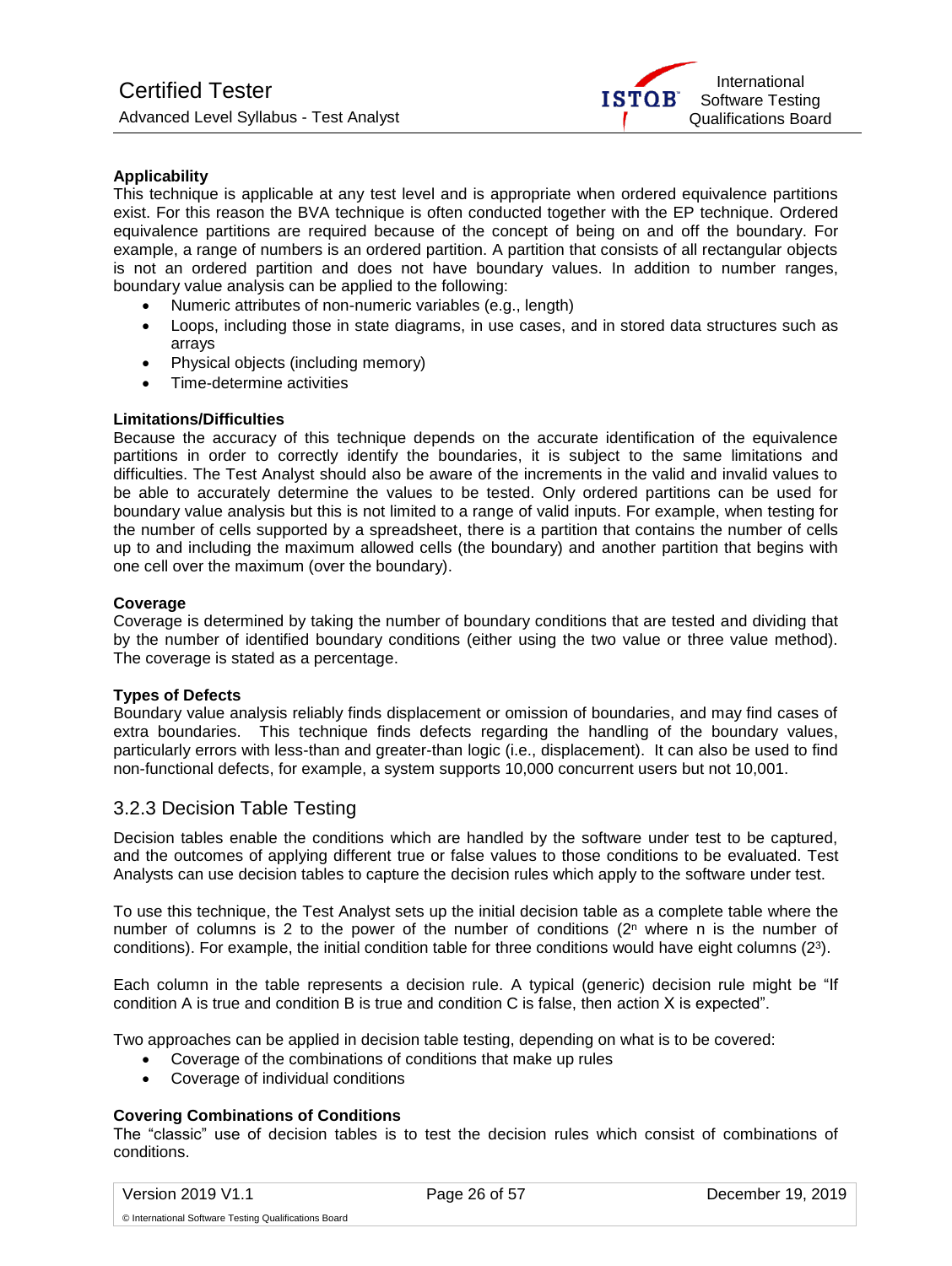

When trying to test every possible combination, decision tables can become very large. A method of systematically reducing the number of combinations from all possible to those which significantly deviate from other combinations is called collapsed decision table testing [Copeland04]. When this technique is used, the combinations are reduced to those that will produce differing outcomes by removing sets of conditions from the decision table that are not relevant for the outcome. These rules are considered to be redundant and are marked in the decision table as "indifferent". In addition, decision rules are removed which contain combinations of conditions that are not feasible. For example, if a ticket machine applies different decision rules depending on the conditions "before 9AM" and "after 5PM", then it is not feasible to define a decision rule where both of those conditions are true (on the same day). Infeasible decision rules are removed from the table. Elimination of either redundancies or infeasibilities results in a partially collapsed decision table. A fully collapsed table has removed both.

When covering combinations of conditions a Test Analyst tries to create a collapsed decision table. If a Test Analyst considers the number of test cases derived from the collapsed table to still be too large, a risk-based selection is made.

#### **Covering Individual Condition Outcomes**

The objective with this approach is to ensure that the true and false outcome of each condition is individually tested. The first decision rule to be considered defines the value for all individual conditions to be the same (e.g., true). This decision rule is entered into the decision table together with the expected action. Defining the second decision rule involves switching the value of the first condition to the opposite state (i.e., false). This second decision rule is also entered into the decision table with the expected action. Defining the third decision rule requires that the value of the first condition is switched back to that used in the first decision rule, and that the value of the second condition is switched. Again, the decision rule is entered into the decision table and the expected action defined. The procedure is repeated until decision rules have been defined in which each condition has taken the value "true" and "false". This results in a decision table with the number of decision rules equal to the number of conditions  $+ 1$ . In common with the "all combinations of conditions" approach described above, any rules which are not feasible or redundant are removed from the table.

This systematic approach generally results in fewer decision rules to be tested when compared to the "all combinations of conditions" approach. Each condition is tested at least once for the value "true" and at least once for the value "false". Since each decision rule focuses on a specific condition, the localization of any defects revealed is simplified. With this approach, defects that occur only when certain combinations of conditions exist may be missed since only simple combinations are considered.

#### **Applicability**

Both approaches to this technique are commonly applied for the integration, system and acceptance test levels. Depending on the code, it may also be applicable for component testing when a component is responsible for a set of decision logic. This technique is particularly useful when the requirements are presented in the form of flowcharts or tables of business rules.

Decision tables are also a requirements definition technique and some requirements specifications may already be defined in this format. Even when the requirements are not presented in tabular form or as a flowchart, conditions and possible combinations of conditions are often found in the narrative.

When designing decision tables, it is important to consider the defined decision rules as well as those that are not expressly defined but will exist. In general, a Test Analyst must be able to derive the expected actions for all decision rules according to the specification or test oracle.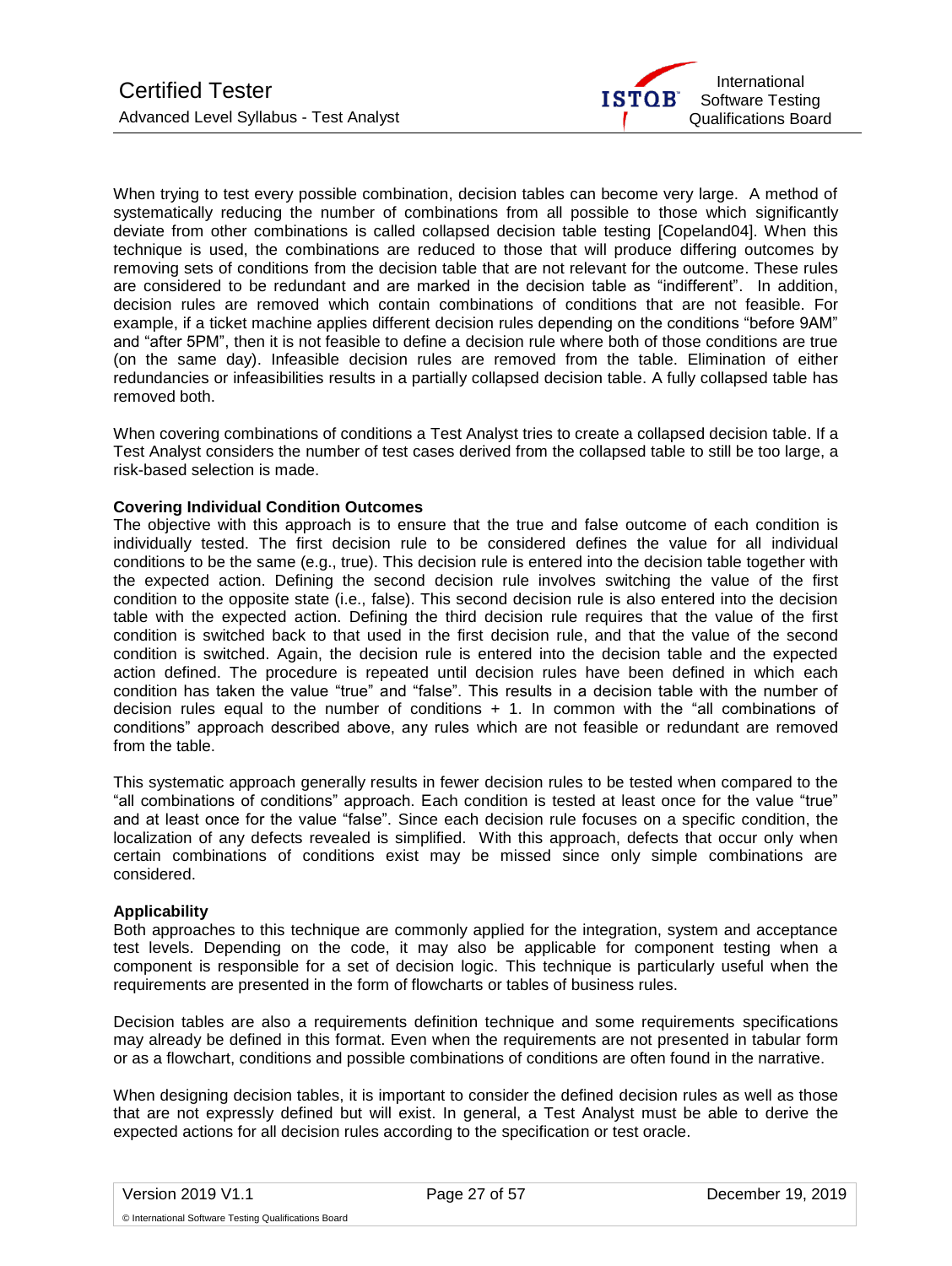

#### **Limitations/Difficulties**

When considering combinations of conditions, finding all the interacting conditions can be challenging, particularly when requirements are not well-defined or do not exist. Care must be taken when selecting the number of conditions considered in a decision table so that the number of combinations of those conditions remains manageable. Where the number of conditions results in an unmanageably high number of combinations, a Test Analyst may consider defining a hierarchy of decision tables, where conditions of a particular decision table may result from invoking another decision table.

#### **Coverage**

Three levels of coverage are typically considered:

- Covering all condition outcomes: sufficient decision rules are applied to exercise the true/false outcomes of each condition. This gives maximum coverage based on the number of columns in the initial condition table (i.e., 2 to the power of the number of conditions). This is the most cost-effective coverage but does not necessarily exercise all possible expected actions.
- Covering all actions: sufficient decision rules are applied to generate all possible expected actions.
- Covering all non-redundant and feasible decision rules: all decision rules in a fully collapsed decision table are covered. This is a higher level of coverage, but may generate a large number of test cases.

When determining tests from a decision table, it is also important also to consider any boundary conditions that should be tested. These boundary conditions may result in an increased number of test cases needed to adequately test the software. Boundary value analysis and equivalence partitioning are complementary to the decision table technique.

#### **Types of Defects**

Typical defects include incorrect processing based on particular combinations of conditions resulting in unexpected results. During the creation of the decision tables, defects may be found in the specification document. It is not unusual to prepare a set of conditions and determine that the expected result is unspecified for one or more decision rules. The most common types of defects are omissions (there is no information regarding what should actually happen in a certain situation) and contradictions. Testing may also find issues with condition combinations that are not handled or are not handled well.

## <span id="page-27-0"></span>3.2.4 State Transition Testing

State transition testing is used to test the ability of the test object to enter and exit from defined states via valid transitions, as well as entering invalid states or exercising invalid transitions. Events cause the test object to transition from state to state and to perform actions. Events may be qualified by conditions (sometimes called guard conditions or transition guards) which influence the transition path to be taken. For example, a login event with a valid username/password combination will result in a different transition than a login event with an invalid password. This information is represented in a state transition diagram or in a state transition table (which may also include potential invalid transitions between states) [Black09].

#### **Applicability**

State transition testing is applicable for any software that has defined states and has events that will cause the transitions between those states (e.g., changing screens). State transition testing can be used at any test level. Embedded software, web software, and any type of transactional software are good candidates for this type of testing. Control systems, e.g., traffic light controllers, are also good candidates for this type of testing.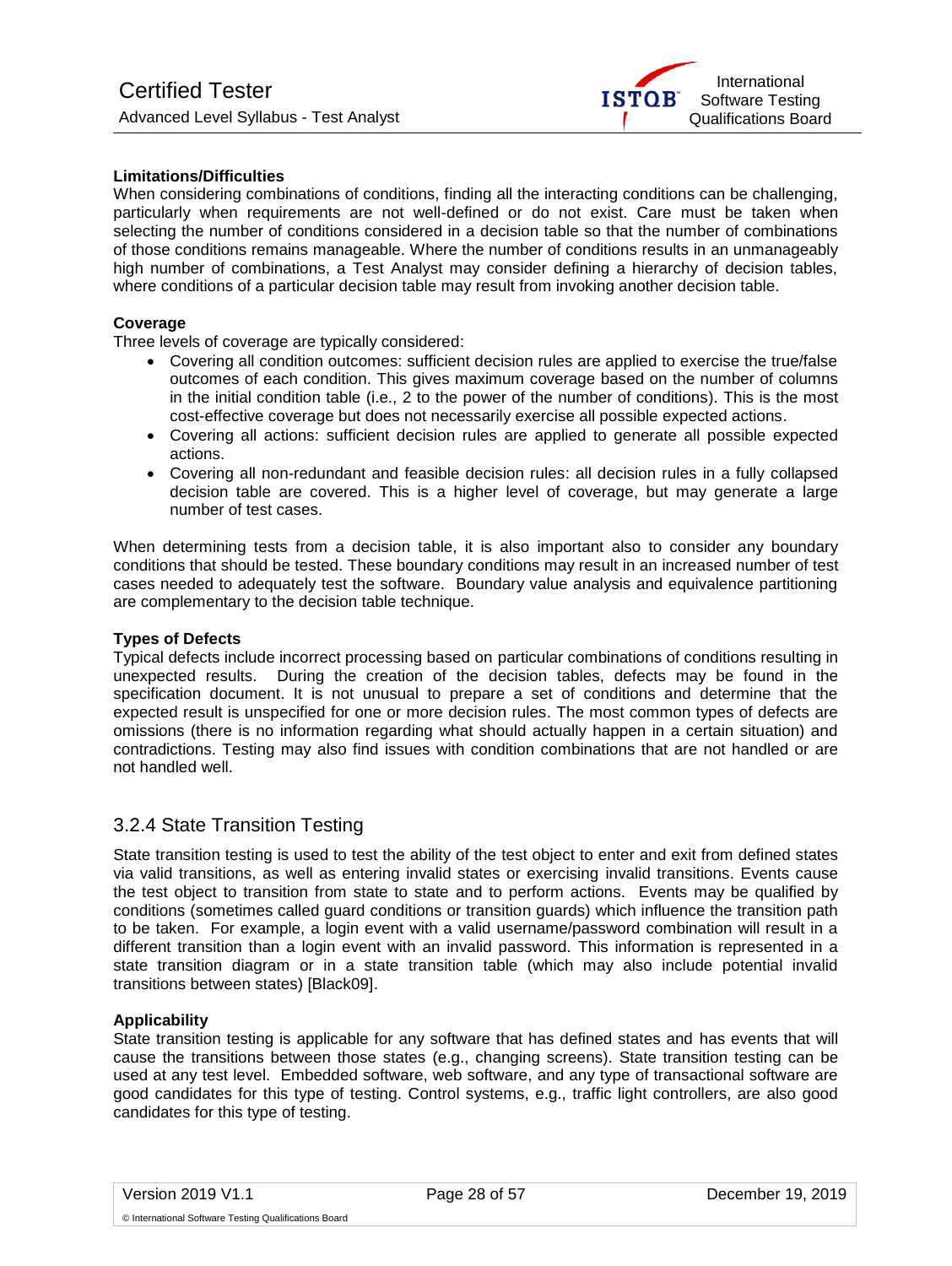

#### **Limitations/Difficulties**

Determining the states is often the most difficult part of defining the state transition diagram or state transition table. When the test object has a user interface, the various screens that are displayed for the user are often used to define the states. For embedded software, the states may be dependent upon the states of the hardware

Besides the states themselves, the basic unit of state transition testing is the individual transition, also known as an 0-switch. Simply testing all single transitions will find some kinds of state transition defects, but more may be found by testing sequences of transitions. A sequence of two successive transitions is called a 1-switch; a sequence of three successive transitions is a 2-switch, and so forth. (These switches are sometimes alternatively designated as N-1 switches, where N represents the number of transitions that will be traversed. A single transition, for instance (a 0-switch), would be a 1- 1 switch. [Bath14])

#### **Coverage**

As with other types of test techniques, there is a hierarchy of levels of test coverage. The minimum acceptable degree of coverage is to have visited every state and traversed every transition at least once. 100% transition coverage (also known as 100% 0-switch coverage or 100% logical branch coverage) will guarantee that every state is visited and every transition is traversed, unless the system design or the state transition model (diagram or table) is defective. Depending on the relationships between states and transitions, it may be necessary to traverse some transitions more than once in order to execute other transitions a single time.

The term "n-switch coverage" relates to the number of switches covered of length N+1, as a percentage of the total number of switches of that length. For example, achieving 100% 1-switch coverage requires that every valid sequence of two successive transitions has been tested at least once. This testing may trigger some types of failures that 100% 0-switch coverage would miss.

"Round-trip coverage" applies to situations in which sequences of transitions form loops. 100% roundtrip coverage is achieved when all loops from any state back to the same state have been tested for all states at which loops begin and end. This loop cannot contain more than one occurrence of any particular state (except the initial/final one) [Offutt16].

For any of these approaches, an even higher degree of coverage will attempt to include all invalid transitions identified in a state table. Coverage requirements and covering sets for state transition testing must identify whether invalid transitions are included.

Designing test cases to achieve the desired coverage is supported by the state transition diagram or the state transition table for the particular test object. This Information may also be represented in a table that shows the n-switch transitions for a particular value of "n" [Black09].

A manual procedure may be applied for identifying the items to be covered (e.g., transitions, states or n-switches). One suggested method is to print the state transition diagram and state transition table and use a pen or pencil to mark up the items covered until the required coverage is shown [Black09]. This approach would become too time-consuming for more complex state transition diagrams and state transition tables. A tool should therefore be used to support state transition testing.

### **Types of Defects**

Typical defects [Beizer95] include the following:

- Incorrect event types or values
- Incorrect action types or values
- Incorrect initial state
- Inability to reach some exit state(s)
- Inability to enter required states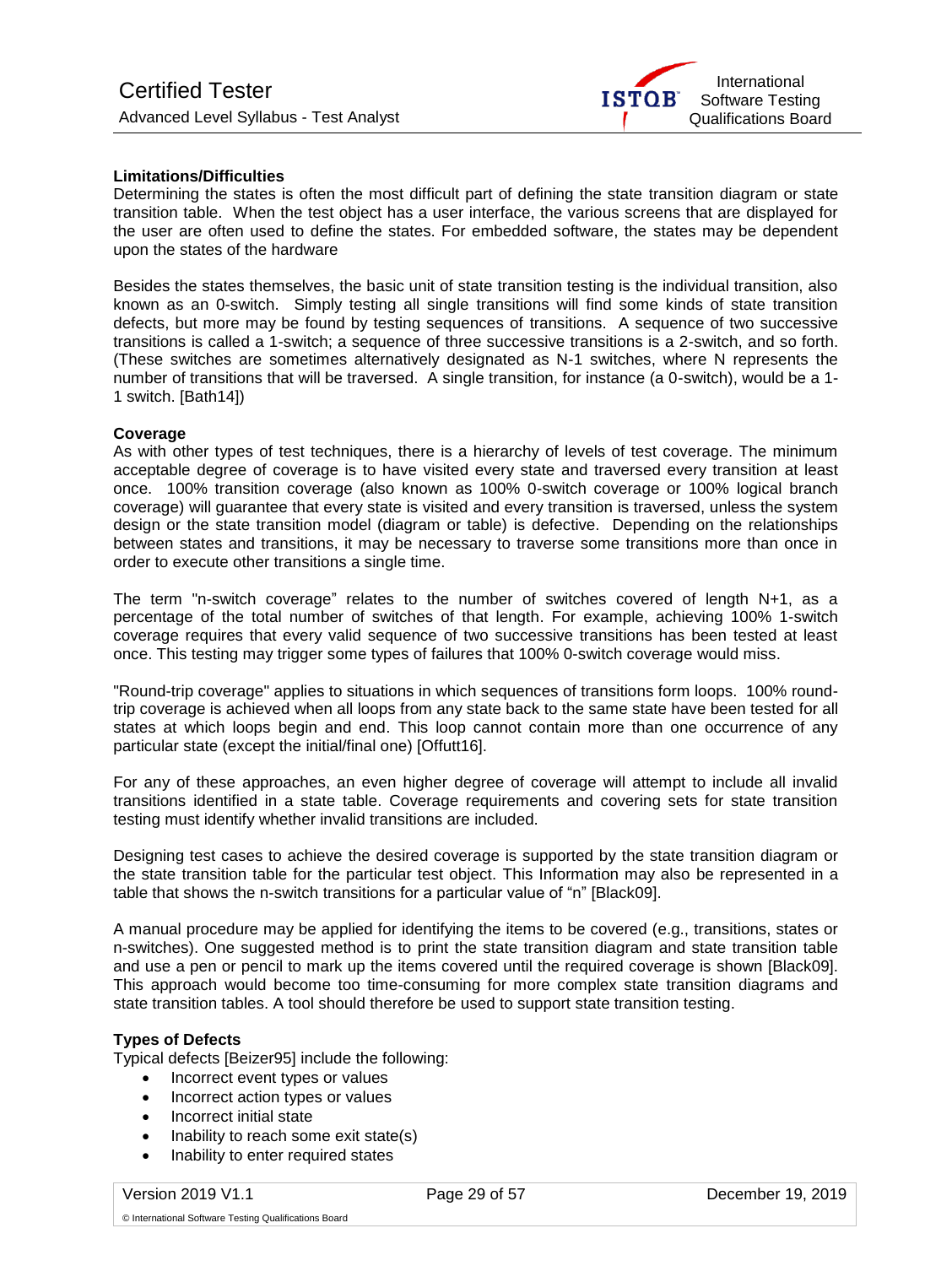

- <span id="page-29-1"></span>• Extra (unnecessary) states
- Inability to execute some valid transition(s) correctly
- Ability to execute invalid transitions

During the creation of the state transition model, defects may be found in the specification document. The most common types of defects are omissions (there is no information regarding what should actually happen in a certain situation) and contradictions.

## <span id="page-29-0"></span>3.2.5 Classification Tree Technique

Classification trees support certain black-box test techniques by enabling a graphical representation of the data space to be created which applies to the test object.

The data is organized into classifications and classes as follows:

- Classifications: These represent parameters within the data space for the test object. These can be input parameters, which can further contain environment states and pre-conditions, as well as output parameters. For example, if an application can be configured many different ways, the classifications might include client, browser, language, and operating system.
- Classes: Each classification can have any number of classes and sub-classes describing the occurrence of the parameter. Each class, or equivalence partition, is a specific value within a classification. In the above example, the language classification might include equivalence classes for English, French and Spanish.

Classification trees allow the Test Analyst to enter combinations as they see fit. This includes, for example, pairwise combinations (see Section 3.2.6), three-wise combinations, and single-wise.

Additional information regarding the use of the classification tree technique is provided in [Bath14] and [Black09].

#### **Applicability**

The creation of a classification tree helps a Test Analyst to identify equivalence partitions (classifications) and the values (classes) in a partition which are of interest.

Further analysis of the classification tree diagram enables possible boundary values to be identified and certain combinations of inputs to be identified which are either of particular interest or may be discounted (e.g., because they are incompatible). The resulting classification tree may then be used to support equivalent partition testing, boundary value analysis or pairwise testing (see Section 3.2.6).

#### **Limitations/Difficulties**

As the quantity of classifications and/or classes increases, the diagram becomes larger and less easy to use.

#### **Coverage**

Test cases may be designed to achieve, for example, minimum class coverage (i.e., all values in a classification tested at least once). The Test Analyst, may also decide to cover pairwise or even threewise combinations.

#### **Types of Defects**

The types of defects found depends on the technique(s) which the classification trees support (i.e., equivalence partitioning, boundary value analysis or pairwise testing).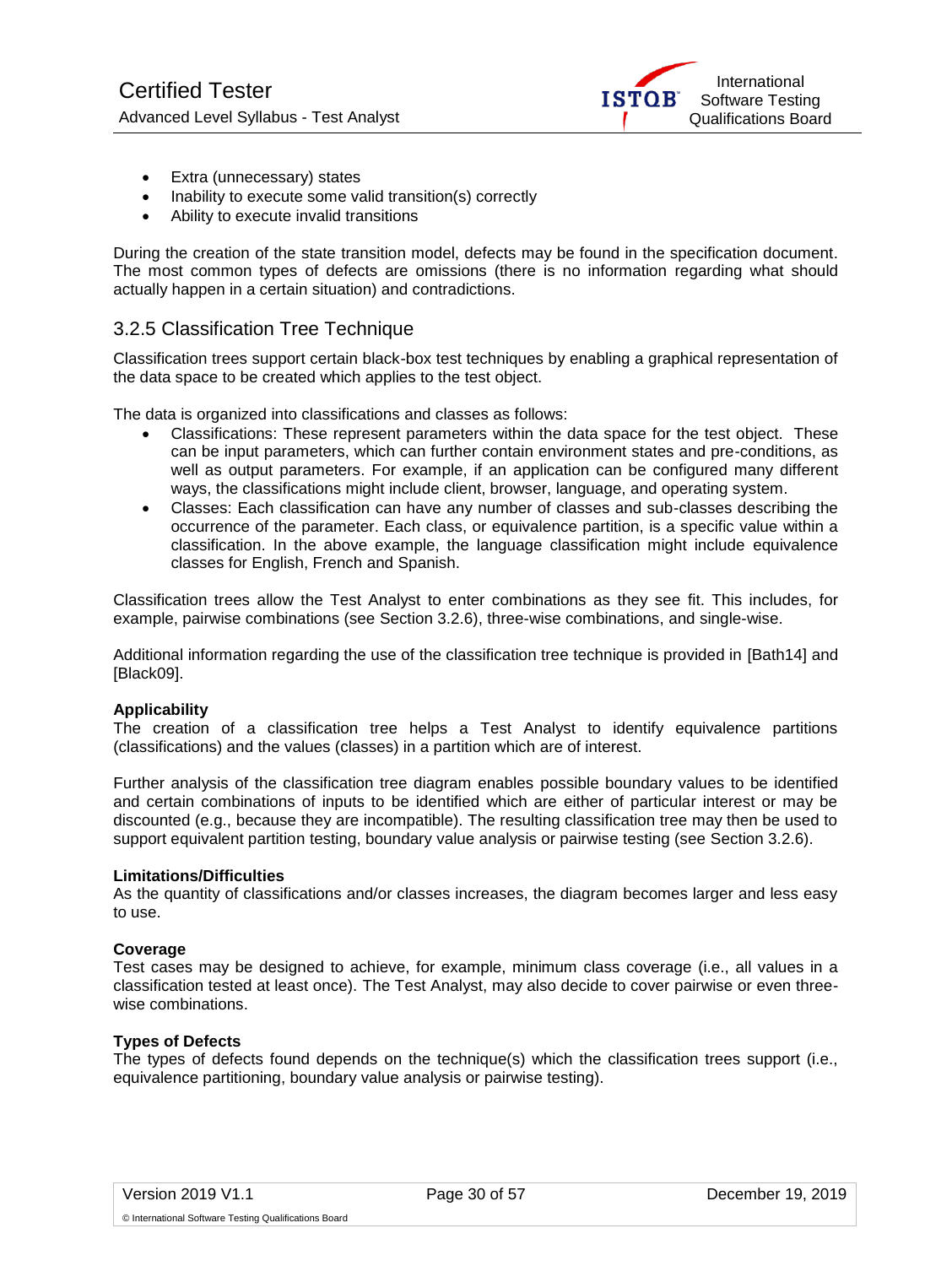

# 3.2.6 Pairwise Testing

Pairwise testing is used when testing software in which several input parameters, each with several possible values, must be tested in combination, giving rise to more combinations than are feasible to test in the time allowed. The input parameters should be compatible in the sense that any option for any factor (i.e., any selected value for any one input parameter) can be combined with any option for any other factor. The combination of a specific parameter (variable or factor) with a specific value of that parameter is called a parameter-value pair (e.g., if 'color' is a parameter with (say) seven permitted values, then 'color = red' would be a parameter-value pair).

Pairwise testing uses combinatorial arithmetic to ensure that each parameter-value pair gets tested once against each parameter-value pair of each other parameter (i.e., 'all pairs' of parameter-value pairs get tested), while avoiding testing all combinations of parameter-value pairs. If the Test Analyst were to be using a manual approach (not recommended), a table would be constructed with test case represented by rows and one column for each parameter. The Test Analyst would then populate the table with values such that all pairs of values can be identified in the table (see [Black09]). Any entries in the table which are blank can be filled with values by the Test Analyst using their own domain knowledge.

There are a number of tools available to aid a Test Analyst in this task (see www.pairwise.org for samples). They require as input a list of the parameters and their values and calculate a minimal test set covering all pairs of parameter-value pairs. The output of the tool can be used as input for test cases. Note that the Test Analyst must supply the expected results for each combination that is created by the tools.

Classification trees (see Section 3.2.5) are often used in conjunction with pairwise testing [Bath14] Classification tree design is supported by tools and enables combinations of parameters and their values to be visualized (some tools offer a pairwise enhancement). This helps to identify the following information:

- Inputs to be used by the pairwise test technique.
- Particular combinations of interest (e.g., frequently used or a common source of defects)
- Particular combinations which are incompatible. This does not assume that the combined factors won't affect each other; they very well might, but should affect each other in acceptable ways.
- Logical relationships between variables. For example, "if variable1 = x, then necessarily variable 2 cannot be y". Classification trees which capture these relationships are called "feature models".

#### **Applicability**

The problem of having too many combinations of parameter values manifests in at least two different situations related to testing. Some test situations involve several parameters each with a number of possible values, for instance a screen with several input fields. In this case, combinations of parameter values make up the input data for the test cases. Furthermore, some systems may be configurable in a number of dimensions, resulting in a potentially large configuration space. In both these situations, pairwise testing can be used to identify a subset of combinations, feasible in size.

For parameters with many values, equivalence partitioning, or some other selection mechanism may first be applied to each parameter individually to reduce the number of values for each parameter, before pairwise testing is applied to reduce the set of resulting combinations. Capturing the parameters and their values in a classification tree supports this activity.

These techniques are usually applied to the integration, system and system integration levels of testing.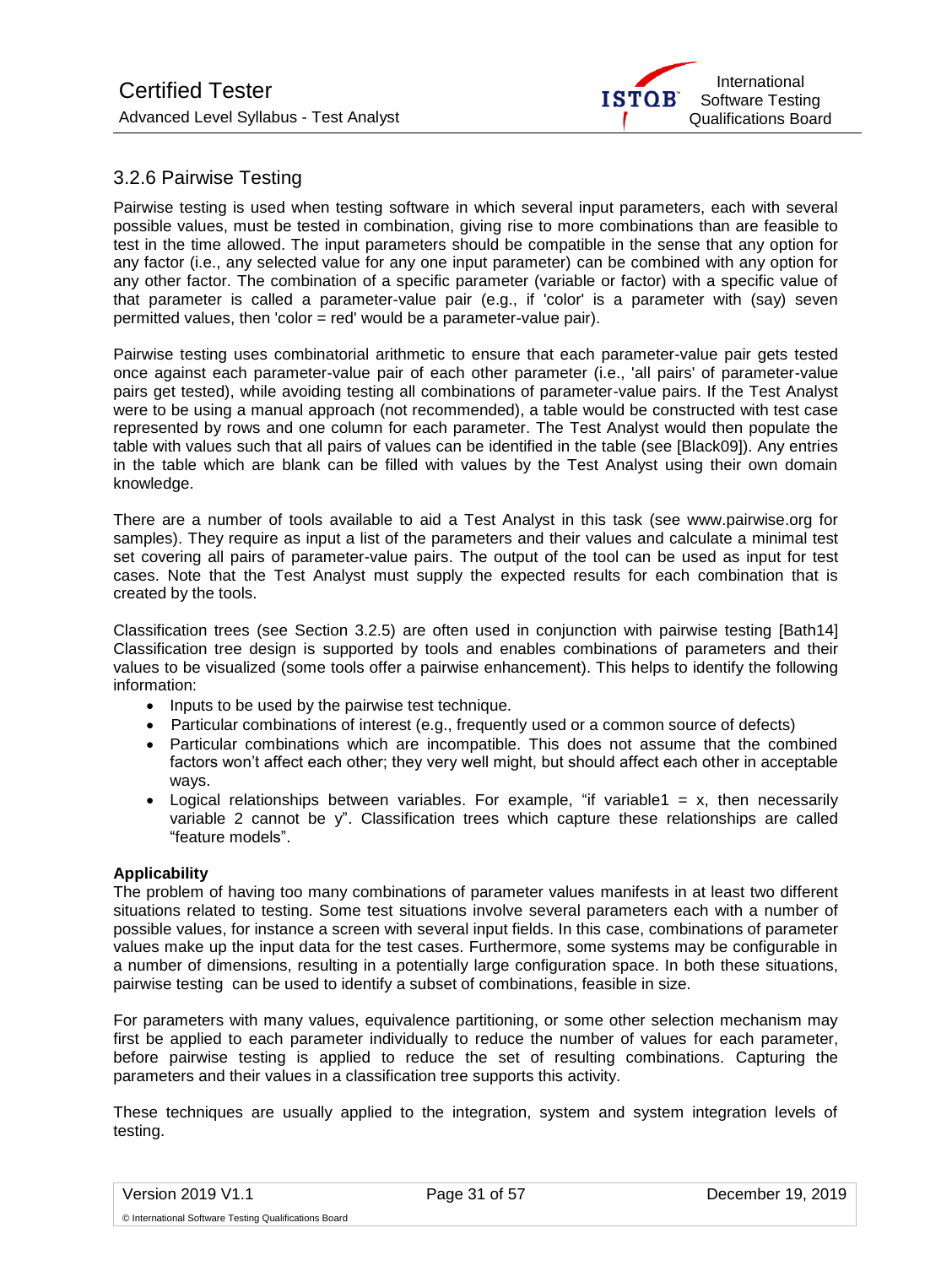

#### **Limitations/Difficulties**

The maior limitation with these techniques is the assumption that the results of a few tests are representative of all tests and that those few tests represent expected usage. If there is an unexpected interaction between certain variables, it may go undetected with this type of testing if that particular combination is not tested. These techniques can be difficult to explain to a non-technical audience as they may not understand the logical reduction of tests. Any such explanation should be balanced by mentioning the results from empirical studies [Kuhn16], which showed that in the area of medical devices under study, 66% of failures were triggered by a single variable and 97% by either one variable or two variables interacting. There is a residual risk that pairwise testing may not detect systems failures where three or more variables interact.

Identifying the parameters and their respective values is sometimes difficult to achieve. This task should therefore be performed with the support of classification trees where possible (see Section 3.2.5). Finding a minimal set of combinations to satisfy a certain level of coverage is difficult to do manually. Tools generally find the smallest possible set of combinations. Some tools support the ability to force some combinations to be included in or excluded from the final selection of combinations. This capability may be used by a Test Analyst to emphasize or de-emphasize factors based on domain knowledge or product usage information.

#### **Coverage**

The 100% coverage of pairwise requires every pair of values of any pair of parameters be included in at least one combination.

#### **Types of Defects**

The most common type of defects found with this type of testing is defects related to the combined values of two parameters.

## <span id="page-31-0"></span>3.2.7 Use Case Testing

Use case testing provides transactional, scenario-based tests that should emulate intended use of the component or system specified by the use case. Use cases are defined in terms of interactions between the actors and a component or system that accomplishes some goal. Actors can be human users, external hardware, or other components or systems.

#### **Applicability**

Use case testing is usually applied at the system and acceptance testing levels. It may be used for integration testing where the behavior of the components or systems is specified by use cases and even component testing where component behavior is specified by use cases. Use cases are also often the basis for performance testing because they portray realistic usage of the system. The scenarios described in the use cases may be assigned to virtual users to create a realistic load on the system (so long as load and performance requirements are specified in them or for them).

#### **Limitations/Difficulties**

In order to be valid, the use cases must convey realistic user transactions. Use case specifications are a form of system design. The requirements of what users need to accomplish should come from users or user representatives, and should be checked against organizational requirements before designing corresponding use cases. The value of a use case is reduced if it does not reflect real user and organizational requirements, or hinders rather than assists completion of user tasks.

An accurate definition of the exception, alternative and error handling behaviors is important for the testing coverage to be thorough. Use cases should be taken as a guideline, but not a complete definition of what should be tested as they may not provide a clear definition of the entire set of requirements. It may also be beneficial to create other models, such as flowcharts and/or decision tables, from the use case narrative to improve the accuracy of the testing and to verify the use case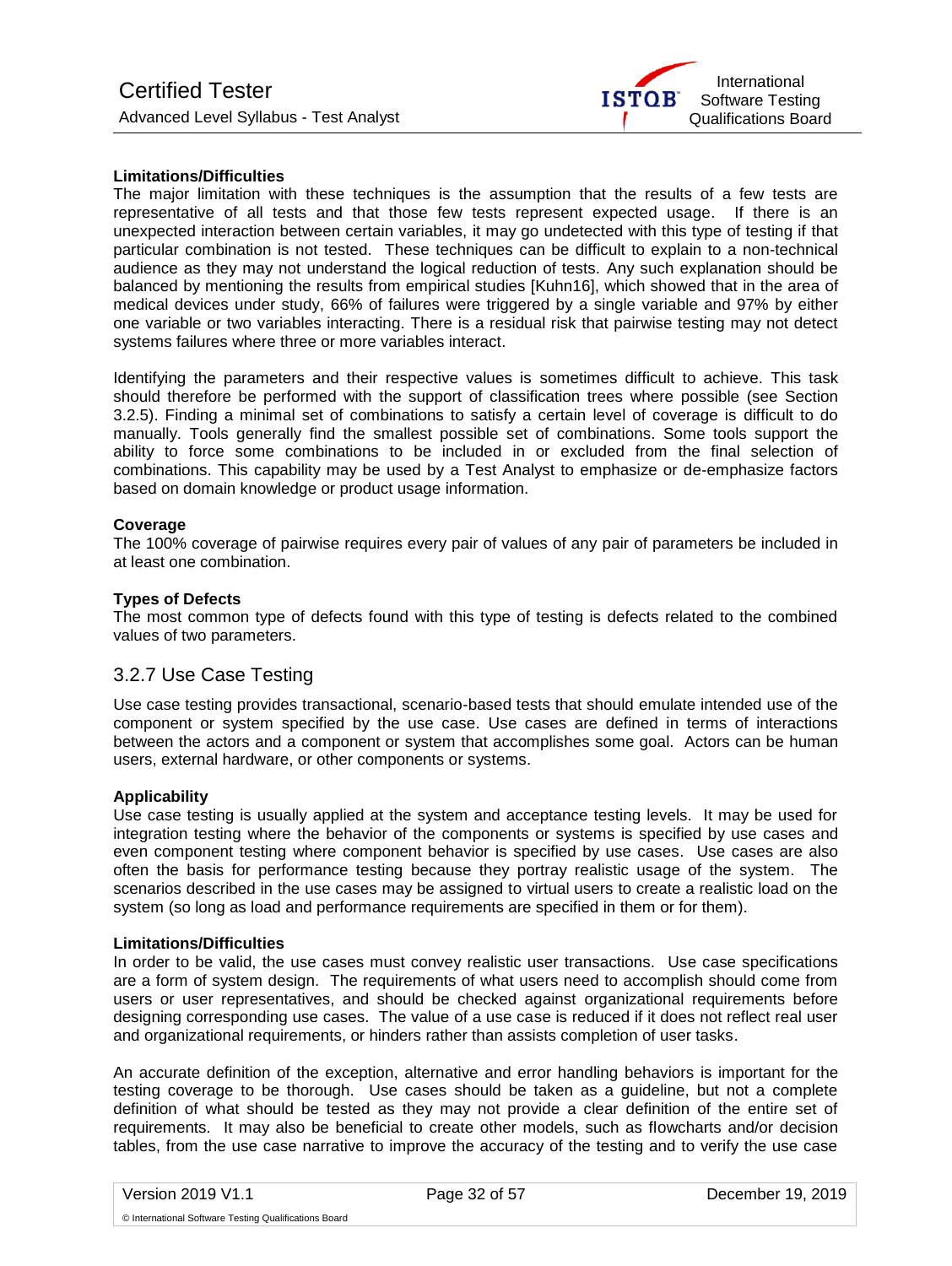

itself. As with other forms of specification this is likely to reveal logical anomalies in the use case specification, if they exist.

#### **Coverage**

The minimum acceptable level of coverage of a use case is to have one test case for the basic behavior and sufficient additional test cases to cover each alternate and error handing behavior. If a minimal test set is required, multiple alternate behaviors may be incorporated into a test case provided they are mutually compatible. If better diagnostic capability is required (e.g., to assist in isolating defects), one additional test case per alternate behavior may be designed, although nested alternate behaviors will still require some to be amalgamated into single test cases (e.g., termination versus non-termination alternate behaviors within a "retry" exception behavior).

#### **Types of Defects**

Defects include mishandling of defined behaviors, missed alternate behaviors, incorrect processing of the conditions presented and poorly implemented or incorrect error reporting.

### <span id="page-32-0"></span>3.2.8 Combining Techniques

Sometimes techniques are combined to create test cases. For example, the conditions identified in a decision table might be subjected to equivalence partitioning to discover multiple ways in which a condition might be satisfied. Test cases would then cover not only every combination of conditions, but also, for those conditions which were partitioned, additional test cases would be generated to cover the equivalence partitions. When selecting the particular technique to be applied, the Test Analyst should consider the applicability of the technique, the limitations and difficulties, and the goals of the testing in terms of coverage and defects to be detected. These aspects are described for the individual techniques covered in this chapter. There may not be a single "best" technique for a situation. Combined techniques will often provide the most complete coverage assuming there is sufficient time and skill to correctly apply the techniques.

# <span id="page-32-1"></span>3.3 Experience-Based Test Techniques

Experience-based testing utilizes the skill and intuition of the testers, along with their experience with similar applications or technologies to target testing in order to increase defect detection. These test techniques range from "quick tests" in which the tester has no formally pre-planned activities to perform, through pre-planned sessions to scripted sessions. They are almost always useful, but have particular value when aspects included in the following list of advantages can be achieved.

Experience-based testing has the following advantages:

- It is effective at finding defects.
- It may be a good alternative to more structured approaches in cases where system documentation is poor.
- It can be applied when testing time is severely restricted.
- It enables available expertise in the domain and technology to be applied in testing. This may include those not involved in testing, e.g., from business analysts, customers or clients.
- It can provide early feedback to the developers.
- It helps the team become familiar with the software as it is produced.
- It is effective when operational failures are analyzed.
- It enables a diversity of testing techniques to be applied.

Experience-based testing has the following disadvantages:

- It may be inappropriate in systems requiring detailed test documentation.
- High-levels of repeatability are difficult to achieve.
- The ability to precisely assess test coverage is limited.
- Tests are less suited for subsequent automation.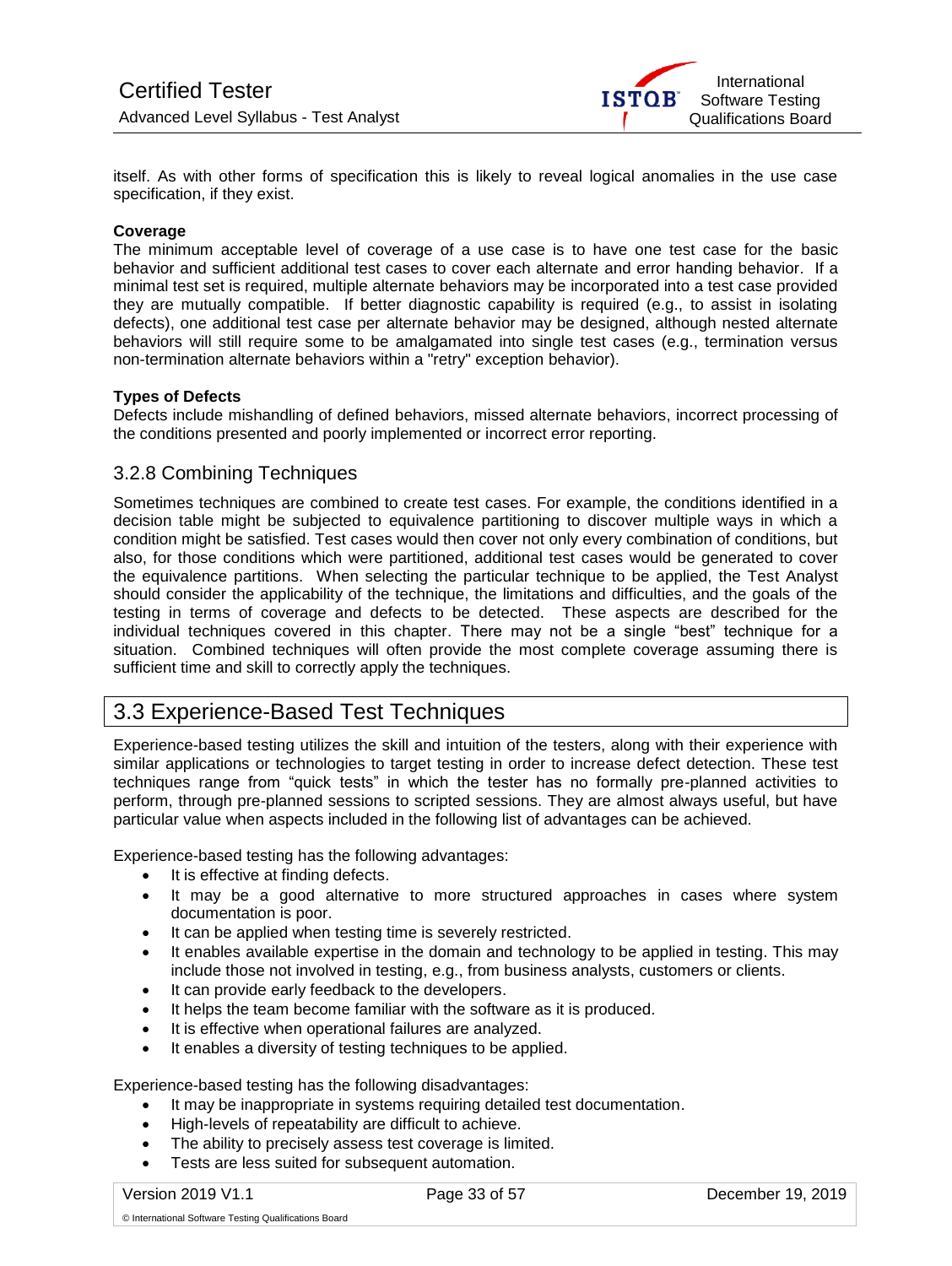

<span id="page-33-1"></span>When using reactive and heuristic approaches, testers normally use experience-based testing, which is more reactive to events than pre-planned testing approaches. In addition, execution and evaluation are concurrent tasks. Some structured approaches to experience-based testing are not entirely dynamic, i.e., the tests are not created entirely at the same time as the tester executes the test. This might be the case, for example, where error guessing is used to target particular aspects of the test object before test execution.

Note that although some ideas on coverage are presented for the techniques discussed here, experience-based test techniques do not have formal coverage criteria.

## <span id="page-33-0"></span>3.3.1 Error Guessing

When using the error guessing technique, a Test Analyst uses experience to guess the potential errors that might have been made when the code was being designed and developed. When the expected errors have been identified, a Test Analyst then determines the best methods to use to uncover the resulting defects. For example, if a Test Analyst expects the software will exhibit failures when an invalid password is entered, tests will be run to enter a variety of different values in the password field to verify if the error was indeed made and has resulted in a defect that can be seen as a failure when the tests are run.

In addition to being used as a test technique, error guessing is also useful during risk analysis to identify potential failure modes. [Myers11]

#### **Applicability**

Error guessing is done primarily during integration and system testing, but can be used at any test level. This technique is often used with other techniques and helps to broaden the scope of the existing test cases. Error guessing can also be used effectively when testing a new release of the software to test for common defects before starting more rigorous and scripted testing.

#### **Limitations/Difficulties**

The following limitations and difficulties apply to error guessing:

- Coverage is difficult to assess and varies widely with the capability and experience of the Test Analyst.
- It is best used by an experienced tester who is familiar with the types of defects that are commonly introduced in the type of code being tested.
- It is commonly used, but is frequently not documented and so may be less reproducible than other forms of testing.
- Test cases may be documented but in a way that only the author understands and can reproduce.

### **Coverage**

When a taxonomy is used, coverage is determined by taking the number of taxonomy items tested divided by the total number of taxonomy items and stating coverage as a percentage. Without a taxonomy, coverage is limited by the experience and knowledge of the tester and the time available. The quantity of defects found from this technique will vary based on how well the tester can target problematic areas.

#### **Types of Defects**

Typical defects are usually those defined in the particular taxonomy or "guessed" by the Test Analyst, that might not have been found in black-box testing.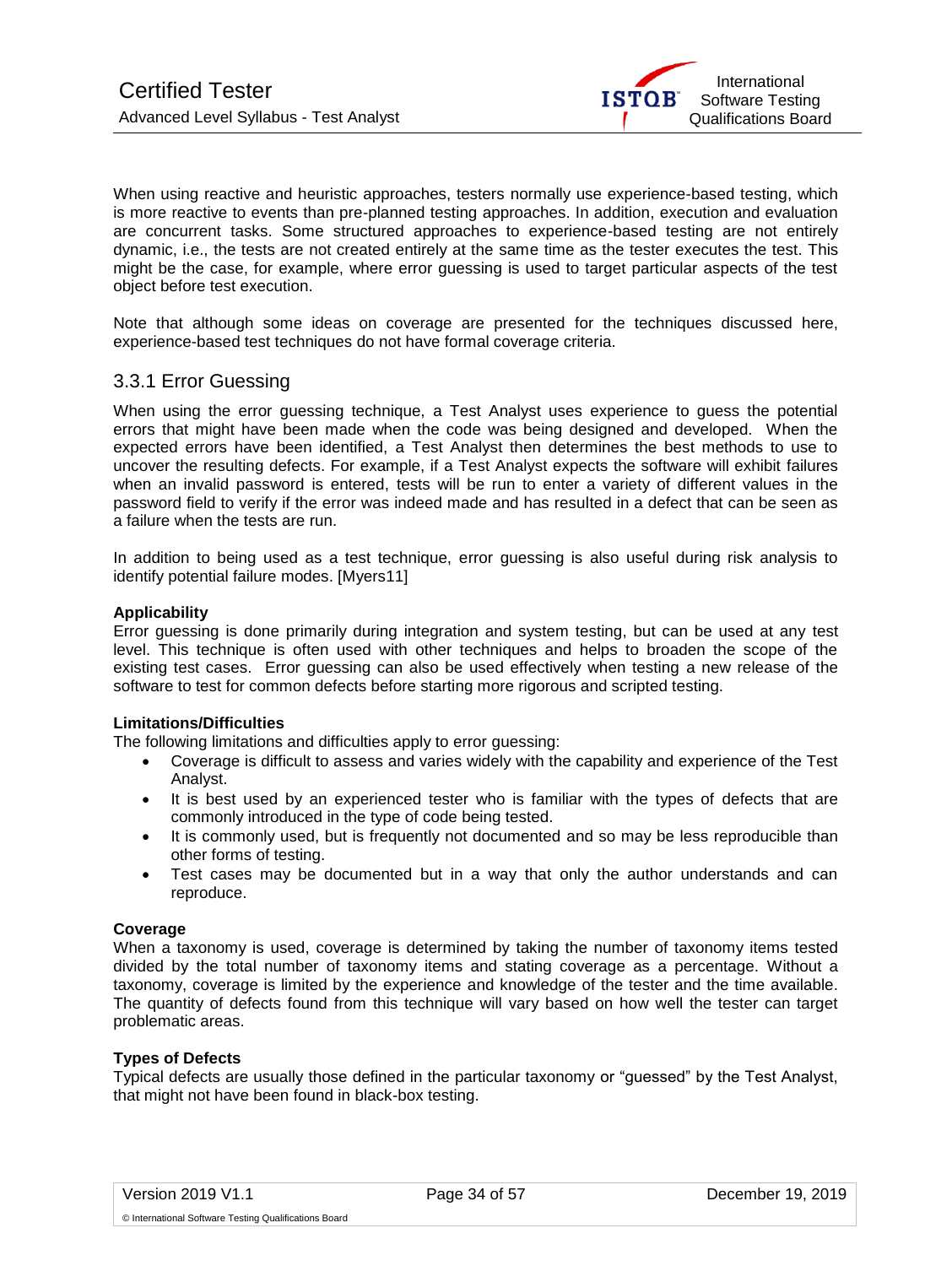

# 3.3.2 Checklist-Based Testing

When applying the checklist-based test technique, an experienced Test Analyst uses a high-level, generalized list of items to be noted, checked, or remembered, or a set of rules or criteria against which a test object has to be verified. These checklists are built based on a set of standards, experience, and other considerations. A user interface standard checklist can be employed as the basis for testing an application and is an example of a checklist-based test. In Agile projects, checklists can be built from the acceptance criteria for a user story.

### **Applicability**

Checklist-based testing is most effective in projects with an experienced test team that is familiar with the software under test or familiar with the area covered by the checklist (e.g., to successfully apply a user interface checklist, the Test Analyst may be familiar with user interface testing but not the specific system under test). Because checklists are high-level and tend to lack the detailed steps commonly found in test cases and test procedures, the knowledge of the tester is used to fill in the gaps. By removing the detailed steps, checklists are low maintenance and can be applied to multiple similar releases.

Checklists are well-suited to projects where software is released and changed quickly. This helps to reduce both the preparation and maintenance time for test documentation. They can be used for any test level and are also used for regression testing and smoke testing.

#### **Limitations/Difficulties**

The high-level nature of the checklists can affect the reproducibility of test results. It is possible that several testers will interpret the checklists differently and will follow different approaches to fulfil the checklist items. This may cause different results, even though the same checklist is used. This can result in wider coverage but reproducibility is sometimes sacrificed. Checklists may also result in overconfidence regarding the level of coverage that is achieved since the actual testing depends on the tester's judgment. Checklists can be derived from more detailed test cases or lists and tend to grow over time. Maintenance is required to ensure that the checklists are covering the important aspects of the software being tested.

#### **Coverage**

Coverage can be determined by taking the number of checklist items tested divided by the total number of checklist items and stating coverage as a percentage. The coverage is as good as the checklist but, because of the high-level nature of the checklist, the results will vary based on the Test Analyst who executes the checklist.

#### **Types of Defects**

Typical defects found with this technique cause failures resulting from varying the data, the sequence of steps or the general workflow during testing.

## <span id="page-34-0"></span>3.3.3 Exploratory Testing

Exploratory testing is characterized by the tester simultaneously learning about the test object and its defects, planning the testing work to be done, designing and executing the tests, and reporting the results. The tester dynamically adjusts test goals during execution and prepares only lightweight documentation. [Whittaker09]

#### **Applicability**

Good exploratory testing is planned, interactive, and creative. It requires little documentation about the system to be tested and is often used in situations where the documentation is not available or is not adequate for other test techniques. Exploratory testing is often used to add to other test techniques and to serve as a basis for the development of additional test cases. Exploratory testing is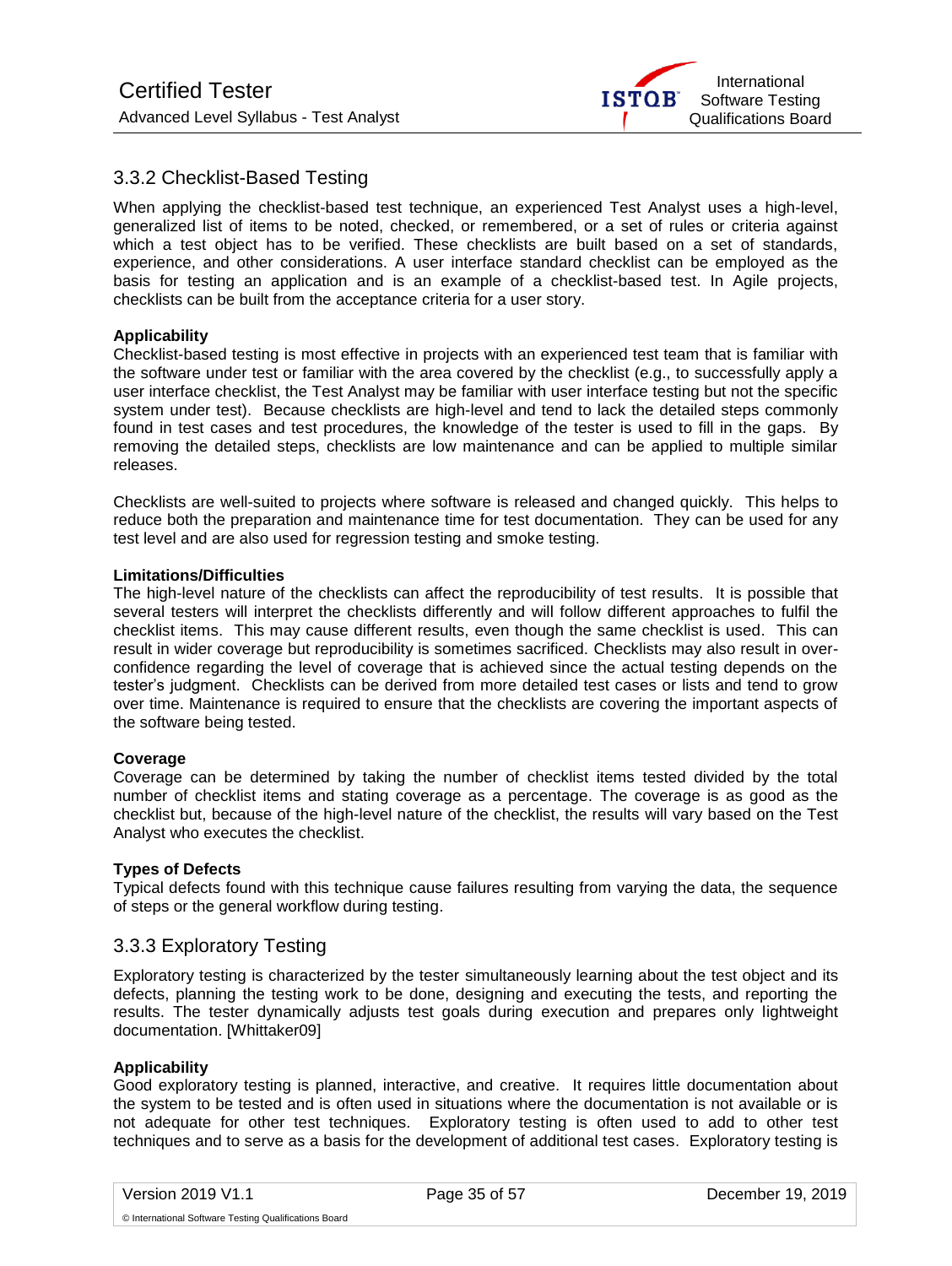

frequently used on Agile projects to get user story testing done flexibly and quickly with only minimal documentation. However, the technique may also be applied to projects using a sequential SDLC.

#### **Limitations/Difficulties**

Coverage of exploratory testing can be sporadic and reproducibility of tests performed can be difficult. Using test charters to designate the areas to be covered in a test session and time-boxing to determine the time allowed for the testing are methods used to manage exploratory testing. At the end of a test session or set of sessions, the test manager may hold a debriefing session to gather the results of the tests and determine the charters for the next sessions.

Another difficulty with exploratory sessions is to accurately track them in a test management system. This is sometimes done by creating test cases that are actually exploratory sessions. This allows the time allocated for the exploratory testing and the planned coverage to be tracked with the other test efforts.

Since reproducibility may be difficult with exploratory testing, this can also cause problems when needing to recall the steps to reproduce a failure. Some organizations use the capture/playback capability of a test automation tool to record the steps taken by an exploratory tester. This provides a complete record of all activities during the exploratory session (or any experience-based testing session). Analyzing the details to find the actual cause of a failure can be tedious, but at least there is a record of all the steps that were involved.

Others tools may be used to capture exploratory testing sessions but these don't record the expected outcomes because they don't capture the GUI interaction. In this case the expected outcomes must be noted down so that proper analysis of defects can be undertaken if needed. In general it is recommended that notes also be taken while performing exploratory testing to support reproducibility where required.

#### **Coverage**

Charters may be designed for specific tasks, objectives, and deliverables. Exploratory sessions are then planned to achieve those criteria. The charter may also identify where to focus the test effort, what is in and out of scope of the test session, and what resources should be committed to complete the planned tests. A session may be used to focus on particular defect types and other potentially problematic areas that can be addressed without the formality of scripted testing.

### **Types of Defects**

Typical defects found with exploratory testing are scenario-based issues that were missed during scripted functional suitability testing, issues that fall between functional boundaries, and workflow related issues. Performance and security issues are also sometimes uncovered during exploratory testing.

## <span id="page-35-0"></span>3.3.4 Defect-Based Test Techniques

A defect-based test technique is one in which the type of defect sought is used as the basis for test design, with tests derived systematically from what is known about the type of defect. Unlike blackbox testing which derives its tests from the test basis, defect-based testing derives tests from lists which focus on defects. In general, the lists may be organized into defect types, root causes, failure symptoms and other defect-related data. Standard lists apply to multiple types of software and are non-product specific. Using these lists helps to leverage industry standard knowledge to derive the particular tests. By adhering to industry-specific lists, metrics regarding defect occurrence can be tracked across projects and even across organizations. The most common defect lists are those which are organization or project specific and make use of specific expertise and experience.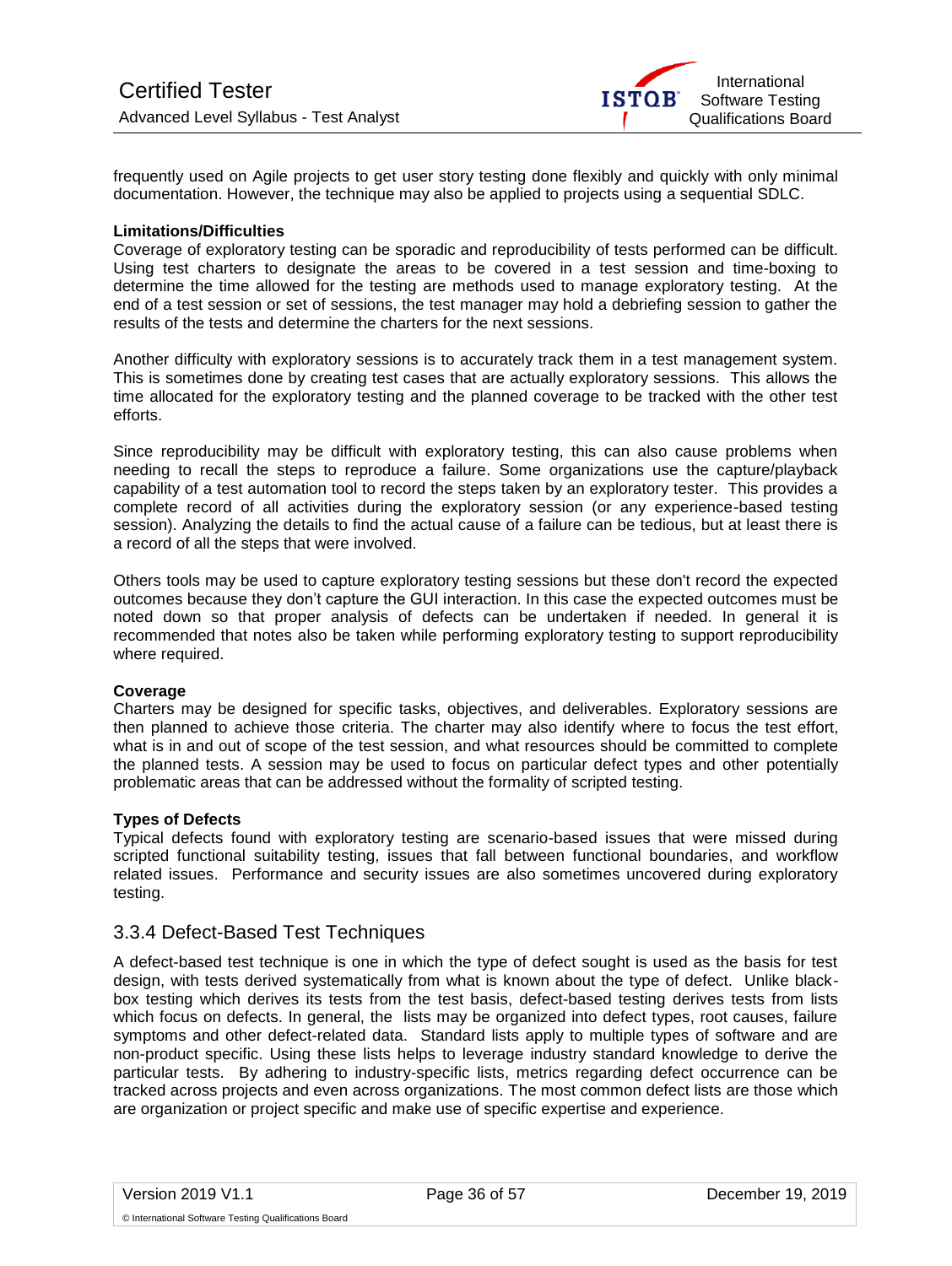

Defect-based testing may also use lists of identified risks and risk scenarios as a basis for targeting testing. This test technique allows a Test Analyst to target a specific type of defect or to work systematically through a list of known and common defects of a particular type. From this information, the Test Analyst creates the test cases and test conditions that will cause the defect to manifest itself, if it exists.

#### **Applicability**

Defect-based testing can be applied at any testing level but is most commonly applied during system testing.

#### **Limitations/Difficulties**

Multiple defect taxonomies exist and may be focused on particular types of testing, such as usability. It is important to pick a taxonomy that is applicable to the software being tested, if any are available. For example, there may not be any taxonomies available for innovative software. Some organizations have compiled their own taxonomies of likely or frequently seen defects. Whatever taxonomy is used, it is important to define the expected coverage prior to starting the testing.

#### **Coverage**

The technique provides coverage criteria which are used to determine when all the useful test cases have been identified. Coverage items may be structural elements, specification elements, usage scenarios, or any combination of these, depending on the defect list. As a practical matter, the coverage criteria for defect-based test techniques tend to be less systematic than for black-box test techniques in that only general rules for coverage are given and the specific decision about what constitutes the limit of useful coverage is discretionary. As with other techniques, the coverage criteria do not mean that the entire set of tests is complete, but rather that defects being considered no longer suggest any useful tests based on that technique.

## **Types of Defects**

The types of defects discovered usually depend on the taxonomy in use. For example, if a user interface defect list is used, the majority of the discovered defects would likely be user interface related, but other defects can be discovered as a by-product of the specific testing.

# <span id="page-36-0"></span>3.4 Applying the Most Appropriate Technique

Black-box and experience-based test techniques are most effective when used together. Experiencebased techniques fill the gaps in the test coverage that result from any systematic weaknesses in black-box test techniques.

There is not one perfect technique for all situations. It is important for the Test Analyst to understand the advantages and disadvantages of each technique and to be able to select the best technique or set of techniques for the situation, considering the project type, schedule, access to information, skills of the tester and other factors that can influence the selection.

In the discussion of each black-box and experience-based test technique (see Sections 3.2 and 3.3 respectively), the information provided in "applicability", "limitations/difficulties" and "coverage" guides a Test Analyst in selecting the most appropriate test techniques to apply.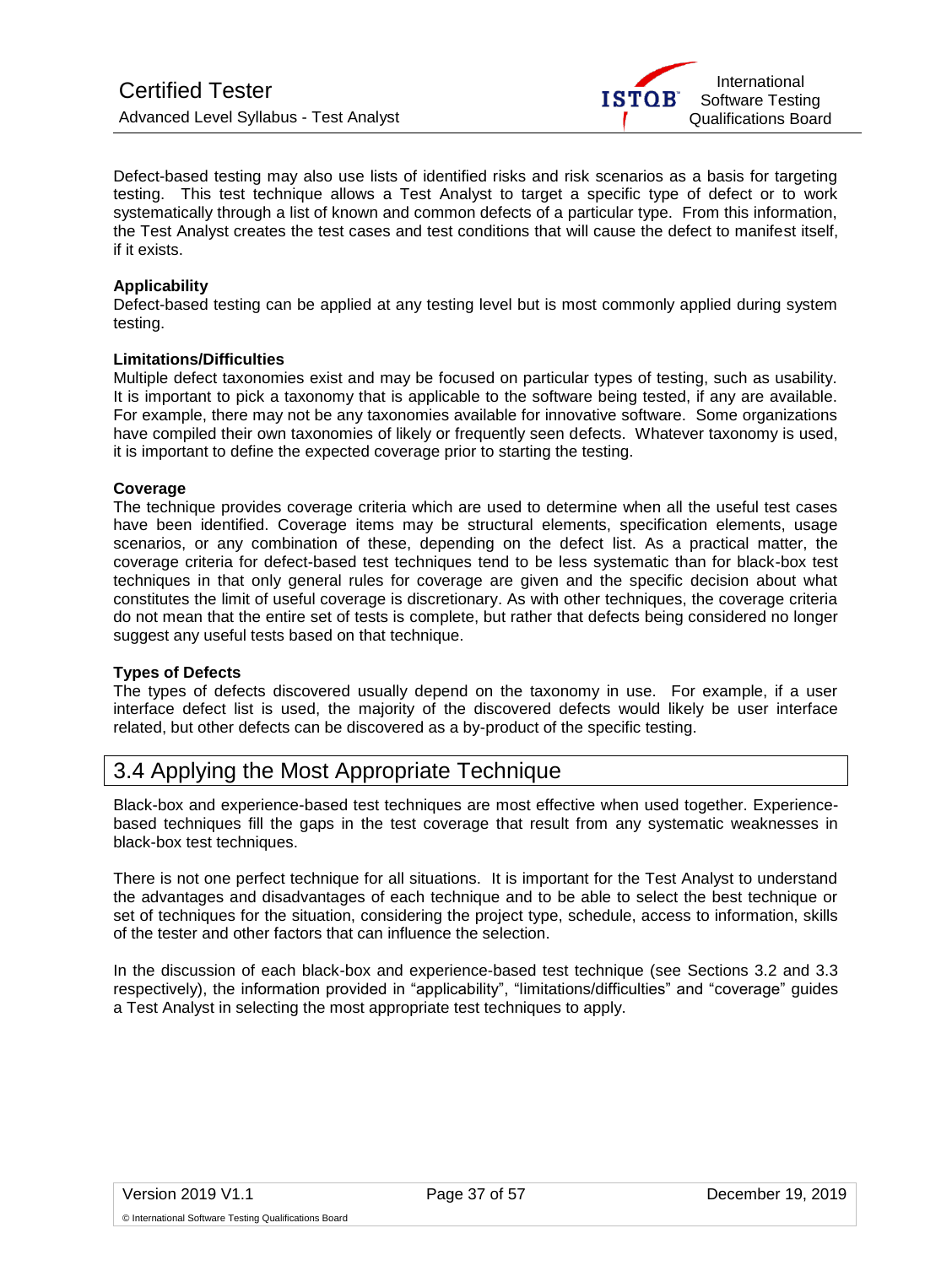

# <span id="page-37-0"></span>**4. Testing Software Quality Characteristics - 180 mins.**

## **Keywords**

accessibility, compatibility, functional appropriateness, functional completeness, functional correctness, functional suitability, interoperability, learnability, operability, Software Usability Measurement Inventory (SUMI), usability, user error protection, user experience, user interface aesthetics , Website Analysis and MeasureMent Inventory (WAMMI)

# **Learning Objectives for Testing Software Quality Characteristics**

## **4.1 Introduction**

No learning objectives

# **4.2 Quality Characteristics for Business Domain Testing**

- TA-4.2.1 (K2) Explain what test techniques are appropriate to test the functional completeness, correctness and appropriateness
- TA-4.2.2 (K2) Define the typical defects to be targeted for the functional completeness, correctness and appropriateness characteristics
- TA-4.2.3 (K2) Define when the functional completeness, correctness and appropriateness characteristics should be tested in the software development lifecycle
- TA-4.2.4 (K2) Explain the approaches that would be suitable to verify and validate both the implementation of the usability requirements and the fulfillment of the user's expectations
- TA-4.2.5 (K2) Explain the role of the Test Analyst in interoperability testing including identification of the defects to be targeted
- TA-4.2.6 (K2) Explain the role of the Test Analyst in portability testing including identification of the defects to be targeted
- TA-4.2.7 (K4) For a given set of requirements, determine the test conditions required to verify the functional and/or non-functional quality characteristics within the scope of the Test Analyst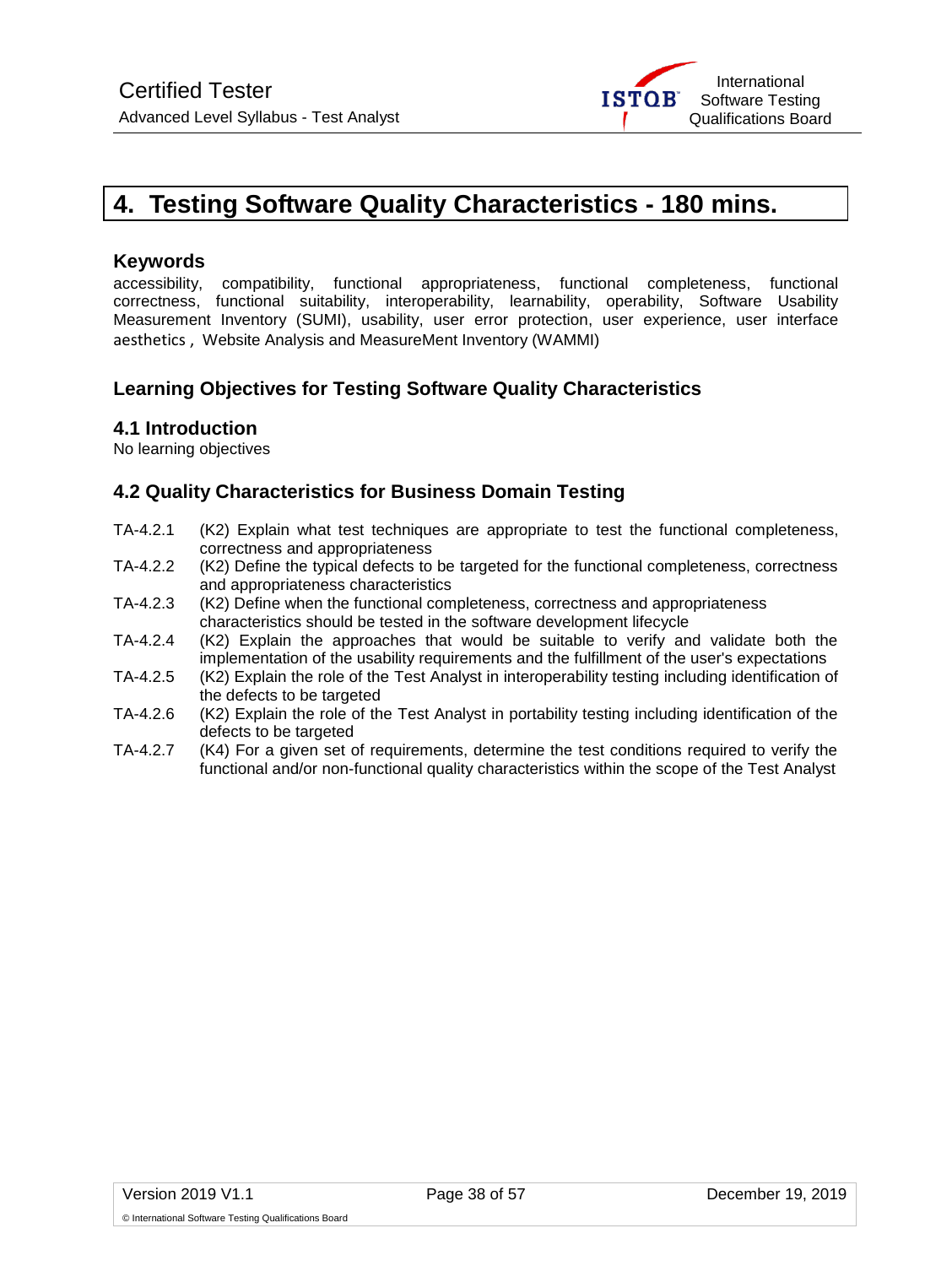

# <span id="page-38-0"></span>4.1 Introduction

While the previous chapter described specific techniques available to the tester, this chapter considers the application of those techniques in evaluating the characteristics used to describe the quality of software applications or systems.

This syllabus discusses the quality characteristics which may be evaluated by a Test Analyst. The attributes to be evaluated by the Technical Test Analyst are considered in the Advanced Technical Test Analyst syllabus [CTAL-TTA].

The description of product quality characteristics provided in ISO 25010 [ISO25010] is used as a guide to describe the characteristics. The ISO software quality model divides product quality into different product quality characteristics, each of which may have sub-characteristics. These are shown in the table below, together with an indication of which characteristics/sub-characteristics are covered by the Test Analyst and Technical Test Analyst syllabi:

| <b>Characteristic</b>         | <b>Sub-Characteristics</b>                                                                                                        | Test<br>Analyst | Technical<br>Test<br>Analyst |
|-------------------------------|-----------------------------------------------------------------------------------------------------------------------------------|-----------------|------------------------------|
| <b>Functional suitability</b> | Functional correctness, functional<br>appropriateness, functional completeness                                                    | X               |                              |
| Reliability                   | Maturity, fault-tolerance, recoverability,<br>availability                                                                        |                 | X                            |
| Usability                     | Appropriateness recognizability, learnability,<br>operability, user interface aesthetics, user<br>error protection, accessibility | X               |                              |
| Performance efficiency        | Time behavior, resource utilization, capacity                                                                                     |                 | X                            |
| Maintainability               | Analyzability, modifiability, testability,<br>modularity, reusability                                                             |                 | X                            |
| Portability                   | Adaptability, installability, replaceability                                                                                      | X               | x                            |
| Security                      | Confidentiality, integrity, non-repudiation,<br>accountability, authenticity                                                      |                 | X                            |
| Compatibility                 | Co-existence                                                                                                                      |                 | X                            |
|                               | Interoperability                                                                                                                  |                 |                              |

The areas of responsibility of the Test Analyst and Technical Test Analyst are shown in the above table. While this allocation of work may vary in different organizations, it is the one that is followed in the associated ISTQB® syllabi.

For all of the quality characteristics and sub-characteristics discussed in this section, the typical risks must be recognized so that an appropriate test strategy can be formed and documented. Quality characteristic testing requires particular attention to SDLC timing, required tools, software and documentation availability, and technical expertise. Without a strategy to deal with each characteristic and its unique testing needs, the tester may not have adequate planning, ramp up and test execution time built into the schedule [Bath14]. Some of this testing, e.g., usability testing, can require allocation of special human resources, extensive planning, dedicated labs, specific tools, specialized testing skills and, in most cases, a significant amount of time. In some cases, usability testing may be performed by a separate group of usability or user experience experts.

While the Test Analyst may not be responsible for the quality characteristics that require a more technical approach, it is important that the Test Analyst be aware of the other characteristics and understand the overlapping areas for testing. For example, a test object that fails performance testing will also likely fail in usability testing if it is too slow for the user to use effectively. Similarly, a test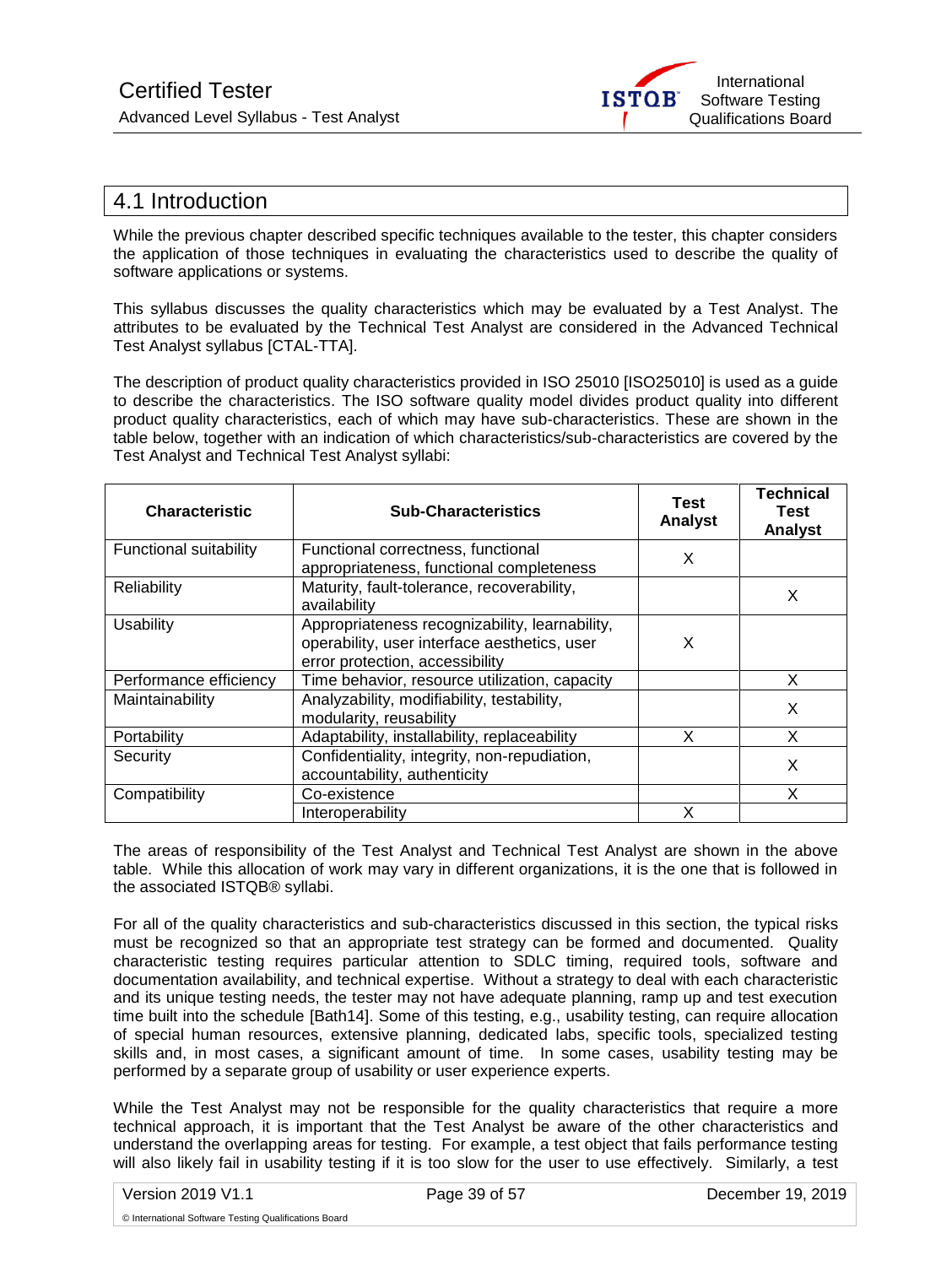

object with interoperability issues with some components is probably not ready for portability testing as that will tend to obscure the more basic problems when the environment is changed.

# <span id="page-39-0"></span>4.2 Quality Characteristics for Business Domain Testing

Functional suitability testing is a primary focus for the Test Analyst. Functional suitability testing is focused on "what" the test object does. The test basis for functional suitability testing is generally some form of test basis such as requirements, a specification, specific domain expertise or implied need. Functional tests vary according to the test level in which they are conducted and can also be influenced by the SDLC. For example, a functional test conducted during integration testing will test the functionality of interfacing modules which implement a single defined function. At the system test level, functional tests include testing the functionality of the system as a whole. For systems of systems, functional suitability testing will focus primarily on end-to-end testing across the integrated systems. A wide variety of test techniques are employed during functional suitability testing (see Chapter 3).

In an Agile environment, functional suitability testing usually includes the following:

- Testing the specific functionality (e.g., user stories) planned for implementation in the particular iteration
- Regression testing for all unchanged functionality

In addition to the functional suitability testing covered in this section, there are also certain quality characteristics that are part of the Test Analyst's area of responsibility that are considered to be nonfunctional (focused on "how" the test object delivers the functionality) testing areas.

## <span id="page-39-1"></span>4.2.1 Functional Correctness Testing

Functional correctness involves verifying the application's adherence to the specified or implied requirements and may also include computational accuracy. Correctness testing employs many of the test techniques explained in Chapter 3 and often uses the specification or a legacy system as the test oracle. Correctness testing can be conducted at any test level and is targeted on incorrect handling of data or situations.

# <span id="page-39-2"></span>4.2.2 Functional Appropriateness Testing

Functional appropriateness testing involves evaluating and validating the appropriateness of a set of functions for its intended specified tasks. This testing can be based on the functional design (e.g., use cases and/or user stories). Functional appropriateness testing is usually conducted during system testing, but may also be conducted during the later stages of integration testing. Defects discovered in this testing are indications that the system will not be able to meet the needs of the user in a way that will be considered acceptable.

## <span id="page-39-3"></span>4.2.3 Functional Completeness Testing

Functional completeness testing is performed to determine the coverage of specified tasks and user objectives by the implemented functionality. Traceability between specification items (e.g., requirements, user stories, use cases) and the implemented functionality (e.g., function, unit, workflow) is essential to enable required completeness to be determined. Measuring functional completeness may vary according to the particular test level and/or the SDLC used. For example, functional completeness for an Agile iteration may be based on implemented user stories and features. Functional completeness for system integration testing may focus on the coverage of highlevel business cases.

Determining functional completeness is generally supported by test management tools if the Test Analyst is maintaining the traceability between the test cases and the functional specification items.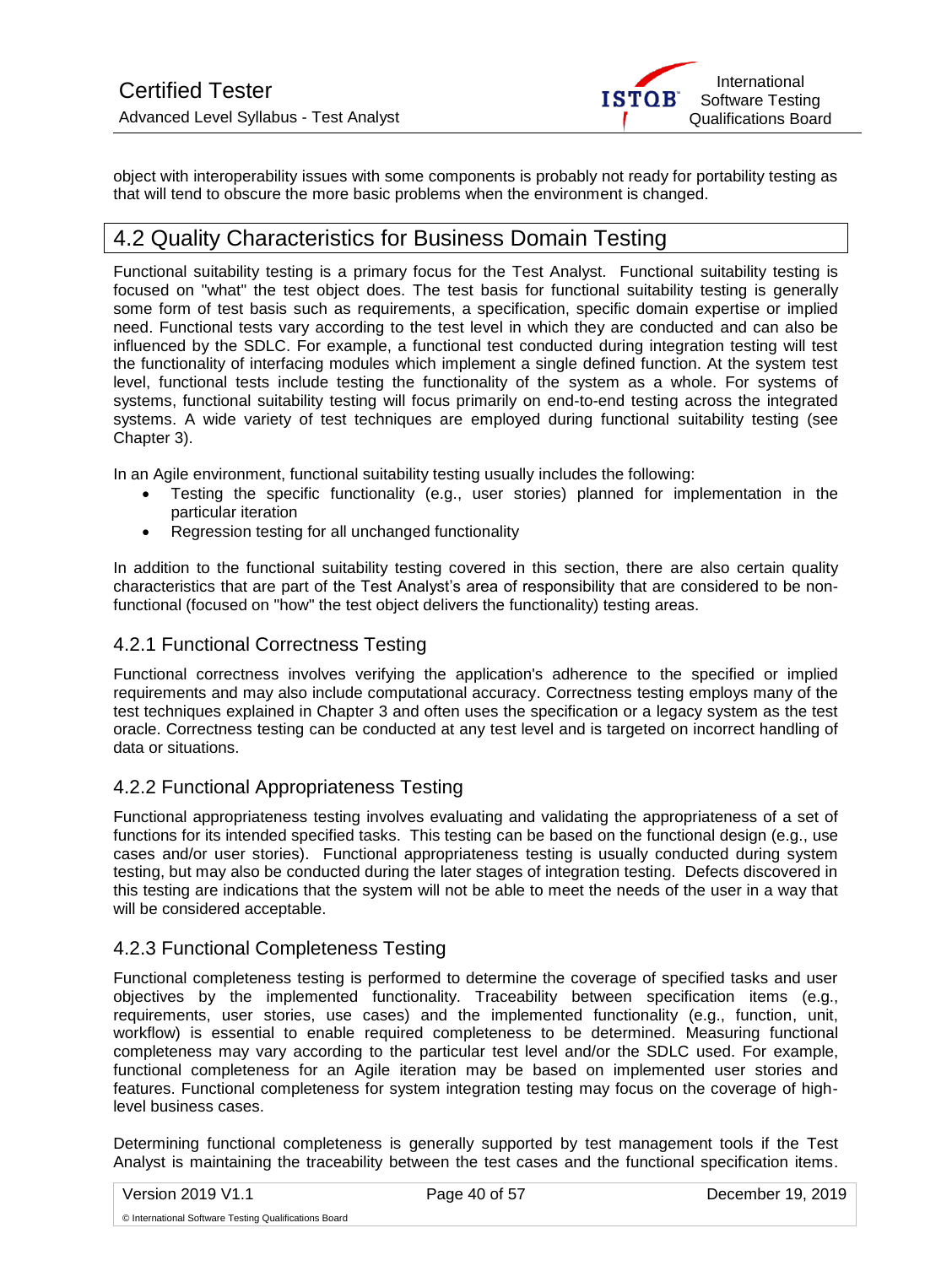

Lower than expected levels of functional completeness are indications that the system has not been fully implemented.

# <span id="page-40-0"></span>4.2.4 Interoperability Testing

Interoperability testing verifies the exchange of information between two or more systems or components. Tests focus on the ability to exchange information and subsequently use the information that has been exchanged. Testing must cover all the intended target environments (including variations in the hardware, software, middleware, operating system, etc.) to ensure the data exchange will work properly. In reality, this may only be feasible for a relatively small number of environments. In that case interoperability testing may be limited to a selected representative group of environments. Specifying tests for interoperability requires that combinations of the intended target environments are identified, configured and available to the test team. These environments are then tested using a selection of functional test cases which exercise the various data exchange points present in the environment.

Interoperability relates to how different components and software systems interact with each other. Software with good interoperability characteristics can be integrated with a number of other systems without requiring major changes. The number of changes and the effort required to implement and test those changes may be used as a measure of interoperability.

Testing for software interoperability may, for example, focus on the following design features:

- Use of industry-wide communications standards, such as XML
- Ability to automatically detect the communications needs of the systems it interacts with and adjust accordingly

Interoperability testing may be particularly significant for the following:

- Commercial off-the-shelf software products and tools
- Applications based on a system of systems
- Systems based on the Internet of Things
- Web services with connectivity to other systems

This type of testing is performed during component integration and system testing focusing on the interaction of the system with its environment. At the system integration level, this type of testing is conducted to determine how well the fully developed system interacts with other systems. Because systems may interoperate on multiple levels, the Test Analyst must understand these interactions and be able to create the conditions that will exercise the various interactions. For example, if two systems will exchange data, the Test Analyst must be able to create the necessary data and the transactions required to perform the data exchange. It is important to remember that all interactions may not be clearly specified in the requirements documents. Instead, many of these interactions will be defined only in the system architecture and design documents. The Test Analyst must be able and prepared to examine those documents to determine the points of information exchange between systems and between the system and its environment to ensure all are tested. Techniques such as equivalence partitioning, boundary value analysis, decision tables, state diagrams, use cases and pairwise testing are all applicable to interoperability testing. Typical defects found include incorrect data exchange between interacting components.

## <span id="page-40-1"></span>4.2.5 Usability Evaluation

Test Analysts are often in the position to coordinate and support the evaluation of usability. This may include specifying usability tests or acting as a moderator working with the users to conduct tests. To do this effectively, a Test Analyst must understand the principal aspects, goals and approaches involved in these types of testing. Please refer to the ISTQB® Specialist syllabus in usability testing [ISTQB\_FL\_UT] for details beyond the description provided in this section.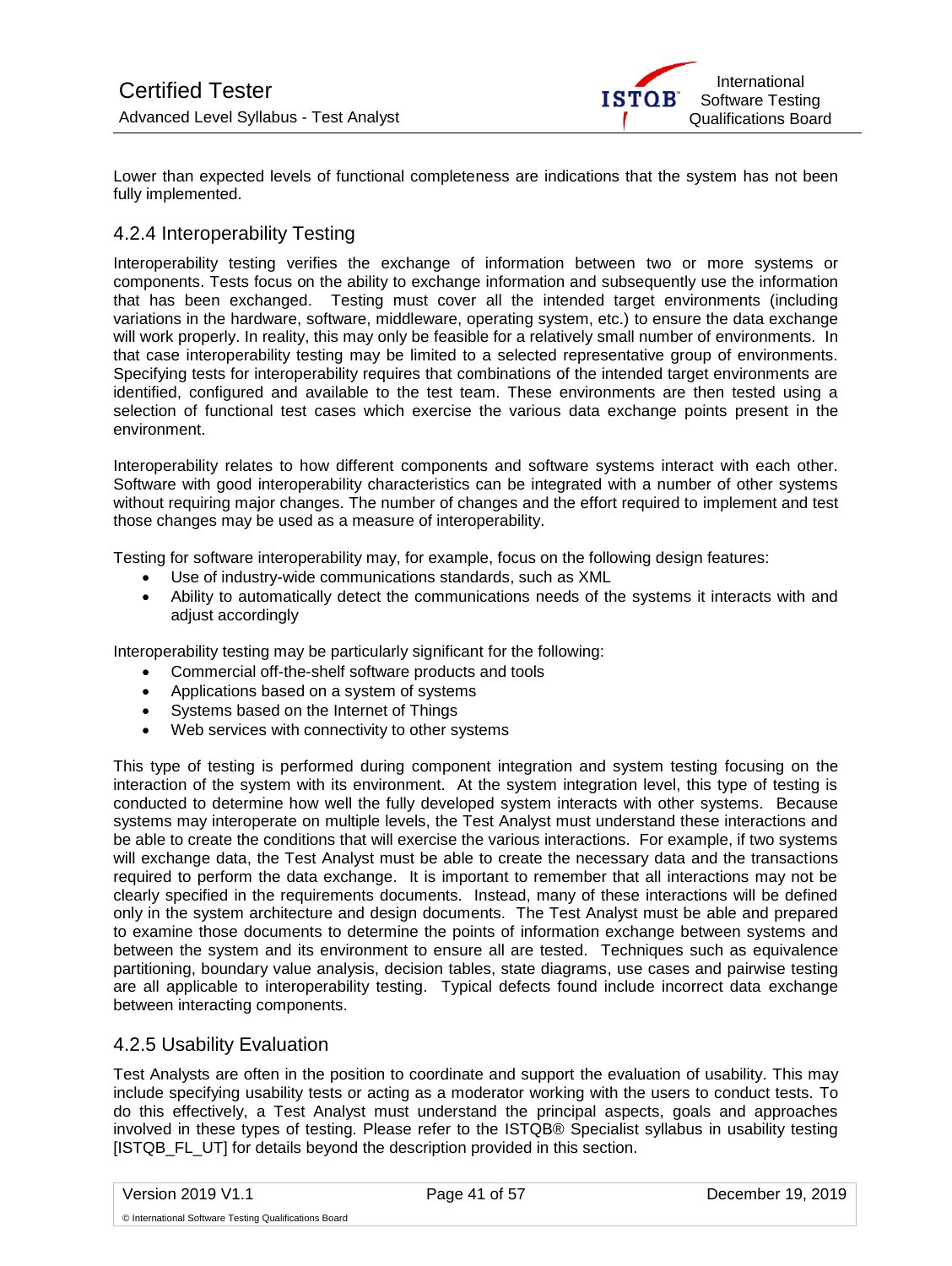

It is important to understand why users might have difficulty using the system or do not have a positive user experience (UX) (e.g., with using software for entertainment). To gain this understanding it is first necessary to appreciate that the term "user" may apply to a wide range of different types of personas, ranging from IT experts to children to people with disabilities.

#### **4.2.5.1 Usability Aspects**

The following are the three aspects considered in this section:

- Usability
- User experience (UX)
- Accessibility

#### **Usability**

Usability testing targets software defects that impact a user's ability to perform tasks via the user interface. Such defects may affect the user's ability to achieve their goals effectively, or efficiently, or with satisfaction. Usability problems can lead to confusion, error, delay or outright failure to complete some task on the part of the user.

The following are the Individual sub-characteristics [ISO 25010] of usability:

- Appropriateness recognizability (i.e., understandability) attributes of the software that affect the effort required by the user to recognize the logical concept and its applicability
- Learnability attributes of software that affect the effort required by the user to learn the application
- Operability attributes of the software that affect the effort required by the user to conduct tasks effectively and efficiently
- User interface aesthetics (i.e., attractiveness) visual attributes of the software which are appreciated by the user
- User error protection degree to which a system protects users against making errors
- Accessibility (see below)

#### **User Experience (UX)**

User experience evaluation addresses the whole user experience with the test object, not just the direct interaction. This is of particular importance for test objects where factors such as enjoyment and user satisfaction are critical for business success.

Typical factors which influence user experience include the following:

- Brand image (i.e., the users' trust in the manufacturer)
- Interactive behavior
- The helpfulness of the test object, including help system, support and training

#### **Accessibility**

It is important to consider the accessibility to software for those with particular needs or restrictions for its use. This includes those with disabilities. Accessibility testing should consider the relevant standards, such as the Web Content Accessibility Guidelines (WCAG), and legislation, such as the Disability Discrimination Acts (Northern Ireland, Australia), Equality Act 2010 (England, Scotland, Wales) and Section 508 (US). Accessibility, similar to usability, must be considered when conducting design activities. Testing often occurs during the integration levels and continues through system testing and into the acceptance testing levels. Defects are usually determined when the software fails to meet the designated regulations or standards defined for the software.

Typical measures to improve accessibility focus on the opportunities provided for users with disabilities to interact with the application. These include the following:

• Voice recognition for inputs

- Ensuring that non-text content that is presented to the user has an equivalent text alternative
- Enabling text to be resized without loss of content or functionality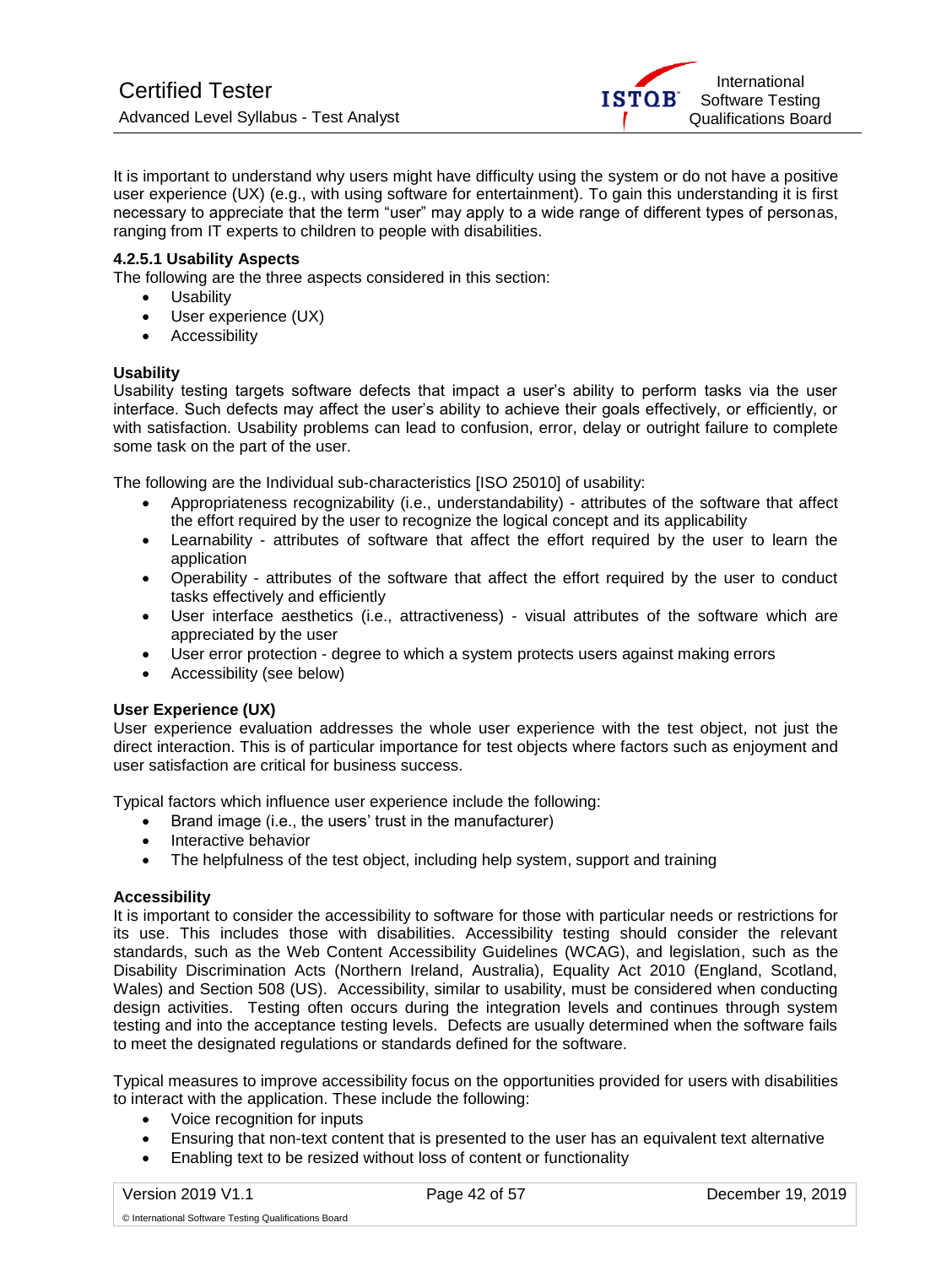

Accessibility guidelines support the Test Analyst by providing a source of information and checklists which can be used for testing (examples of accessibility guidelines are given in [ISTQB\_FL\_UT]). In addition, tools and browser plugins are available to help testers identify accessibility issues, such as poor color choice in web pages that violate guidelines for color blindness.

### **4.2.5.2 Usability Evaluation Approaches**

Usability, user experience and accessibility may be tested by one or more of the following approaches:

- Usability testing
- Usability reviews
- Usability surveys and questionnaires

#### **Usability Testing**

Usability testing evaluates the ease by which users can use or learn to use the system to reach a specified goal in a specific context. Usability testing is directed at measuring the following:

- Effectiveness capability of the test object to enable users to achieve specified goals with accuracy and completeness in a specified context of use
- Efficiency capability of the test object to enable users to expend appropriate amounts of resources in relation to the effectiveness achieved in a specified context of use
- Satisfaction capability of the test object to satisfy users in a specified context of use

It is important to note that designing and specifying usability tests is often conducted by the Test Analyst in co-operation with testers who have special usability testing skills, and usability design engineers who understand the human-centered design process (see [ISTQB\_FL\_UT] for details).

#### **Usability Reviews**

Inspections and reviews are a type of testing conducted from a usability perspective which help to increase the user's level of involvement. This can be cost effective by finding usability problems in requirements specifications and designs early in the SDLC. Heuristic evaluation (systematic inspection of a user interface design for usability) can be used to find the usability problems in the design so that they can be attended to as part of an iterative design process. This involves having a small set of evaluators examine the interface and judge its compliance with recognized usability principles (the "heuristics"). Reviews are more effective when the user interface is more visible. For example, sample screen shots are usually easier to understand and interpret than just describing the functionality given by a particular screen. Visualization is important for an adequate usability review of the documentation.

#### **Usability Surveys and Questionnaires**

Survey and questionnaire techniques may be applied to gather observations and feedback regarding user behavior with the system. Standardized and publicly available surveys such as SUMI (Software Usability Measurement Inventory) and WAMMI (Website Analysis and MeasureMent Inventory) permit benchmarking against a database of previous usability measurements. In addition, since SUMI provides tangible measurements of usability, this can provide a set of completion / acceptance criteria.

## <span id="page-42-0"></span>4.2.6 Portability Testing

Portability tests relate to the degree to which a software component or system can be transferred into its intended environment, either initially or from an existing environment.

The ISO 25010 classification of product quality characteristics includes the following subcharacteristics of portability:

- Installability
- Adaptability
- **Replaceability**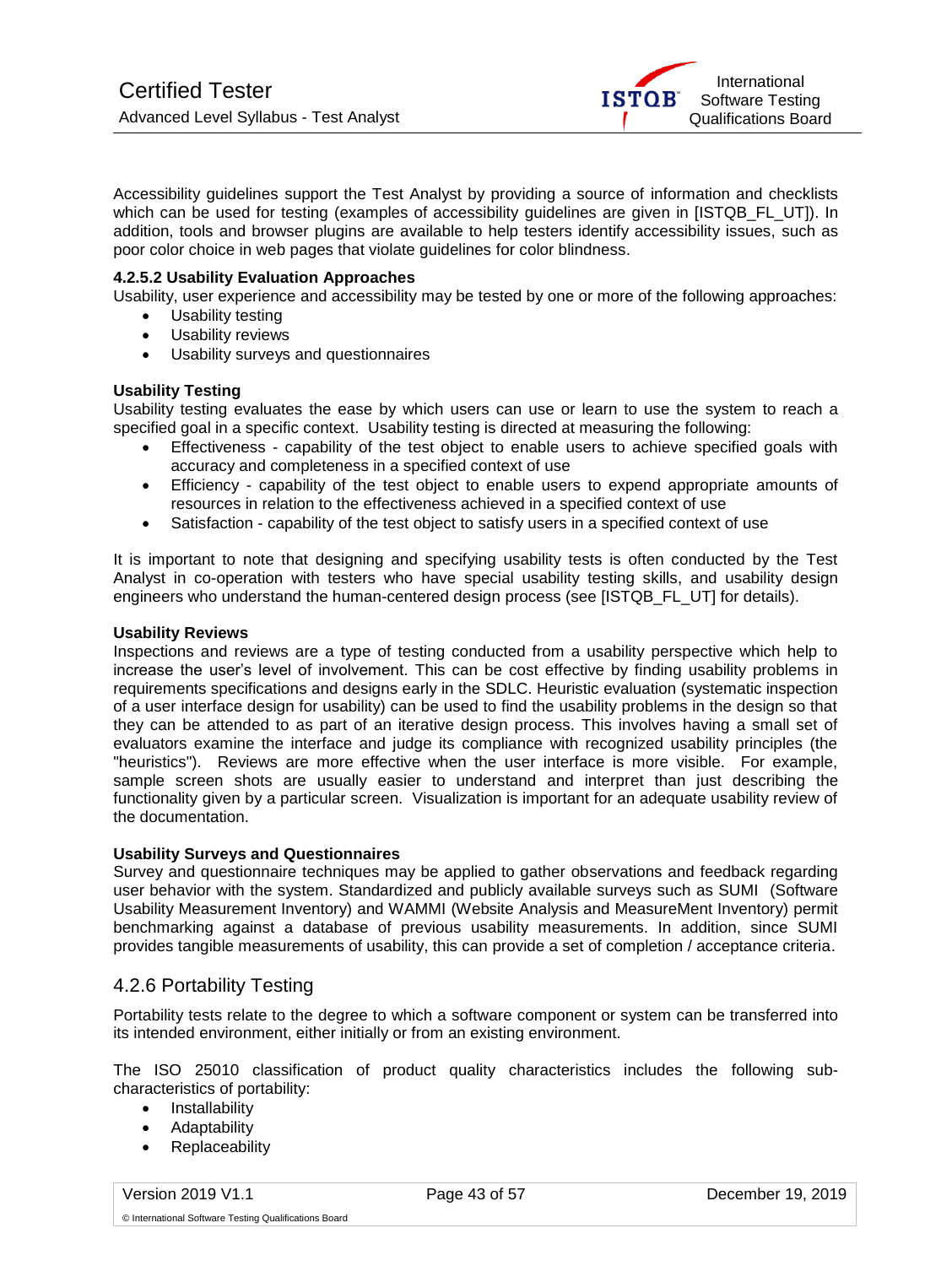

The task of identifying risks and designing tests for portability characteristics is shared between the Test Analyst and the Technical Test Analyst (see [ISTQB\_ALTTA\_SYL] Section 4.7).

#### **4.2.6.1 Installability Testing**

Installability testing is conducted on the software and written procedures used to install and de-install the software on its target environment.

The typical testing objectives in focus of the Test Analyst include:

- Validating that different configurations of the software can be successfully installed. Where a large number of parameters may be configured, the Test Analyst may design tests using the pairwise technique to reduce the number of parameter combinations tested and focus on particular configurations of interest (e.g., those frequently used).
- Testing the functional correctness of installation and de-installation procedures.
- Performing functional tests following an installation or de-installation to detect any defects which may have been introduced (e.g., incorrect configurations, functions not available).
- Identifying usability issues in installation and de-installation procedures (e.g., to validate that users are provided with understandable instructions and feedback/error messages when executing the procedure).

### **4.2.6.2 Adaptability Testing**

Adaptability testing checks whether a given application can function correctly in all intended target environments (hardware, software, middleware, operating system, etc.). The Test Analyst supports adaptability testing by designing tests that identify the combinations of the intended target environments (e.g., versions of different mobile operating systems supported, different versions of browsers which may be used). These environments are then tested using a selection of functional test cases which exercise the various components present in the environment.

#### **4.2.6.3 Replaceability Testing**

Replaceability testing focuses on the ability of software components or versions within a system to be exchanged for others. This may be particularly relevant for system architectures based on the Internet of Things, where the exchange of different hardware devices and/or software installations is a common occurrence. For example, a hardware device used in a warehouse to register and control stock levels may be replaced by a more advanced hardware device (e.g., with a better scanner) or the installed software may be upgraded with a new version that enables stock replacement orders to be automatically issued to a supplier's system.

Replaceability tests may be performed by the Test Analyst in parallel with functional integration tests where more than one alternative component is available for integration into the complete system.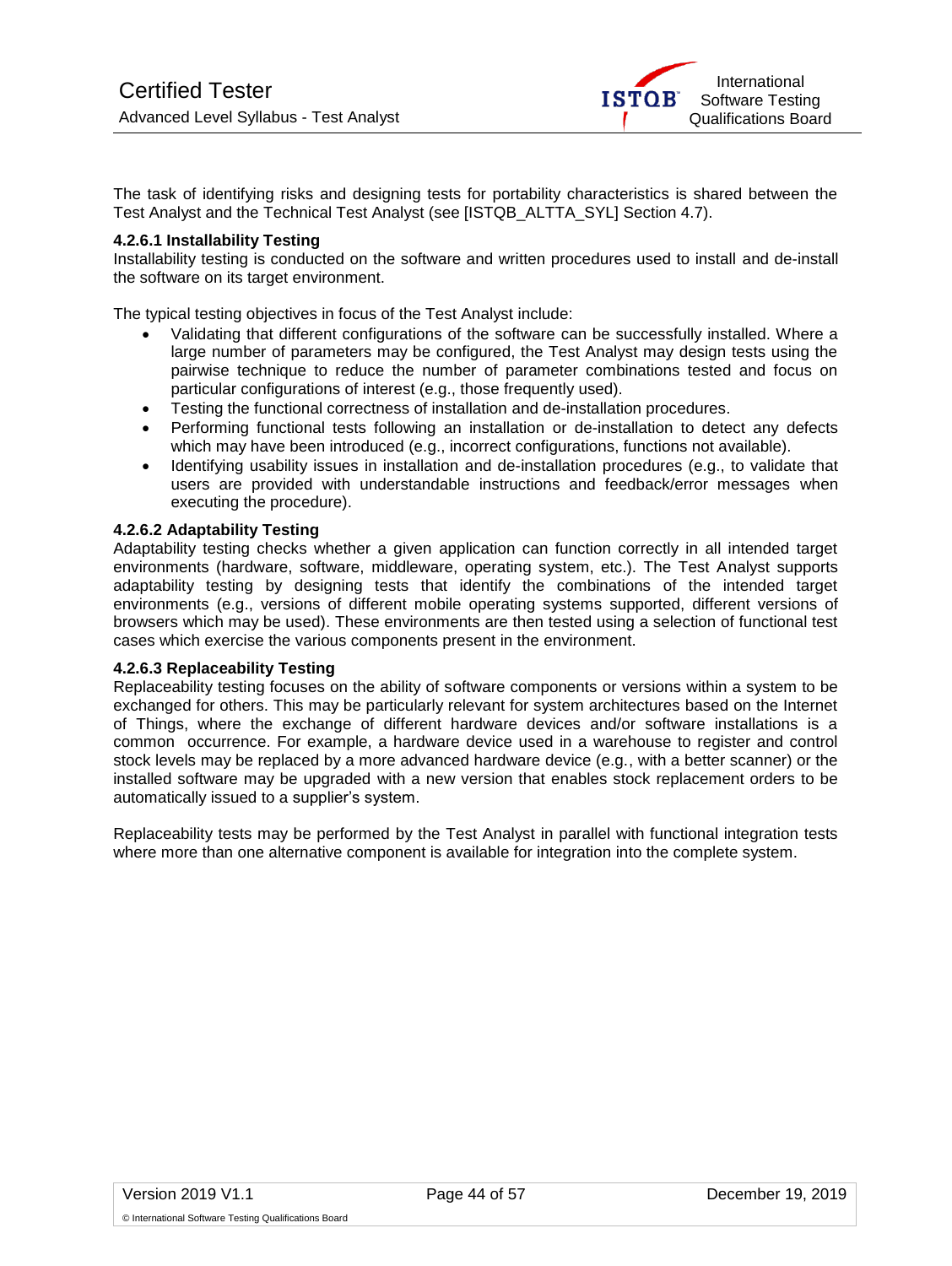

# <span id="page-44-0"></span>**5. Reviews - 120 mins.**

### **Keywords**

checklist-based reviewing

## **Learning Objectives for Reviews**

## **5.1 Introduction**

No learning objectives

# **5.2 Using Checklists in Reviews**<br>TA-5.2.1 (K3) Identify problems in a r

- (K3) Identify problems in a requirements specification according to checklist information provided in the syllabus
- TA-5.2.2 (K3) Identify problems in a user story according to checklist information provided in the syllabus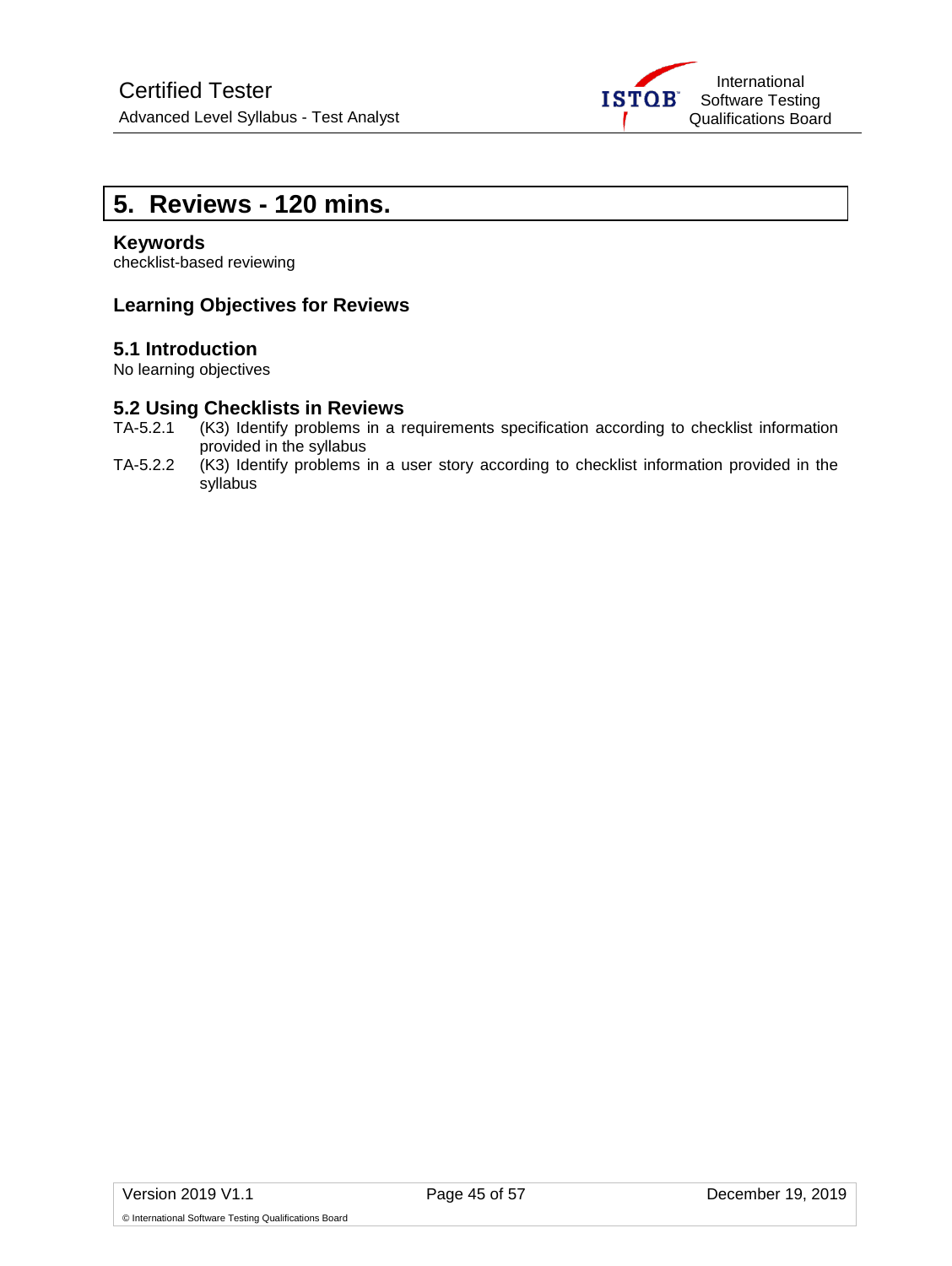

# <span id="page-45-0"></span>5.1 Introduction

A successful review process requires planning, participation and follow-up. Test Analysts must be active participants in the review process, providing their unique views. When done properly, reviews can be the single biggest, and most cost-effective, contributor to overall delivered quality.

# <span id="page-45-1"></span>5.2 Using Checklists in Reviews

Checklist-based reviewing is the most common technique used by a Test Analyst when reviewing the test basis. Checklists are used during reviews to remind the participants to check specific points during the review. They can also help to de-personalize the review (e.g., " This is the same checklist we use for every review. We are not targeting only your work product.").

Checklist-based reviewing can be performed generically for all reviews or can focus on specific quality characteristics, areas or types of documents. For example, a generic checklist might verify the general document properties such as having a unique identifier, no references marked "to be determined", proper formatting and similar conformance items. A specific checklist for a requirements document might contain checks for the proper use of the terms "shall" and "should", checks for the testability of each stated requirement, and so forth.

The format of the requirements may also indicate the type of checklist to be used. A requirements document that is in narrative text format will have different review criteria than one that is based on diagrams.

Checklists may also be oriented toward a particular aspect, such as:

- A programmer/architect skill set or a tester skill set
	- o In the case of the Test Analyst, the tester skill set checklist would be the most appropriate
	- o These checklists might include such items as shown in Sections 5.2.1 and 5.2.2
- A certain risk level (e.g., in safety-critical systems) the checklists will typically include the specific information needed for the risk level
- A specific test technique the checklist will focus on the information needed for a particular technique (e.g., rules to be represented in a decision table)
- A particular specification item, such as a requirement, use case or user story these are discussed in the following sections and generally have a different focus than those used by a Technical Test Analyst for the review of code or architecture

## <span id="page-45-2"></span>5.2.1 Requirements Reviews

The following items are an example of what a requirements-oriented checklist could include:

- Source of the requirement (e.g., person, department)
- Testability of each requirement
- Acceptance criteria for each requirement
- Availability of a use case calling structure, if applicable
- Unique identification of each requirement/use case/user story
- Versioning of each requirement/use case/user story
- Traceability for each requirement from business/marketing requirements
- Traceability between requirements and/or use cases (if applicable)
- Use of consistent terminology (e.g., uses a glossary)

It is important to remember that if a requirement is not testable, meaning that it is defined in such a way that the Test Analyst cannot determine how to test it, then there is a defect in that requirement.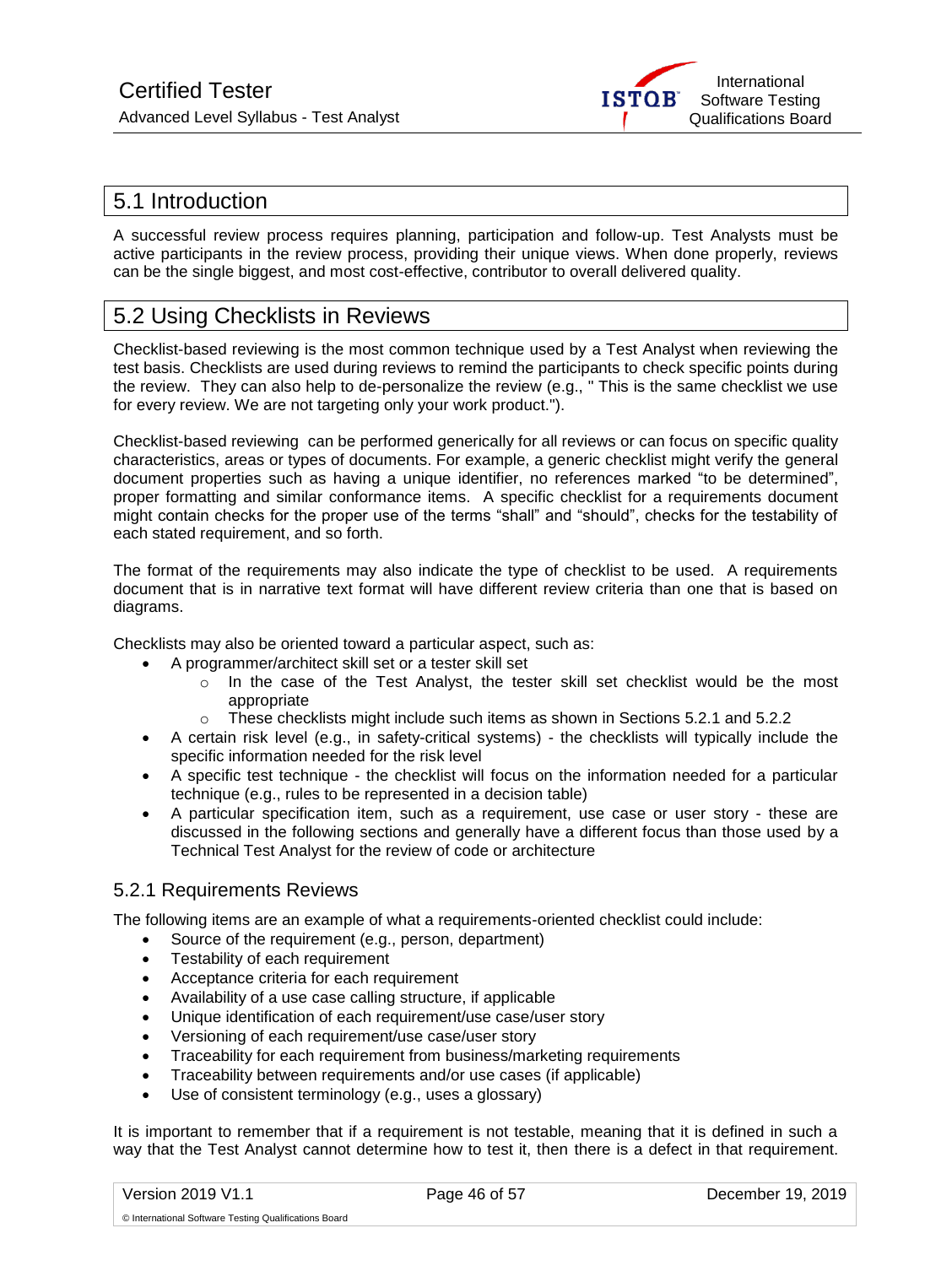

For example, a requirement that states "The software should be very user friendly" is untestable. How can the Test Analyst determine if the software is user friendly, or even very user friendly? If, instead, the requirement said "The software must conform to the usability standards stated in the usability standards document, version xxx", and if the usability standards document really exists, then this is a testable requirement. It is also an overarching requirement because this one requirement applies to every item in the interface. In this case, this one requirement could easily spawn many individual test cases in a non-trivial application. Traceability from this requirement, or perhaps from the usability standards document, to the test cases is also critical because if the referenced usability specification should change, all the test cases will need to be reviewed and updated as needed.

A requirement is also untestable if the tester is unable to determine whether the test passed or failed, or is unable to construct a test that can pass or fail. For example, "System shall be available 100% of the time, 24 hours per day, 7 days per week, 365 (or 366) days a year" is untestable.

A simple checklist<sup>1</sup> for use case reviews may include the following questions:

- Is the main behavior (path) clearly defined?
- Are all alternative behaviors (paths) identified, complete with error handling?
- Are the user interface messages defined?
- Is there only one main behavior (there should be, otherwise there are multiple use cases)?
- Is each behavior testable?

## <span id="page-46-0"></span>5.2.2 User Story Reviews

In an Agile project, requirements usually take the form of user stories. These stories represent small units of demonstrable functionality. Whereas a use case is a user transaction that traverses multiple areas of functionality, a user story is a more isolated feature and is generally scoped by the time it takes to develop it. A checklist<sup>2</sup> for a user story could include the following:

- Is the story appropriate for the target iteration/sprint?
- Is the story written from the view of the person who is requesting it?
- Are the acceptance criteria defined and testable?
- Is the feature clearly defined and distinct?
- Is the story independent of any others?
- Is the story prioritized?
- Does the story follow the commonly used format: As a < type of user >, I want < some goal > so that < some reason > [Cohn04]

If the story defines a new interface, then using a generic story checklist (such as the one above) and a detailed user interface checklist would be appropriate.

## <span id="page-46-1"></span>5.2.3 Tailoring Checklists

A checklist can be tailored based on the following:

- Organization (e.g., considering company policies, standards, conventions, legal constraints)
- Project / development effort (e.g., focus, technical standards, risks)
- Work product being reviewed (e.g., code reviews might be tailored to specific programming languages)
- Risk level of the work product being reviewed
- Test techniques to be used

l

<sup>&</sup>lt;sup>1</sup> The exam question will provide a subset of the use case checklist with which to answer the question <sup>2</sup> The exam question will provide a subset of the user story checklist with which to answer the question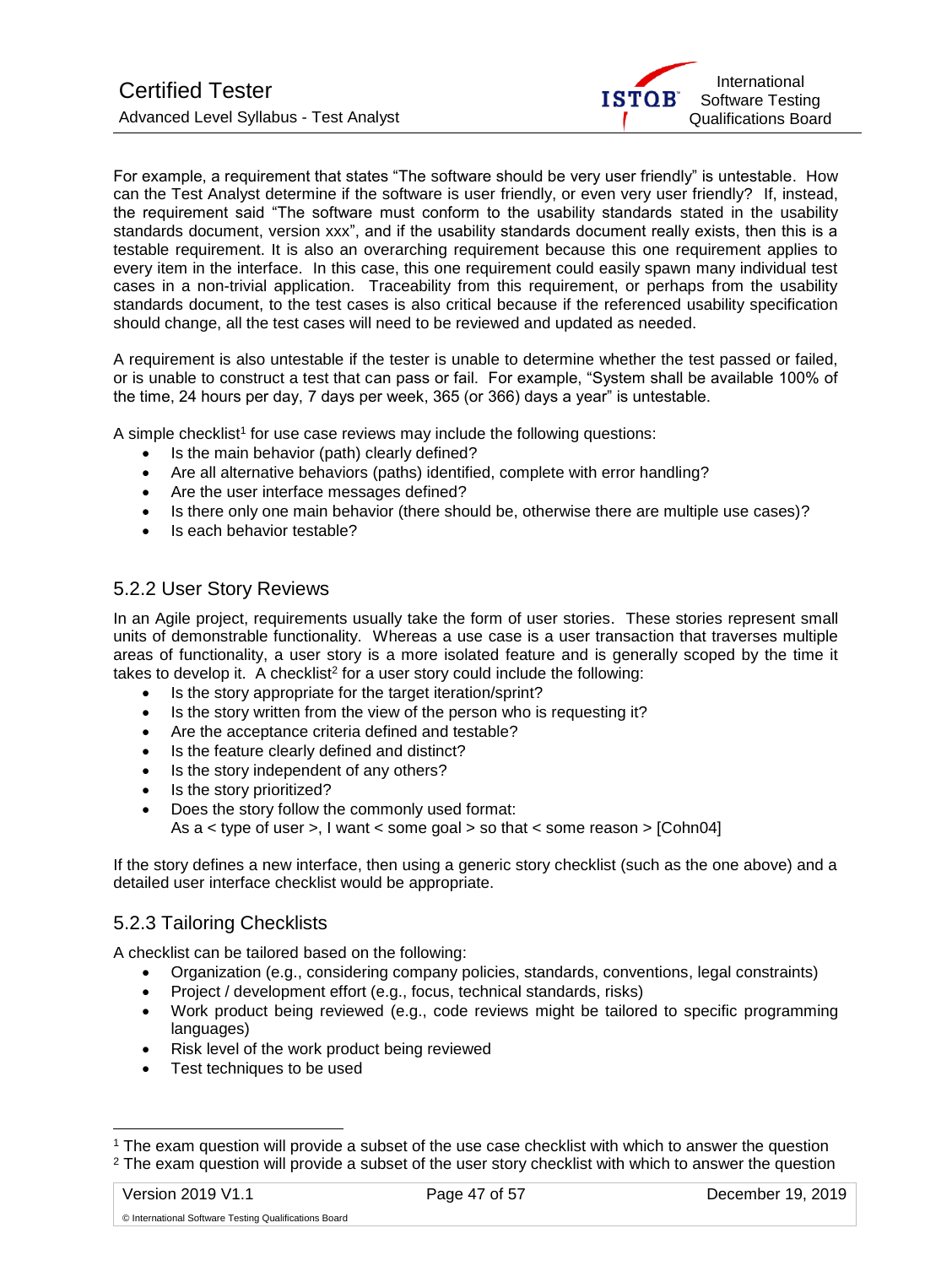

Good checklists will find problems and will also help to start discussions regarding other items that might not have been specifically referenced in the checklist. Using a combination of checklists is a strong way to ensure a review achieves the highest quality work product. Using checklist-based reviewing with standard checklists such as those referenced in the Foundation Level syllabus and developing organizationally specific checklists such as the ones shown above will help the Test Analyst be effective in reviews.

For more information on reviews and inspections see [Gilb93] and [Wiegers03]. Further examples of checklists can be obtained from the references in Section 7.4.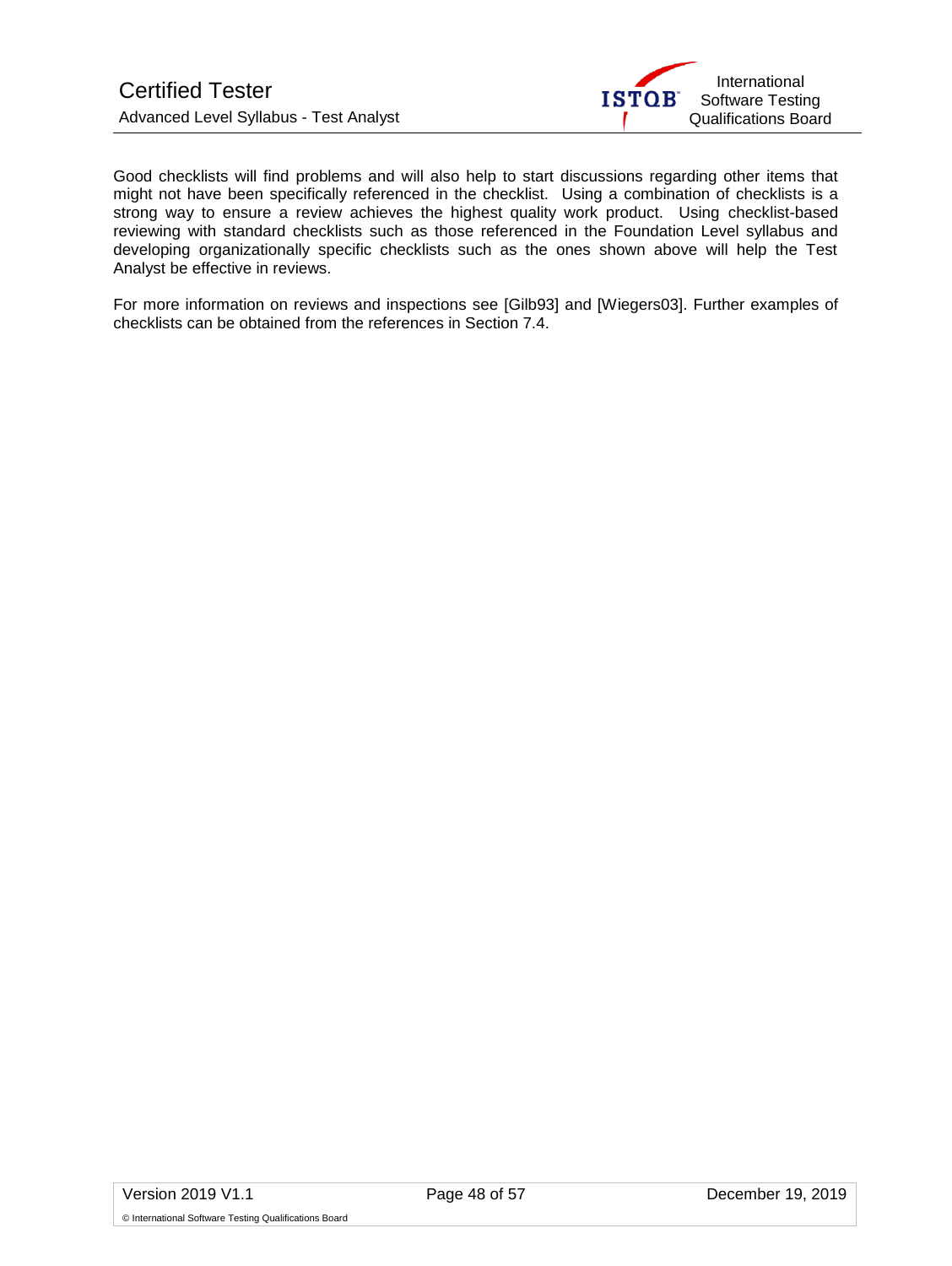

# <span id="page-48-0"></span>**6. Test Tools and Automation - 90 mins.**

## **Keywords**

keyword-driven testing, test data preparation, test design, test execution, test script

# **Learning Objectives for Test Tools and Automation**

## **6.1 Introduction**

No learning objectives

# **6.2 Keyword-Driven Automation**<br>TA-6.2.1 (K3) For a given scenario d

(K3) For a given scenario determine the appropriate activities for a Test Analyst in a keyword-driven automation project

## **6.3 Types of Test Tools**

TA-6.3.1 (K2) Explain the usage and types of test tools applied in test design, test data preparation and test execution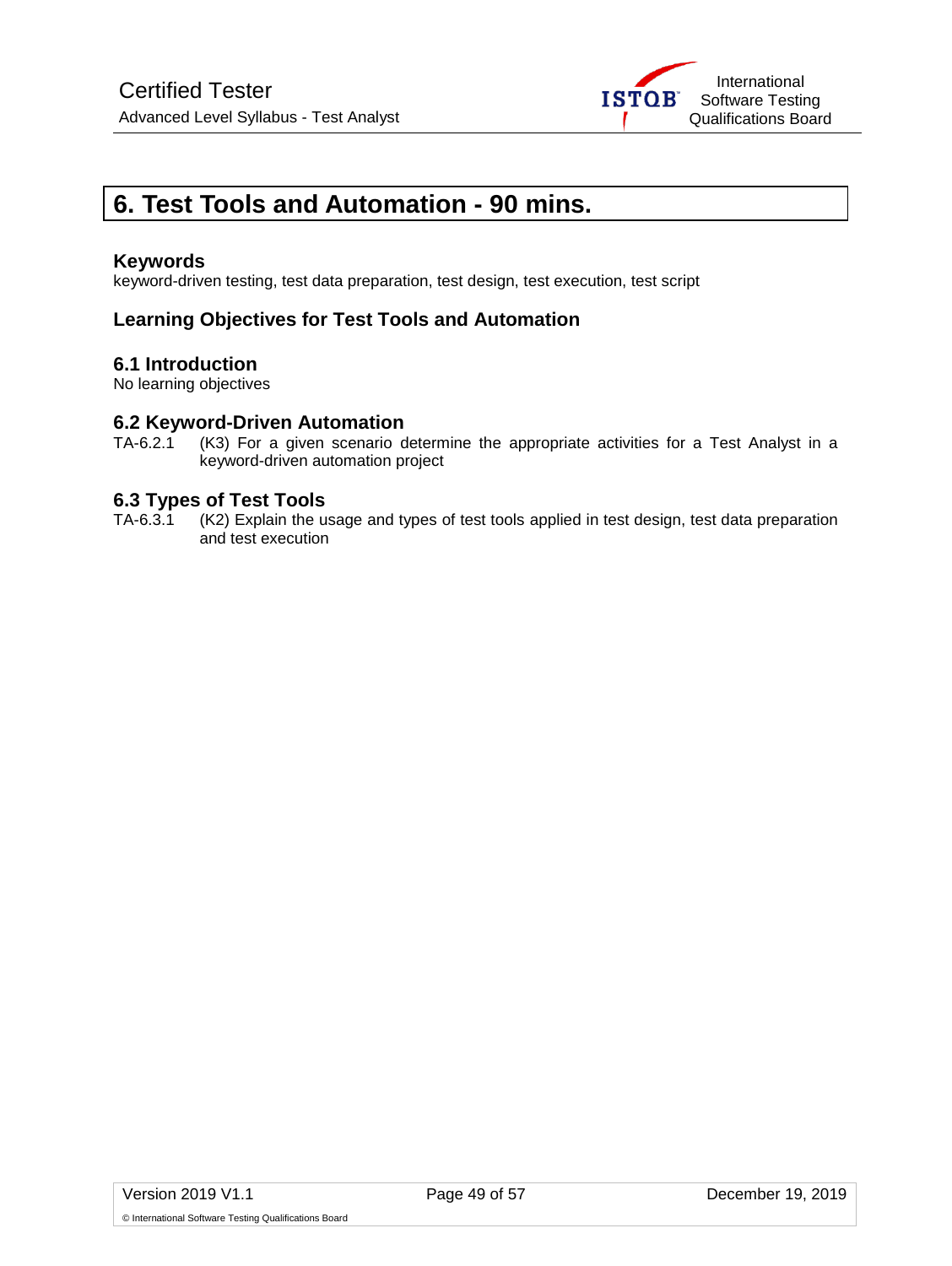

# <span id="page-49-0"></span>6.1 Introduction

Test tools can greatly improve the efficiency and accuracy of testing. The test tools and automation approaches which are used by a Test Analyst are described in this chapter. It should be noted that Test Analysts work together with developers, Test Automation Engineers and Technical Test Analysts to create test automation solutions. Keyword-driven automation in particular involves the Test Analyst and leverages their experience with the business and the system functionality.

Further information on the subject of test automation and the role of the Test Automation Engineer is provided in the ISTQB® Advanced Level Test Automation Engineer syllabus [ISTQB\_ALTAE\_SYL].

# <span id="page-49-1"></span>6.2 Keyword-Driven Automation

The keyword-driven testing approach is one of the principal test automation approaches and involves the Test Analyst in providing the main inputs: keywords and data.

Keywords (sometimes referred to as action words) are mostly, but not exclusively, used to represent high-level business interactions with a system (e.g., "cancel order"). Each keyword is typically used to represent a number of detailed interactions between an actor and the system under test. Sequences of keywords (including relevant test data) are used to specify test cases.[Buwalda02]

In test automation a keyword is implemented as one or more executable test scripts. Tools read test cases written as a sequence of keywords that call the appropriate test scripts which implement the keyword functionality. The scripts are implemented in a highly modular manner to enable easy mapping to specific keywords. Programming skills are needed to implement these modular scripts.

The following are the primary advantages of keyword-driven test automation:

- Keywords that relate to a particular application or business domain can be defined by domain experts. This can make the task of test case specification more efficient.
- A person with primarily domain expertise can benefit from automatic test case execution (once the keywords have been implemented as scripts) without having to understand the underlying automation code.
- Using a modular writing technique enables efficient maintenance of test cases by the Test Automation Engineer when changes to the functionality and to the interface to the software under test occur [Bath14].
- Test case specifications are independent of their implementation.

Test Analysts usually create and maintain the keyword/action word data. They must realize that the task of script development is still necessary for implementing the keywords. Once the keywords and data to be used have been defined, the test automator (e.g., Technical Test Analyst or Test Automation Engineer) translates the business process keywords and lower level actions into automated test scripts.

While keyword-driven automation is usually run during system testing, code development may start as early as the test design. In an iterative environment, particularly when continuous integration/continuous deployment are used, the test automation development is a continuous process.

Once the input keywords and data are created, the Test Analyst assumes responsibility to execute the keyword-driven test cases and to analyze any failures that may occur.

When an anomaly is detected, the Test Analyst should assist in investigating the cause of failure to determine if the defect is with the keywords, the input data, the automation script itself or with the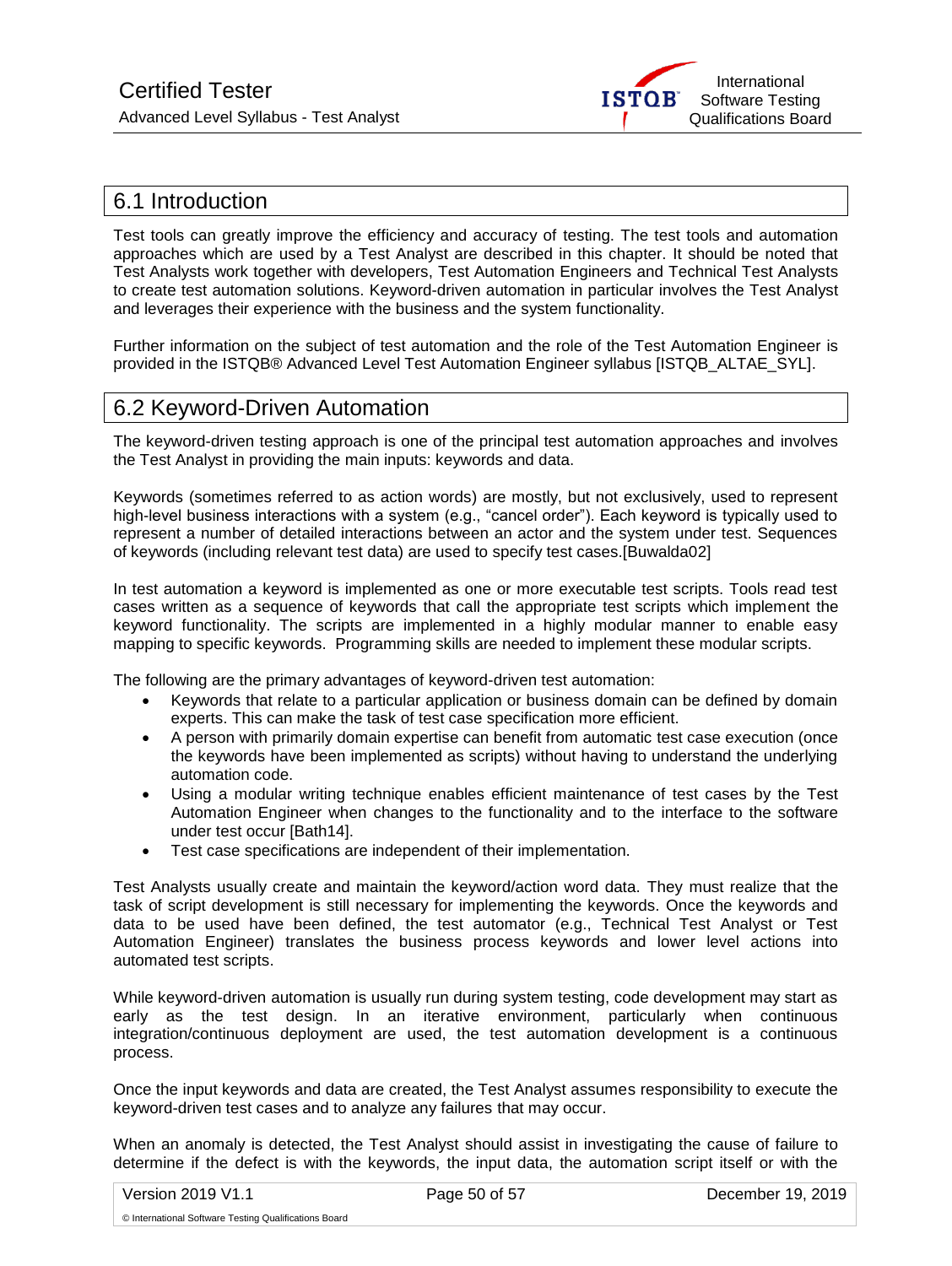

application being tested. Usually the first step in troubleshooting is to execute the same test with the same data manually to see if the failure is in the application itself. If this does not show a failure, the Test Analyst should review the sequence of tests that led up to the failure to determine if the problem occurred in a previous step (perhaps by introducing incorrect input data), but the defect did not surface until later in the processing. If the Test Analyst is unable to determine the cause of failure, the trouble shooting information should be turned over to the Technical Test Analyst or developer for further analysis.

# <span id="page-50-0"></span>6.3 Types of Test Tools

Much of a Test Analyst's job requires the effective use of tools. This effectiveness is enhanced by the following:

- Knowing which tools to use
- Knowing that tools can increase the efficiency of the testing effort (e.g., by helping to provide better testing coverage in the time allowed)

# <span id="page-50-1"></span>6.3.1 Test Design Tools

Test design tools are used to help create test cases and test data to be applied for testing. These tools may work from specific requirements document formats, models (e.g., UML), or inputs provided by the Test Analyst. Test design tools are often designed and built to work with particular formats and particular tools such as specific requirements management tools.

Test design tools can provide information for the Test Analyst to use when determining the types of tests that are needed to obtain the particular targeted level of test coverage, confidence in the system, or product risk mitigation actions. For example, classification tree tools generate (and display) the set of combinations that is needed to reach full coverage based on a selected coverage criterion. This information then can be used by the Test Analyst to determine the test cases that must be executed.

# <span id="page-50-2"></span>6.3.2 Test Data Preparation Tools

Test data preparation tools can provide the following benefits:

- Analyze a document such as a requirements document or even the source code to determine the data required during testing to achieve a level of coverage.
- Take a data set from a production system and "scrub" or anonymize it to remove any personal information while still maintaining the internal integrity of that data. The scrubbed data can then be used for testing without the risk of a security leak or misuse of personal information. This is particularly important where large volumes of realistic data are required, and where security and data privacy risks apply.
- Generate synthetic test data from given sets of input parameters (e.g., for use in random testing). Some of these tools will analyze the database structure to determine what inputs will be required from the Test Analyst.

# <span id="page-50-3"></span>6.3.3 Automated Test Execution Tools

Test execution tools are used by Test Analysts at all levels of testing to run automated tests and check the outcome of the tests. The objective of using a test execution tool is typically one or more of the following:

- To reduce costs (in terms of effort and/or time)
- To run more tests
- To run the same test in many environments
- To make test execution more repeatable
- To run tests that would be impossible to run manually (i.e., large data validation tests)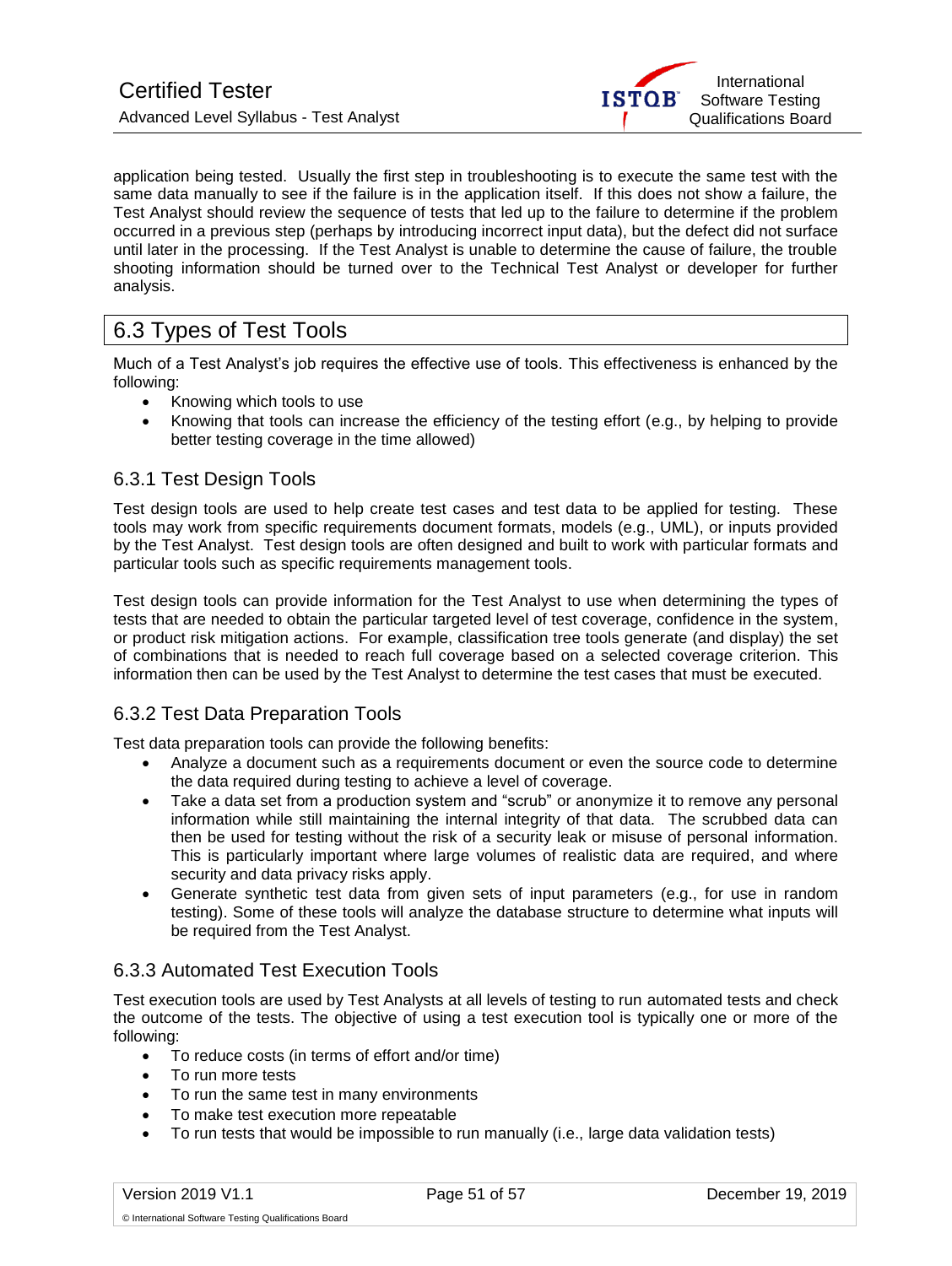

These objectives often overlap into the main objectives of increasing coverage while reducing costs.

The return on investment for test execution tools is usually highest when automating regression tests because of the low-level of maintenance expected and the repeated execution of the tests. Automating smoke tests can also be an effective use of automation due to the frequent use of the tests, the need for a quick result and, although the maintenance cost may be higher, the ability to have an automated way to evaluate a new build in a continuous integration environment.

Test execution tools are commonly used during system and integration testing. Some tools, particularly API testing tools, may also be used in component testing. Leveraging the tools where they are most applicable will help to improve the return in investment.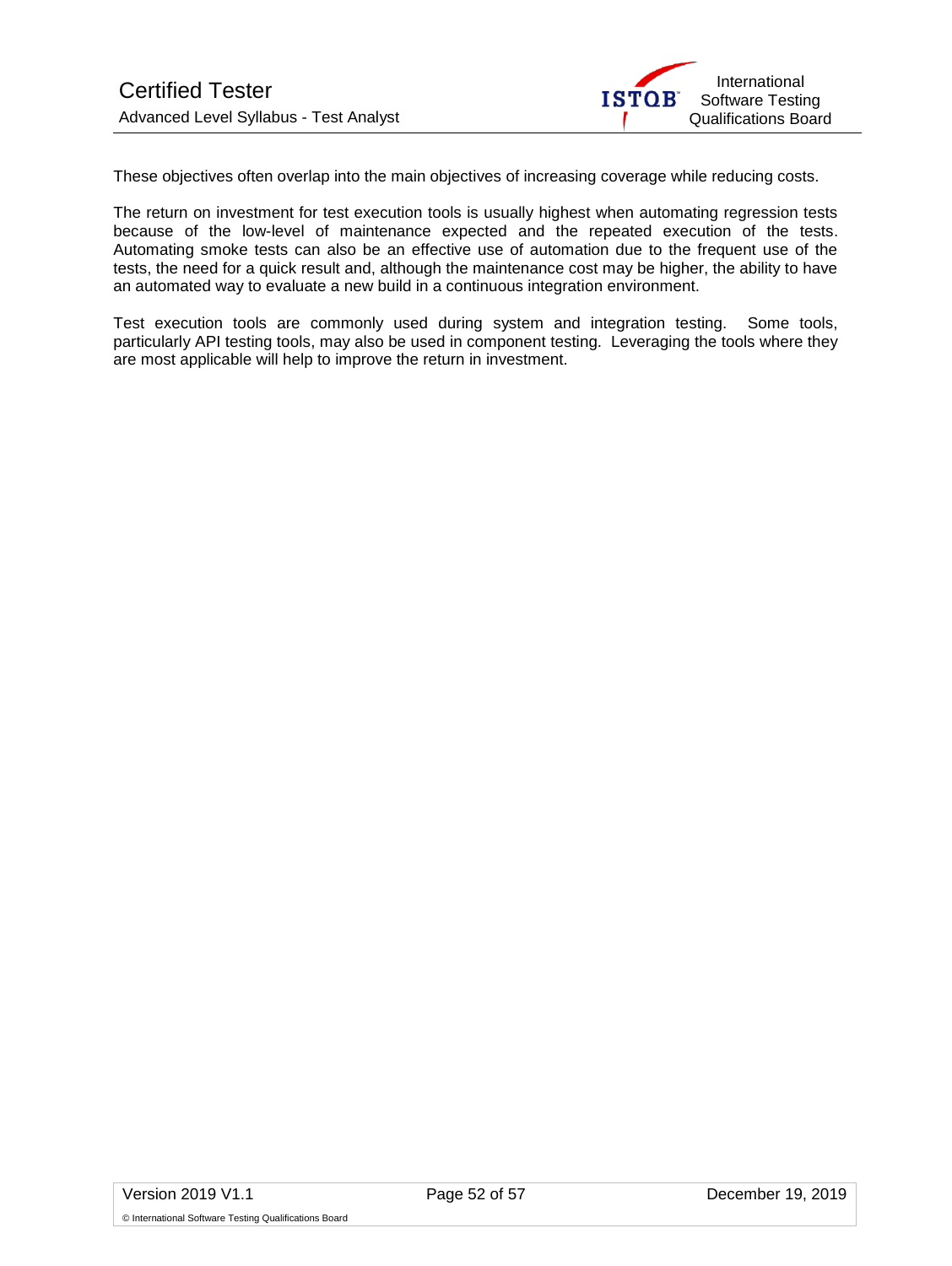

# <span id="page-52-0"></span>**7. References**

# <span id="page-52-1"></span>7.1 Standards

- [ISO25010] ISO/IEC 25010 (2014) Systems and software engineering Systems and software Quality Requirements and Evaluation (SQuaRE) System and software quality models Chapter 4
- [ISO29119-4] ISO/IEC/IEEE 29119-4 Software and Systems Engineering Software Testing Part 4, Test Techniques, 2015
- [RTCA DO-178C/ED-12C]: Software Considerations in Airborne Systems and Equipment Certification, RTCA/EUROCAE ED12C, 2013. Chapter 1

# <span id="page-52-2"></span>7.2 ISTQB® and IREB Documents

- [IREB\_CPRE] IREB Certified Professional for Requirements Engineering Foundation Level Syllabus, Version 2.2.2, 2017
- [ISTQB\_AGILE\_SYL] ISTQB® Foundation Agile Software Testing, Version 2014
- ISTQB AL OVIEWI ISTQB® Advanced Level Overview, Version 2.0
- **[ISTQB\_ALTM\_SYL]** ISTQB® Advanced Level Test Manager Syllabus, Version 2019
- **ISTQB** ALTAE SYLI ISTQB® Advanced Level Test Automation Engineer Syllabus,
- Version 2017 • [ISTQB\_ALTTA\_SYL] ISTQB® Advanced Level Technical Test Analyst Syllabus, Version 2019
- [ISTQB\_FL\_SYL] ISTQB® Foundation Level Syllabus, Version 2018
- [ISTQB\_FL\_UT] ISTQB® Foundation Level Specialist Syllabus Usability Testing,
- Version 2018 • [ISTQB\_GLOSSARY] Standard glossary of terms used in Software Testing, Version 3.2,
- 2018

# <span id="page-52-3"></span>7.3 Books

[Bath14] Graham Bath, Judy McKay, "The Software Test Engineer's Handbook (2nd Edition)", Rocky Nook, 2014, ISBN 978-1-933952-24-6

[Beizer95] Boris Beizer, "Black-box Testing", John Wiley & Sons, 1995, ISBN 0-471-12094-4

- [Black02]: Rex Black, "Managing the Testing Process (2<sup>nd</sup> edition)", John Wiley & Sons: New York, 2002, ISBN 0-471-22398-0
- [Black07]: Rex Black, "Pragmatic software testing: Becoming an effective and efficient test professional", John Wiley and Sons, 2007, ISBN 978-0-470-12790-2
- [Black09]: Rex Black, "Advanced Software Testing, Volume 1", Rocky Nook, 2009, ISBN 978-1-933- 952-19-2
- [Buwalda02]: Hans Buwalda, "Integrated Test Design and Automation: Using the Test Frame Method", Addison-Wesley Longman, 2002, ISBN 0-201-73725-6
- [Cohn04]: Mike Cohn, "User Stories Applied: For Agile Software Development", Addison-Wesley Professional, 2004, ISBN 0-321-20568-5
- [Copeland04]: Lee Copeland, "A Practitioner's Guide to Software Test Design", Artech House, 2004, ISBN 1-58053-791-X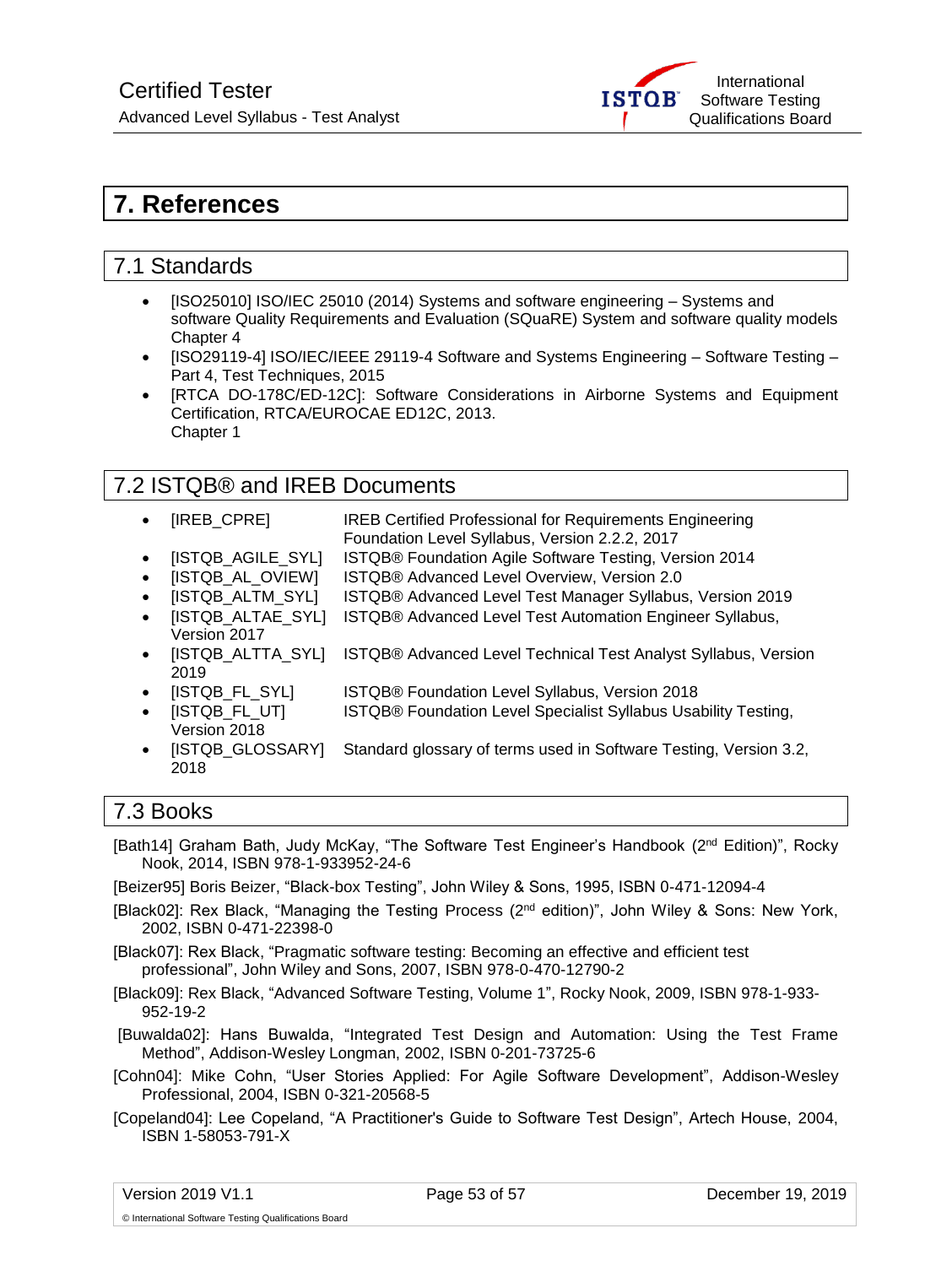

- [Craig02]: Rick David Craig, Stefan P. Jaskiel, "Systematic Software Testing", Artech House, 2002, ISBN 1-580-53508-9
- [Gilb93]: Tom Gilb, Graham Dorothy, "Software Inspection", Addison-Wesley, 1993, ISBN 0-201-63181-4
- [Koomen06]: Tim Koomen, Leo van der Aalst, Bart Broekman, Michiel Vroon "TMap NEXT, for result driven testing", UTN Publishers, 2006, ISBN 90-72194-80-2
- [Kuhn16]: D. Richard Kuhn et al, "Introduction to Combinatorial Testing, CRC Press, 2016, ISBN 978-0-429-18515-1
- [Myers11]: Glenford J. Myers, "The Art of Software Testing 3<sup>rd</sup> Edition", John Wiley & Sons, 2011, ISBN: 978-1-118-03196-4
- [Offutt16]: Jeff Offutt, Paul Ammann, Introduction to Software Testing 2<sup>nd</sup> Edition, Cambridge University Press, 2016, ISBN 13: 9781107172012,
- [vanVeenendaal12]: Erik van Veenendaal, "Practical risk-based testing." Product Risk Management: The PRISMA Method ", UTN Publishers, The Netherlands, ISBN 9789490986070
- [Wiegers03]: Karl Wiegers, "Software Requirements 2", Microsoft Press, 2003, ISBN 0-735-61879-8
- [Whittaker03]: James Whittaker, "How to Break Software", Addison-Wesley, 2003, ISBN 0-201-79619-8
- [Whittaker09]: James Whittaker, "Exploratory software testing: tips, tricks, tours, and techniques to guide test design", Addison-Wesley, 2009, ISBN 0-321-63641-4

# <span id="page-53-0"></span>7.4 Other References

The following references point to information available on the Internet and elsewhere. Even though these references were checked at the time of publication of this Advanced Level syllabus, the ISTQB® cannot be held responsible if the references are not available anymore.

- Chapter 3
	- Czerwonka, Jacek: www.pairwise.org
	- Bug Taxonomy: [www.testingeducation.org/a/bsct2.pdf](http://www.testingeducation.org/a/bsct2.pdf)
	- Sample Bug Taxonomy based on Boris Beizer's work: inet.uni2.dk/~vinter/bugtaxst.doc
	- Good overview of various taxonomies: [testingeducation.org/a/bugtax.pdf](http://testingeducation.org/a/bugtax.pdf)
	- Heuristic Risk-Based Testing By James Bach
	- Exploring Exploratory Testing, Cem Kaner and Andy Tinkham, www.kaner.com/pdfs/ExploringExploratoryTesting.pdf
	- Pettichord, Bret, "An Exploratory Testing Workshop Report",
	- [www.testingcraft.com/exploratorypettichord](http://www.testingcraft.com/exploratorypettichord)
- Chapter 5 http://www.tmap.net/checklists-and-templates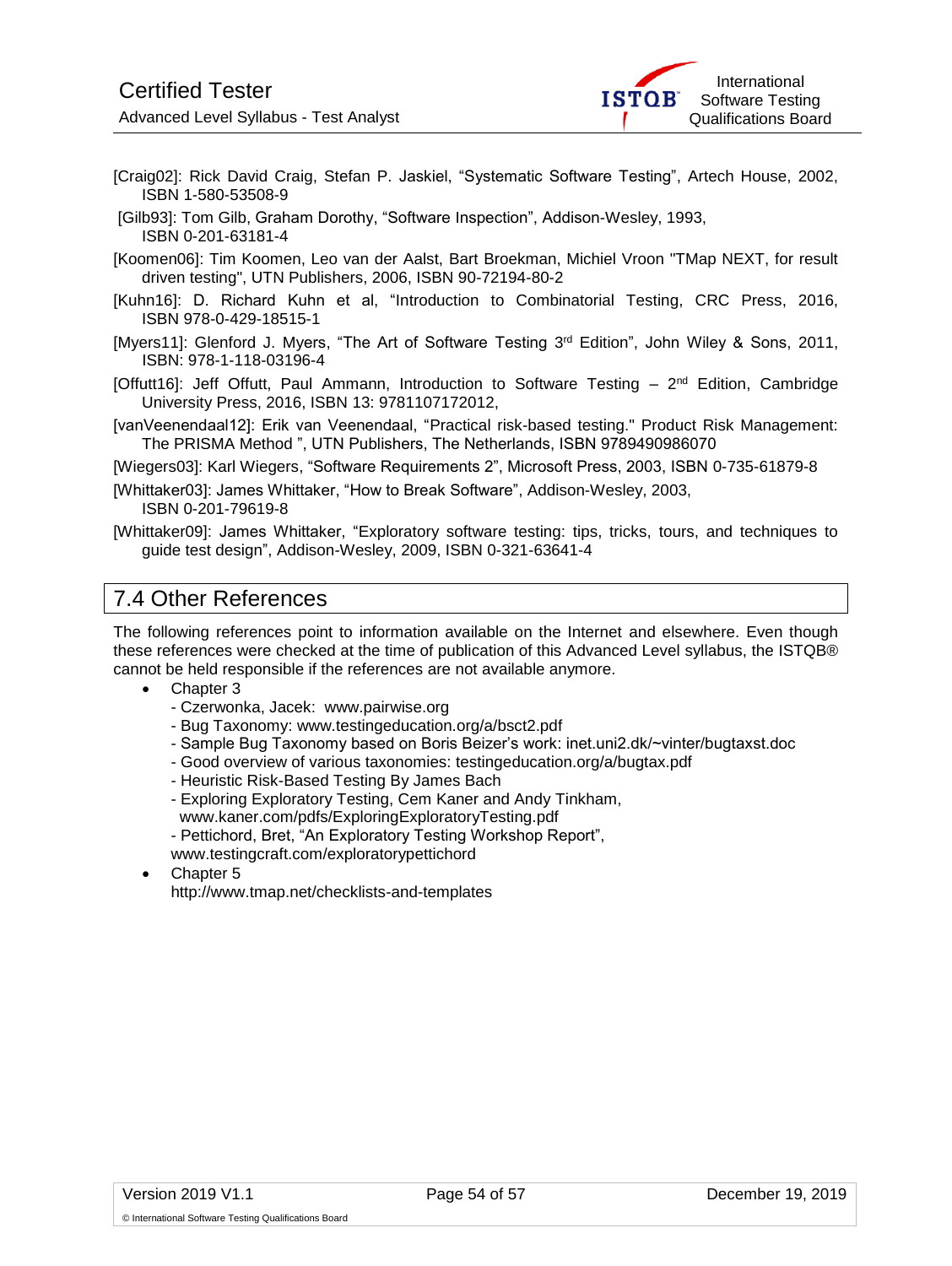

# <span id="page-54-0"></span>**8. Appendix A**

The following table is derived from the complete table provided in ISO 25010. It focusses only on the quality characteristics covered in the Test Analyst syllabus, and compares the terms used in ISO 9126 (as used in the 2012 version of the syllabus) with those in the newer ISO 25010 (as used in this version).

| <b>ISO/IEC 25010</b>            | <b>ISO/IEC 9126-1</b> | <b>Notes</b>                             |
|---------------------------------|-----------------------|------------------------------------------|
| <b>Functional suitability</b>   | <b>Functionality</b>  |                                          |
| <b>Functional completeness</b>  |                       |                                          |
| <b>Functional correctness</b>   | Accuracy              |                                          |
| Functional appropriateness      | Suitability           |                                          |
|                                 | Interoperability      | Moved to Compatibility                   |
| <b>Usability</b>                |                       |                                          |
| Appropriateness recognizability | Understandability     | New name                                 |
| Learnability                    | Learnability          |                                          |
| Operability                     | Operability           |                                          |
| User error protection           |                       | New subcharacteristic                    |
| User interface aesthetics       | Attractiveness        | New name                                 |
| Accessibility                   |                       | New subcharacteristic                    |
| <b>Compatibility</b>            |                       | New definition                           |
| Interoperability                |                       |                                          |
| Co-Existence                    |                       | <b>Covered in Technical Test Analyst</b> |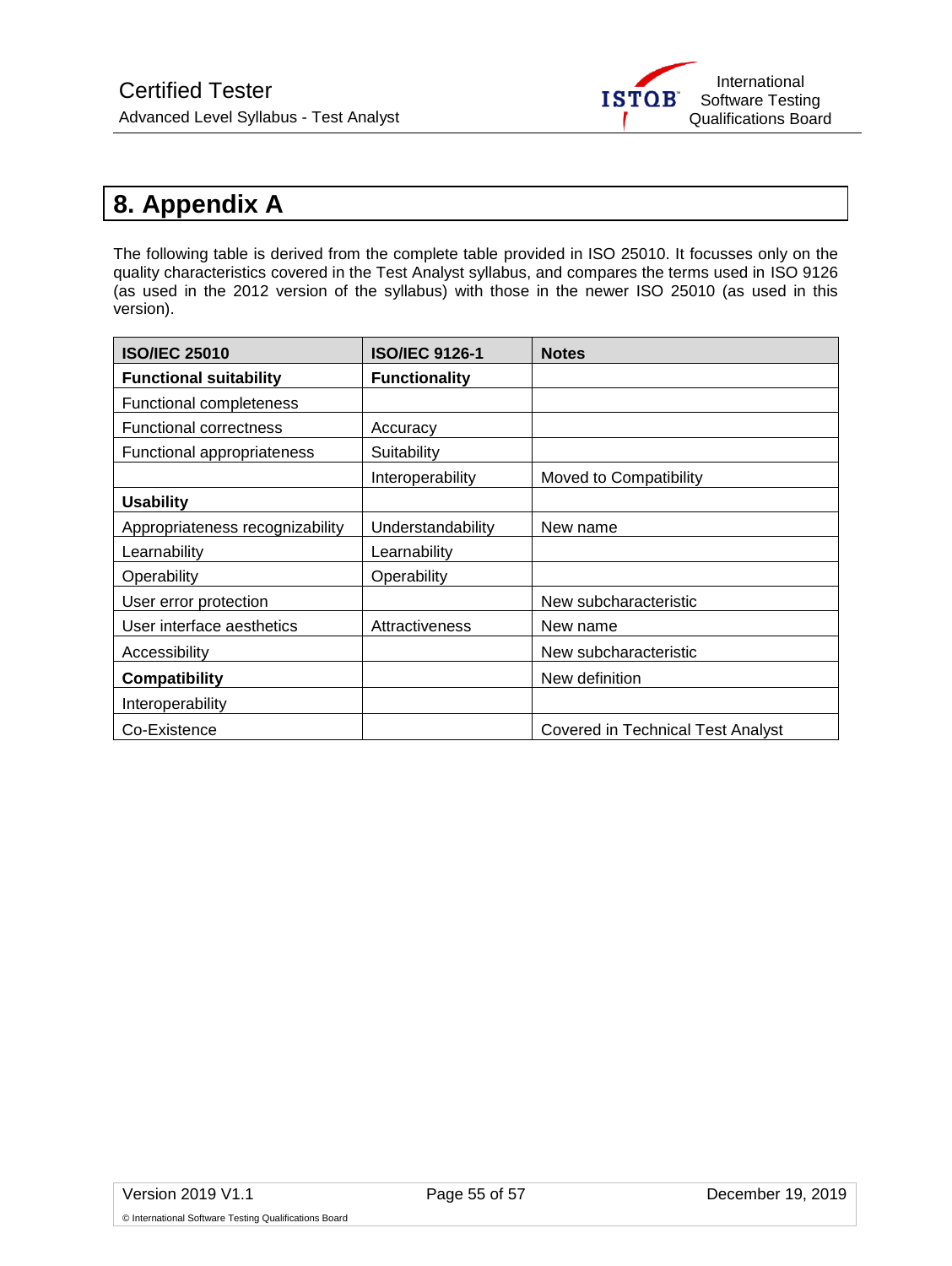

# <span id="page-55-0"></span>**9. Index**

0-switch, 29 accessibility, 38 accuracy testing, 40 action words, 50 activities, 11 adaptability testing, 44 Agile, 12, 16, 40, 47, 53 anonymize, 51 applying the best technique, 37 black-box test technique, 23 black-box test- techniques, 24 boundary value analysis, 23, 25 breadth-first, 22 checklist-based reviewing, 46 checklist-based testing, 23, 35 checklists in reviews, 46 classification tree, 23, 30, 31 combinatorial testing, 23, 31 combining techniques, 33 compatibility, 38 decision table, 23, 26 defect taxonomy, 23 defect-based test technique, 23, 36 depth-first, 22 embedded iterative, 12 equivalence partitioning, 23, 24 error guessing, 23, 34 exit criteria, 10 experience-based test technique, 23 experience-based test techniques, 17, 33, 34, 37 experience-based testing, 23 exploratory testing, 23, 35 functional appropriateness, 38 functional appropriateness testing, 40 functional completeness, 38 functional completeness testing, 40 functional correctness, 38 functional correctness testing, 40 functional suitability, 38 heuristic, 43 high-level test case, 10 high-level test cases, 13, 14 installability, 44 interoperability, 38 interoperability testing, 41 ISO 25010, 16 ISO 9126, 39 keywords, 50 learnability, 38

low-level test case, 10 low-level test cases, 13, 14 N-1 switches, 29 n-switch coverage, 29 operability, 38 pairwise testing, 23, 31, 41 portability testing, 43 product risk, 19 product risks, 13 quality characteristics, 39 quality sub-characteristics, 39 replaceability testing, 44 requirements-based testing, 23 risk assessment, 20 risk identification, 19, 20 risk level, 19 risk mitigation, 19, 21 risk-based test strategy, 17 risk-based testing, 19 SDLC, 11 Agile methods, 11 iterative, 11 software development lifecycle, 11 standards DO-178C, 17 ED-12C, 17 state transition testing, 23, 28 suitability, 38 suitability testing, 40 SUMI, 38, 43 test, 10 test analysis, 10, 12 test basis, 15 test case, 15 test charter, 23 test condition, 10, 13 test data, 10 test data preparation tool, 51 test design, 10, 13 test design tool, 51 test environment, 17 test execution, 10, 18 test execution schedule, 10 test execution tool, 51 test implementation, 10, 16 test oracle, 15 test procedure specification, 10 test script, 14 test strategy, 13 test suite, 10

Version 2019 V1.1 Page 56 of 57 December 19, 2019